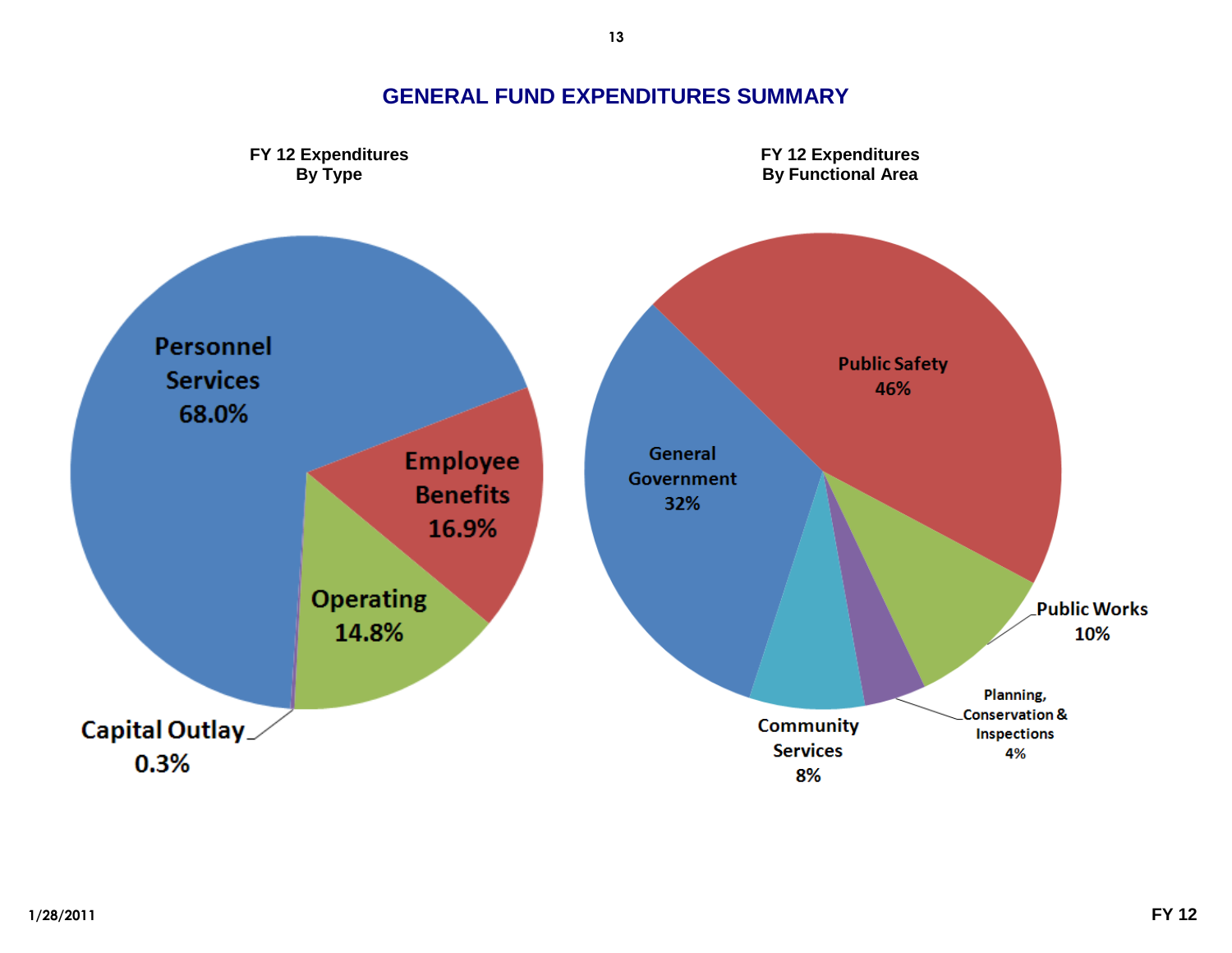# **GENERAL GOVERNMENT SUMMARY**

|                               |                         | FY 09     | <b>FY 10</b>  | <b>FY 10</b> | <b>FY 11</b>  | <b>FY12</b> | Change     | Percent  |
|-------------------------------|-------------------------|-----------|---------------|--------------|---------------|-------------|------------|----------|
|                               |                         | Actual    | <b>Budget</b> | Actual       | <b>Budget</b> | Manager     | FY 11 - 12 | Change   |
|                               |                         |           |               |              |               |             |            |          |
| Select Board/Town Manager     | \$                      | 245,255   | 223,184       | 229,091      | 226,121       | 241,631     | 15,510     | 6.9%     |
| Town Meeting/Finance Comm     | \$                      | 448       | 800           | 580          | 800           | 800         | 0          | 0.0%     |
| <b>Finance Department</b>     | \$                      | 798,993   | 849,586       | 836,395      | 865,124       | 864,640     | (484)      | $-0.1%$  |
| <b>Legal Services</b>         | \$                      | 142,307   | 95,000        | 125,797      | 110,000       | 110,000     | 0          | 0.0%     |
| Human Resources/              |                         |           |               |              |               |             |            |          |
| Human Rights                  | \$                      | 186,551   | 152,626       | 155,164      | 157,217       | 159,422     | 2,205      | 1.4%     |
| Information Technology        | \$                      | 491,576   | 472,999       | 478,780      | 485,266       | 480,269     | (4,997)    | $-1.0%$  |
| Town Clerk's Office           | \$                      | 158,551   | 162,069       | 161,039      | 170,441       | 176,655     | 6,214      | 3.6%     |
| Elections & Registration      | \$                      | 71,510    | 28,524        | 29,257       | 52,440        | 43,000      | (9, 440)   | $-18.0%$ |
| <b>Facilities Maintenance</b> | \$                      | 474,154   | 458,596       | 440,102      | 432,349       | 434,017     | 1,668      | 0.4%     |
| <b>General Services</b>       | \$                      | 374,468   | 410,321       | 378,822      | 379,721       | 365,721     | (14,000)   | $-3.7%$  |
| <b>SUBTOTAL</b>               | $\overline{\mathbb{S}}$ | 2,943,813 | 2,853,705     | 2,835,026    | 2,879,479     | 2,876,155   | (3,324)    | $-0.1%$  |
| <b>Employee Pay/Benefits</b>  | \$                      | 2,764,584 | 2,878,794     | 2,868,547    | 2,950,884     | 3,136,221   | 185,337    | 6.3%     |
|                               |                         |           |               |              |               |             |            |          |
| <b>TOTAL APPROPRIATION</b>    | \$                      | 5,708,397 | 5,732,499     | 5,703,574    | 5,830,363     | 6,012,376   | 182,013    | 3.1%     |
|                               |                         |           |               |              |               |             |            |          |
| SOURCES OF FUNDS              |                         |           |               |              |               |             |            |          |
| <b>Ambulance Receipts</b>     | \$                      | 85,788    | 88,987        | 88,987       | 97,816        | 99,215      | 1,399      | 1.4%     |
| <b>Departmental Receipts</b>  | \$                      | 187,228   | 137,000       | 203,260      | 135,000       | 159,000     | 24,000     | 17.8%    |
| <b>Interest From Taxes</b>    | \$                      | 143,255   | 129,000       | 126,764      | 129,000       | 129,000     | 0          | 0.0%     |
| Investment Income             | \$                      | 262,531   | 200,000       | 159,206      | 110,000       | 110,000     | 0          | 0.0%     |
| Licenses & Permits            | \$                      | 156,817   | 152,550       | 152,835      | 152,550       | 149,950     | (2,600)    | $-1.7%$  |
| <b>State Aid-Elections</b>    |                         | 7,848     | 0             | 7,848        | 0             | 0           | 0          | 0.0%     |
| <b>Hours Reimbursement</b>    | \$                      |           |               |              |               |             |            |          |
| <b>Water Fund</b>             | \$                      | 161,017   | 165,647       | 165,647      | 178,619       | 179,374     | 755        | 0.4%     |
| Sewer Fund                    | \$                      | 167,496   | 171,937       | 171,937      | 186,004       | 182,871     | (3, 133)   | $-1.7%$  |
| <b>Transportation Fund</b>    | \$                      | 33,316    | 36,950        | 36,950       | 40.290        | 41,576      | 1,286      | 3.2%     |
| Taxation                      | \$                      | 4,503,101 | 4,650,428     | 4,590,140    | 4,801,084     | 4,961,390   | 160,306    | 3.3%     |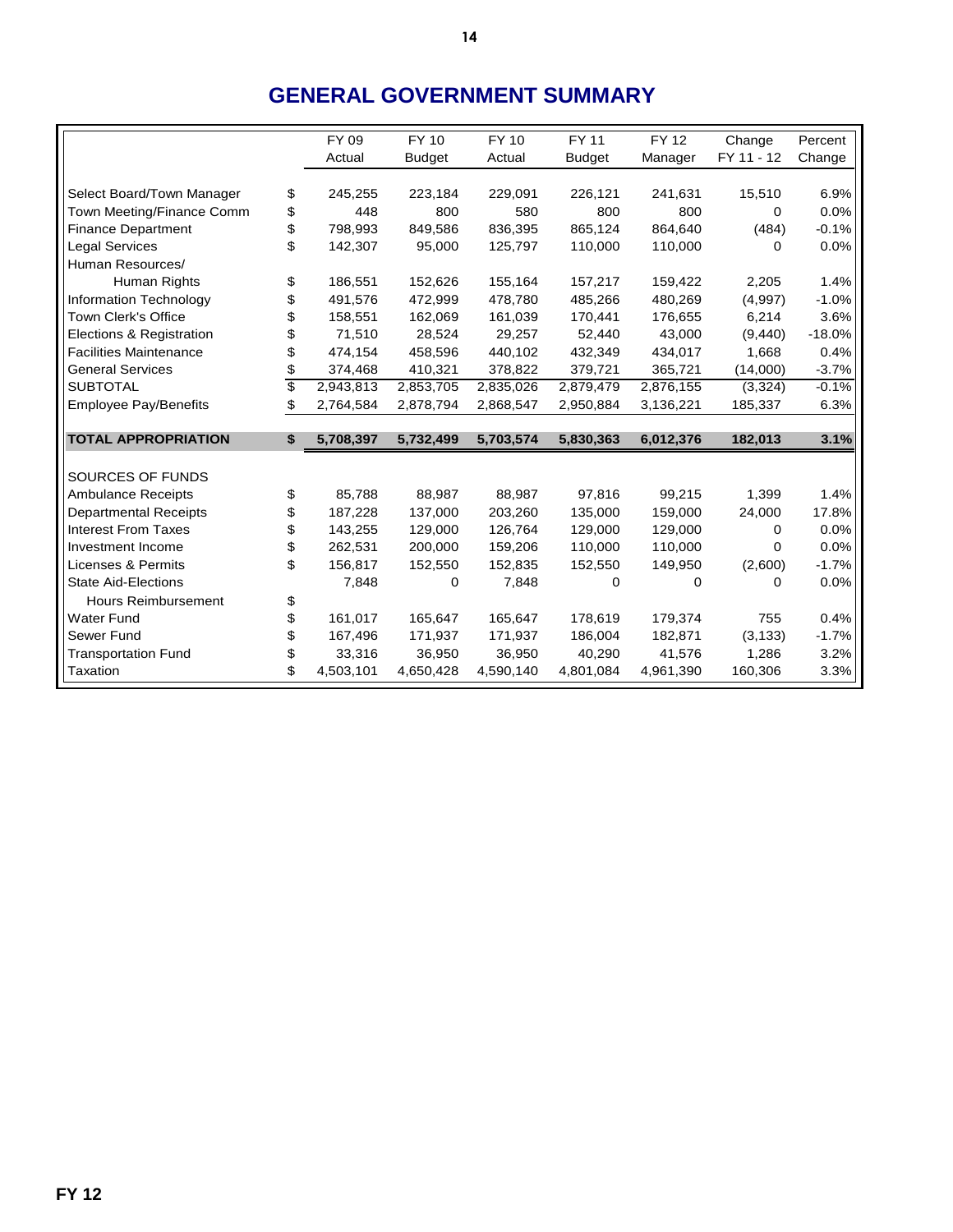# **GENERAL GOVERNMENT SUMMARY**

General Government is the second largest function included in the Town's operating budget (Public Safety is the largest). This functional area includes all of the general administrative costs of managing and operating the Town (except Enterprise Funds), including financial operations, employee benefits for all General Fund departments (except retirement benefits), maintenance of public facilities (except police, fire and public works facilities), legal expenses and insurance costs.

|                                  | Percent of<br><b>General Government</b> |              |              |              | Percent of<br><b>Total Operating Budget</b> |              |  |
|----------------------------------|-----------------------------------------|--------------|--------------|--------------|---------------------------------------------|--------------|--|
|                                  | <b>FY 10</b>                            | <b>FY 11</b> | <b>FY 12</b> | <b>FY 10</b> | FY 11                                       | <b>FY 12</b> |  |
| Employee Benefits*               | 52%                                     | 53%          | 52%          | 17%          | 17%                                         | 16%          |  |
| <b>Financial Operations</b>      | 14%                                     | 14%          | 14%          | 5%           | 5%                                          | 5%           |  |
| Maintenance of Public Facilities | 8%                                      | 7%           | 7%           | 3%           | 2%                                          | 2%           |  |
| Select Board / Town Manager      | 4%                                      | 4%           | 4%           | 1%           | 1%                                          | 1%           |  |
| <b>General Services</b>          | 7%                                      | 6%           | 6%           | 2%           | 2%                                          | 2%           |  |
| Elections/Town Clerk             | 3%                                      | 4%           | 4%           | 1%           | 1%                                          | 1%           |  |
| <b>Information Systems</b>       | 8%                                      | 8%           | 8%           | 3%           | 3%                                          | 3%           |  |
| Insurance                        | 3%                                      | 3%           | 3%           | 1%           | $1\%$                                       | $1\%$        |  |
| Legal Expenses                   | 2%                                      | 2%           | 2%           | 1%           | $1\%$                                       | $1\%$        |  |

\*Not including retirement

#### **RECOMMENDED BUDGET:**

In the Town Manager/Select Board budget, personnel increases of \$15,910 funds step increases and the cumulative effects of staff turnover in the office.

In the Employee Benefits budget, current claims projections indicate an ability to keep premiums at current levels in FY 12, in contrast to a nearly +10% industry trend. This is the direct result of proactive multi-year efforts by the Town to stabilize employee health care costs by eliminating the costly indemnity plan, adding HMO's and the option of purchasing lower cost Canadian prescription drugs, increasing employee contributions, and increasing premiums to appropriate levels to pay claims and restore reserve levels in the Health Claims Trust Fund to required levels. Plan design changes have generated estimated savings in excess of \$3 million since 2006.

Decrease of \$9,440 in Elections budget is due to having two scheduled elections in FY 12, one less than in FY 11.

The Facilities Maintenance budget is essentially level funded, but will benefit from another declining year in energy usage due to aggressive efforts at conservation. New HVAC equipment and more efficient and IT virtual servers are a contributing factor. We are going out for another fuel heating contract this year. This could be favorable.

In the General Services budget, postage costs of \$15,000 related to water and sewer billing are eliminated from this budget and are appropriately transferred to the Water and Sewer Enterprise Fund budgets beginning in FY 12.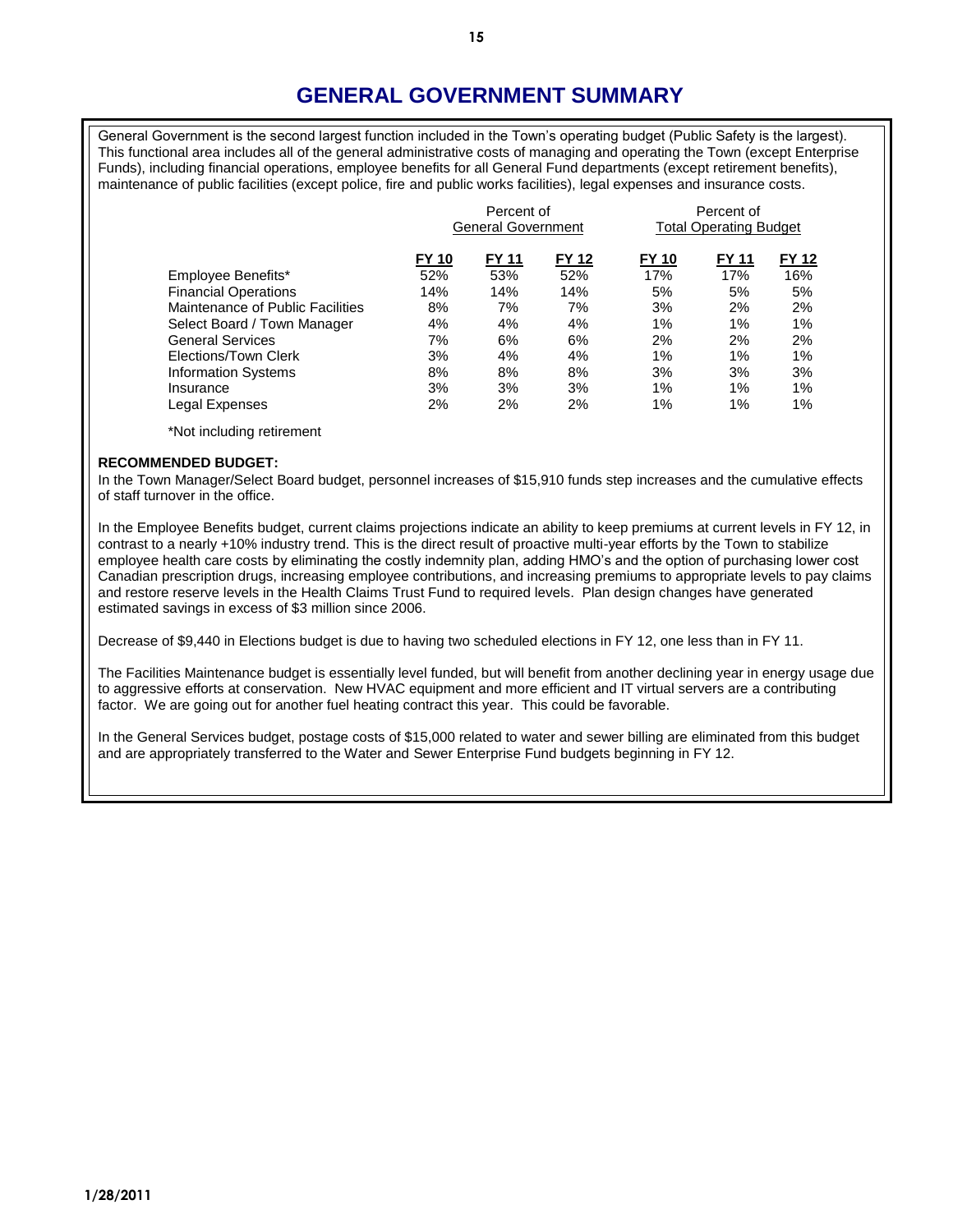**This Page is Left Intentionally Blank**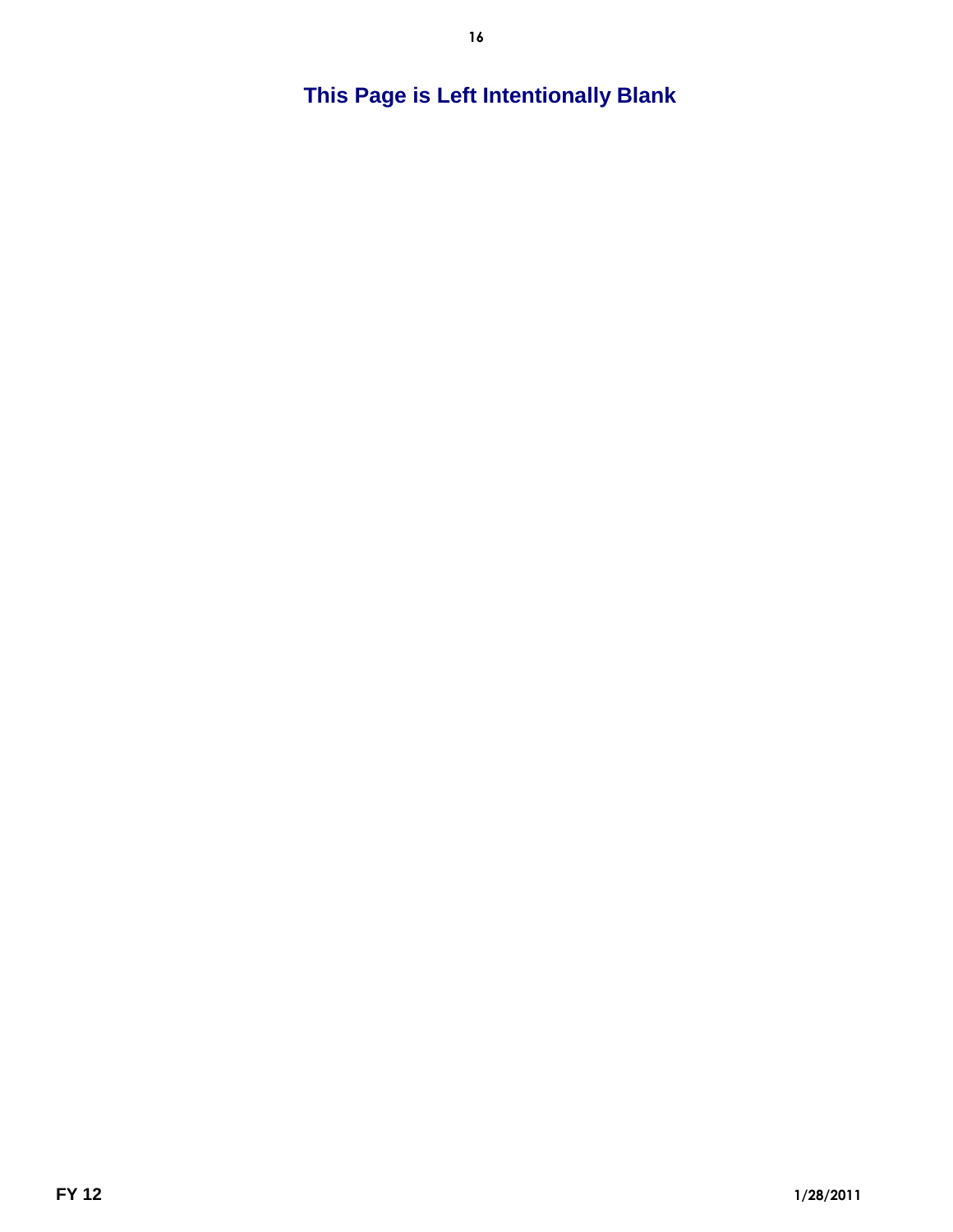# **1122: SELECT BOARD GENERAL GOVERNMENT 1123: TOWN MANAGER'S OFFICE**

**MISSION STATEMENT**: To fulfill the Select Board's role as the chief elected officials responsible to the citizens of Amherst for policy development and the Town Manager's role as chief administrative officer of the Town government. To provide leadership and coordination of Town employees and volunteers through the committee process. To guide Town employees in implementing decisions and providing Town services in an effective manner.

# **RECENT ACCOMPLISHMENTS & CURRENT CHALLENGES:**

#### **Recent Accomplishments:**

- Implementation of many of the recommendations from the December 2008 Facilitation of Community Choices Committee  $\bullet$ Report that called for a combination of spending/service reductions to "core" levels and pursuit of appropriate economic development and other recurring revenue streams.
- Passage of local option meals and lodging taxes to diversify and increase revenues to support Town services.  $\bullet$
- Development and passage of a multi-year budget plan that reduced services to "core" levels and subsequently achieved voter approval of a \$1.68 million property tax override.
- Purchase of Hawthorne property for recreation and affordable housing purposes.  $\bullet$
- Atkins Corner road improvements have begun after a 10-plus year planning effort.
- Town Meeting approval of a \$4.5 million road improvements bond issue to fund critical road improvements in 2011.
- Gateway Project mixed use redevelopment of the former frat row on North Pleasant Street to proceed with a "visioning"  $\bullet$ process involving all major stakeholders in early 2011.
- Boltwood Place mixed use project to break ground in January 2011.  $\bullet$
- Community Development Block Grant mini entitlement status and grants renewed for two years.  $\bullet$
- Seasonal Homeless Shelter at First Baptist Church established, funded, and permitted.  $\bullet$
- H1N1 community mass vaccination effort with UMass.  $\bullet$
- Upgraded Town website launched December 2010 with many new e-government and citizen self-service functions.
- Successful transition to new Town Manager on October 1, 2010.
- Hired a new Assistant to the Town Manager, the Town Manager's primary administrative assistant, with extensive local government management experience.

#### **Current Challenges:**

Control expenditures and generate revenue while providing the same or better services to the citizens we serve.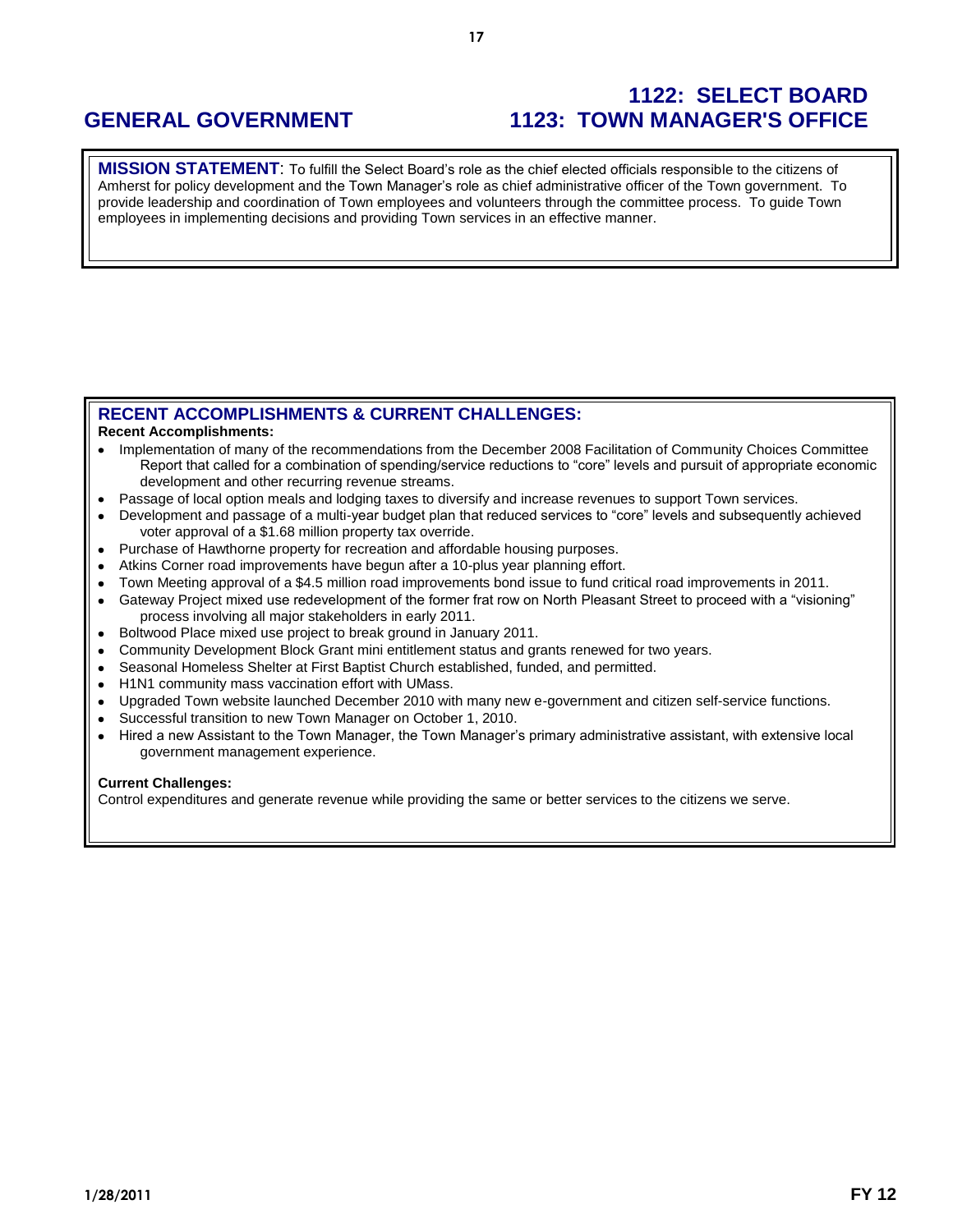# **1122: SELECT BOARD GENERAL GOVERNMENT 1123: TOWN MANAGER'S OFFICE**

### **LONG RANGE OBJECTIVES:**

To seek the appropriate balance between economic development initiatives and the preservation of the character of the Town. To be a regional leader in renewable energy and energy conservation.

### **FY 12 OBJECTIVES:**

To provide leadership for collaborative budget, capital and long-range financial planning during this prolonged period of fiscal distress that emphasizes short-term and long-term fiscal sustainability.

To continue to prioritize Town services to assist in the allocation of limited resources to support "core" services going forward. To help craft and work to implement state-local revenue sharing recommendations as a member of the MMA's Fiscal Policy Committee.

To explore appropriate regionalization and reorganization of Town services when such initiatives would reduce costs and realize efficiencies, including but not limited to public safety dispatch, public health, and information technology support.

Pursue responsible and appropriate economic development consistent with the broad principles of the Town's Master Plan including village and Town center residential, senior housing, and mixed use developments including but not limited to the Gateway Project on North Pleasant Street connecting the downtown and UMass campus, North Amherst Village Center rezoning, and Atkins Corner rezoning.

To stabilize and improve neighborhood quality of life, particularly in the neighborhoods closest to the university campus, by collaborating with landlords, tenants, and the university on code enforcement, public safety, and traffic calming.

To award contracts to create a significant solar power renewable energy project at the old landfill on Belchertown Road to substantially reduce the Town's reliance on fossil fuels and generate significant new revenue to the Town.

To complete a design for Kendrick Park, apply for grant funding to realize the vision, thereby create a new public park in the downtown.

To complete an assessment and use plan for all Town-owned buildings.

To complete an assessment and possible reorganization of the Town's Human Resources function.

To support improvements in public transportation.

| <b>SERVICE LEVELS:</b>                                   | <b>FY 06</b><br><b>Actual</b> | <b>FY 07</b><br><b>Actual</b> | <b>FY08</b><br><b>Actual</b> | <b>FY 09</b><br><b>Actual</b> | <b>FY 10</b><br><b>Actual</b> |
|----------------------------------------------------------|-------------------------------|-------------------------------|------------------------------|-------------------------------|-------------------------------|
| <b>SELECT BOARD</b>                                      |                               |                               |                              |                               |                               |
| Special & Regular Meetings                               | 57                            | 61                            | 50                           | 49                            | 39                            |
| <b>Town Meetings</b>                                     | 15                            | 19                            | 12                           | 11                            | 8                             |
| <b>Licenses and Permits</b>                              | 251                           | 238                           | 191                          | 174                           | 266                           |
| Town Meeting Warrant Preparations                        | 5                             | 5                             | 3                            | 3                             | 3                             |
| <b>Committee Appointments</b>                            | 102                           | 71                            | 101                          | 89                            | 72                            |
| <b>Budget Guidelines</b>                                 |                               |                               |                              |                               |                               |
| Town Program and Services Review                         |                               | Continuous                    |                              |                               |                               |
| Policy Reviews and Updates                               |                               | Continuous                    |                              |                               |                               |
| <b>Citizen Petitions/Requests</b>                        | 111                           | 95                            | 90                           | 79                            | 71                            |
| <b>Town Common Reservations</b>                          | 97                            | $50*$                         | n/a                          | n/a                           | n/a                           |
| <b>Banner Reservations</b>                               | 42                            | $20*$                         | n/a                          | n/a                           | n/a                           |
| Town Way Reservations                                    |                               | 5                             | 5                            | 5                             | 6                             |
| <b>TOWN MANAGER'S OFFICE</b>                             |                               |                               |                              |                               |                               |
| <b>Collective Bargaining Agreements/Amendments</b>       |                               |                               | 3                            |                               |                               |
| <b>Committee Appointments</b>                            | 34                            | 28                            | 33                           | 27                            | 37                            |
| Annual Budget                                            |                               |                               |                              |                               |                               |
| Proposition 2 1/2 Overrides                              | O                             |                               | 0                            | 0                             |                               |
| Other Labor Issues (Grievances, Arbitration, etc) 37     |                               | 38                            | 33                           | 30                            | 25                            |
| <b>Committees Staffed</b>                                | 15                            | 15                            | 5                            | 5                             | 5                             |
| * The scheduling moved to the Department of Public Works |                               |                               |                              |                               |                               |
|                                                          |                               |                               |                              |                               |                               |
|                                                          |                               |                               |                              |                               |                               |

**18**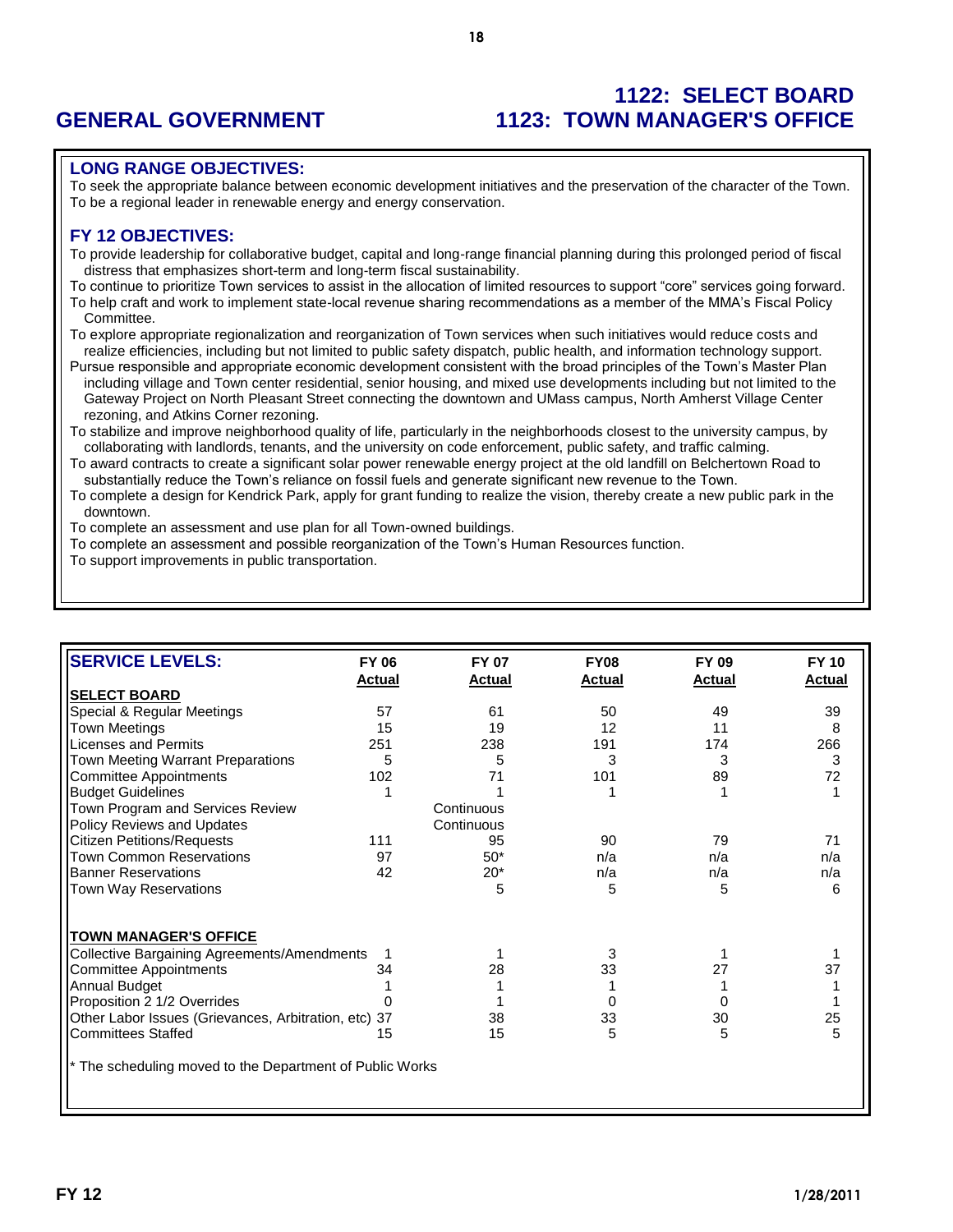# **1122: SELECT BOARD GENERAL GOVERNMENT 1123: TOWN MANAGER'S OFFICE**

|                               | FY 09<br>Actual | FY 10<br><b>Budget</b> | FY 10<br>Actual | FY 11<br><b>Budget</b> | <b>FY 12</b><br>Manager | Change<br>FY 11 - 12 | Percent<br>Change |
|-------------------------------|-----------------|------------------------|-----------------|------------------------|-------------------------|----------------------|-------------------|
| <b>Personnel Services</b>     | \$<br>233,144   | 208,284                | 211,392         | 211,221                | 227,131                 | 15,910               | 7.5%              |
| <b>Operating Expenses</b>     | \$<br>12,110    | 14,900                 | 15,714          | 14,900                 | 14,500                  | (400)                | $-2.7%$           |
| Capital Outlay                | \$<br>0         | 0                      | 1,985           | 0                      | 0                       | 0                    | 0.0%              |
|                               |                 |                        |                 |                        |                         |                      |                   |
| <b>TOTAL APPROPRIATION</b>    | \$<br>245,255   | 223,184                | 229,091         | 226,121                | 241,631                 | 15,510               | 6.9%              |
| SUPPLEMENTAL INFORMATION      |                 |                        |                 |                        |                         |                      |                   |
| <b>Employee Benefits</b>      | \$<br>76,721    | 70,237                 | 70,237          | 71,365                 | 86,539                  | 15,174               | 21.3%             |
| <b>Capital Appropriations</b> | \$<br>0         | 0                      | 0               | 0                      | 0                       | 0                    | 0.0%              |
| TOTAL DEPARTMENT COST         | \$<br>321,976   | 293,421                | 299,328         | 297,486                | 328,170                 | 30,684               | 10.3%             |
| SOURCES OF FUNDS              |                 |                        |                 |                        |                         |                      |                   |
| Licenses & Permits            | \$<br>152,047   | 149,050                | 146,685         | 149,050                | 146,450                 | (2,600)              | $-1.7%$           |
| <b>Water Fund</b>             | \$<br>18,612    | 18,335                 | 18,335          | 17,817                 | 20,600                  | 2,783                | 15.6%             |
| Sewer Fund                    | \$<br>20,579    | 20.159                 | 20.159          | 19.573                 | 21.242                  | 1.669                | 8.5%              |
| <b>Transportation Fund</b>    | \$<br>3,630     | 4,345                  | 4,345           | 3,966                  | 4,534                   | 568                  | 14.3%             |
| <b>Department Receipts</b>    | \$<br>2,590     | $\mathbf 0$            | 2,723           | 0                      | $\Omega$                | $\Omega$             | 0.0%              |
| Taxation                      | \$<br>47,797    | 31,295                 | 36,844          | 35,715                 | 48,805                  | 13,090               | 36.7%             |
| <b>POSITIONS</b>              |                 |                        |                 |                        |                         |                      |                   |
| Full Time                     | 3.00            | 2.50                   | 2.50            | 2.50                   | 2.50                    | 0.00                 |                   |
| Part Time With Benefits       | 0.00            | 0.00                   | 0.00            | 0.00                   | 0.00                    | 0.00                 |                   |
| <b>Full Time Equivalents</b>  | 3.00            | 2.50                   | 2.50            | 2.50                   | 2.50                    | 0.00                 |                   |
|                               |                 |                        |                 |                        |                         |                      |                   |



### **MAJOR COMPONENTS:**

Personnel Services include \$1,500 for the Select Board, \$20 for Elector of the Oliver Smith Will, and salaries for the Town Manager and two administrative assistants.

Dues, \$5,500, for the Town's membership in the Massachusetts Municipal Association (MMA) and the Town Manager's membership in International City/County Management Association (ICMA).

Other includes \$7,600 for Special Activities.

# **SIGNIFICANT BUDGET CHANGES:**

Personnel increase funds step increases and the cumulative effects of staff turnover in the office.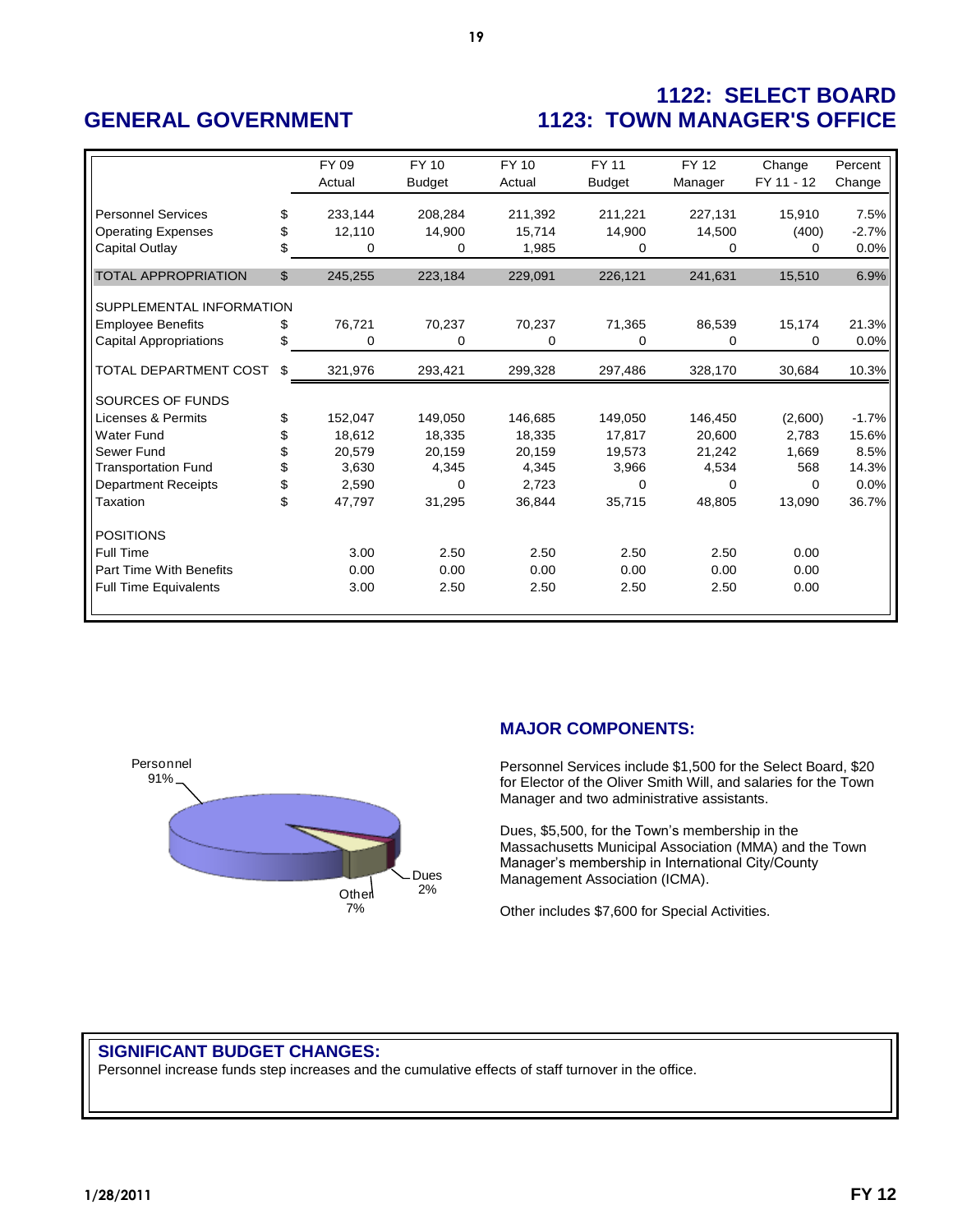# **GENERAL GOVERNMENT 1131: TOWN MEETING/**

# **FINANCE COMMITTEE**

**MISSION STATEMENT:** To consider and make recommendations to Town Meeting on matters having financial implications for the Town and to review and make allocations from the Reserve Fund for extraordinary and unforeseen expenses during the fiscal year.

### **LONG RANGE OBJECTIVES:**

To cooperate with the Select Board, School Committee and Jones Library Trustees in adopting and implementing financial policies which support the long range financial stability of the Town.

### **FY 12 OBJECTIVES:**

To provide spending recommendations to Town Meeting consistent with the Finance Committee's financial policies and budget guidelines and to advise Town Meeting on all other matters that have financial implications to the Town. To fund expenses of the Town Meeting Coordinating Committee.

| <b>SERVICE LEVELS:</b>        | <b>FY 06</b><br><b>Actual</b> | <b>FY 07</b><br><b>Actual</b> | <b>FY 08</b><br><b>Actual</b> | <b>FY 09</b><br><b>Actual</b> | <b>FY 10</b><br><b>Actual</b> |
|-------------------------------|-------------------------------|-------------------------------|-------------------------------|-------------------------------|-------------------------------|
| <b>Finance Committee:</b>     |                               |                               |                               |                               |                               |
| Number of Meetings            | 42                            | 34                            | 37                            | 30                            | 31                            |
| <b>Number of Transfers</b>    | 4                             | 2                             |                               |                               |                               |
| Moderator:                    |                               |                               |                               |                               |                               |
| <b>Committee Appointments</b> | 2                             | 17                            | 5                             |                               | 3                             |
| <b>Committees Supported</b>   | 2                             | 2                             | ົ                             |                               | 2                             |
|                               |                               |                               |                               |                               |                               |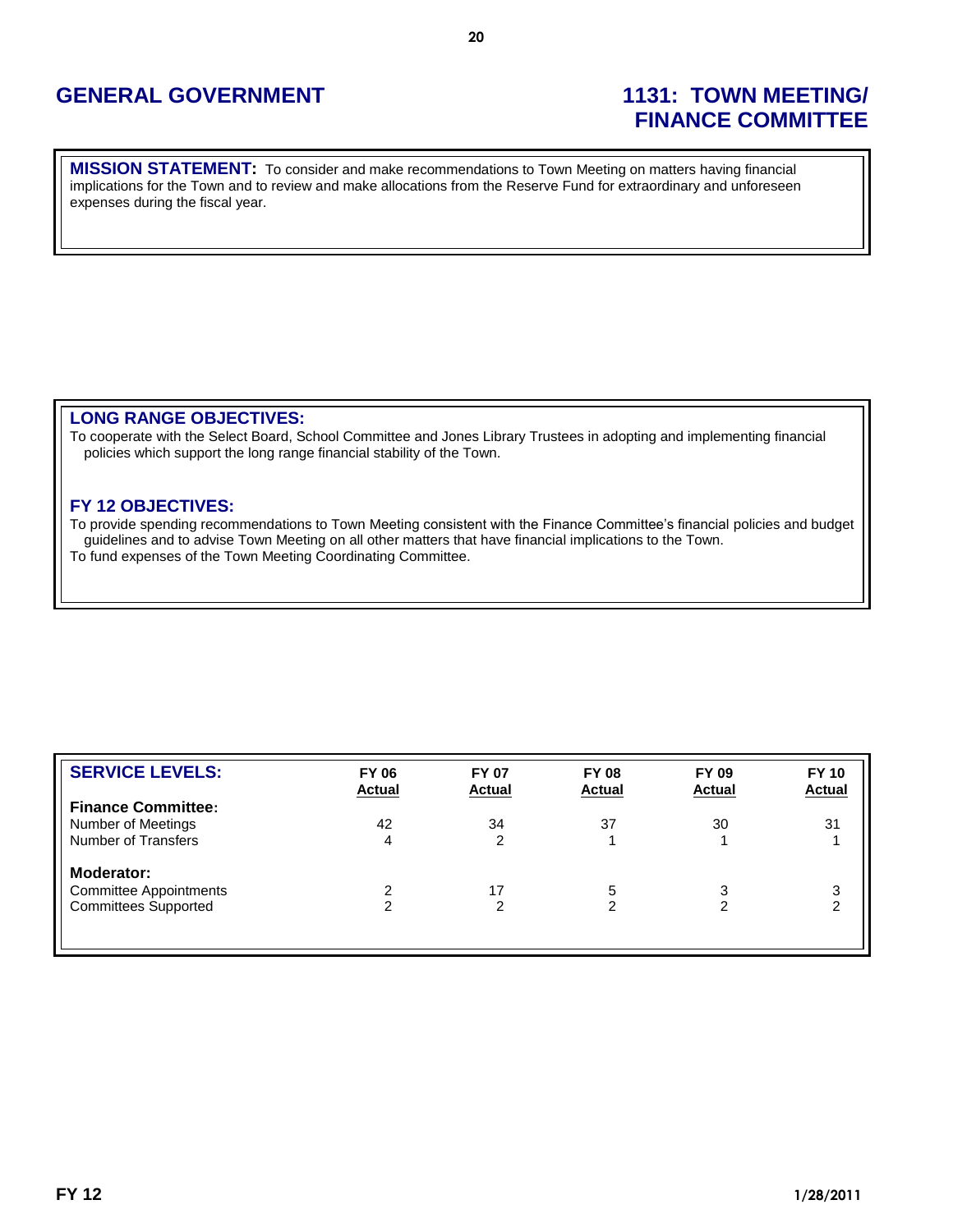# **GENERAL GOVERNMENT 1131: TOWN MEETING/**

# **FINANCE COMMITTEE**

|                                | FY 09<br>Actual | FY 10<br><b>Budget</b> | FY 10<br>Actual | FY 11<br><b>Budget</b> | <b>FY 12</b><br>Manager | Change<br>FY 11 - 12 | Percent<br>Change |
|--------------------------------|-----------------|------------------------|-----------------|------------------------|-------------------------|----------------------|-------------------|
| <b>Personnel Services</b>      | \$<br>100       | 100                    | 100             | 100                    | 100                     | 0                    | 0.0%              |
| <b>Operating Expenses</b>      | \$<br>348       | 700                    | 480             | 700                    | 700                     | 0                    | 0.0%              |
| <b>Reserve Fund Transfers</b>  | \$<br>0         | 0                      | 0               | 0                      | 0                       | $\Omega$             | 0.0%              |
| <b>TOTAL APPROPRIATION</b>     | \$<br>448       | 800                    | 580             | 800                    | 800                     | $\mathbf{0}$         | 0.0%              |
|                                |                 |                        |                 |                        |                         |                      |                   |
| SUPPLEMENTAL INFORMATION       |                 |                        |                 |                        |                         |                      |                   |
| <b>Employee Benefits</b>       | \$<br>0         | 0                      | 0               | 0                      | 0                       | 0                    | 0.0%              |
| <b>Capital Appropriations</b>  | \$<br>0         | 0                      | 0               | 0                      | 0                       | 0                    | 0.0%              |
| TOTAL DEPARTMENT COST          | \$<br>448       | 800                    | 580             | 800                    | 800                     | 0                    | 0.0%              |
| SOURCES OF FUNDS               |                 |                        |                 |                        |                         |                      |                   |
| Taxation                       | \$<br>448       | 800                    | 580             | 800                    | 800                     | 0                    | 0.0%              |
| <b>POSITIONS</b>               |                 |                        |                 |                        |                         |                      |                   |
| Full Time                      | 0.00            | 0.00                   | 0.00            | 0.00                   | 0.00                    | 0.00                 |                   |
| <b>Part Time With Benefits</b> | 0.00            | 0.00                   | 0.00            | 0.00                   | 0.00                    | 0.00                 |                   |
| <b>Full Time Equivalents</b>   | 0.00            | 0.00                   | 0.00            | 0.00                   | 0.00                    | 0.00                 |                   |
|                                |                 |                        |                 |                        |                         |                      |                   |

# **MAJOR COMPONENTS:**



Personnel Services includes the Moderator's salary.

Dues and Subscriptions, \$400, include funds for membership in the Association of Town Finance Committees and the Massachusetts Moderators Association.

Printing & Advertising, \$300 for Town Meeting Coordinating Committee.

# **SIGNIFICANT BUDGET CHANGES:**

None. It should be understood that the \$300 allocated in this budget for the Town Meeting Coordinating Committee does not reflect all of the costs related to Town Meeting. Those costs are disbursed throughout the municipal budget.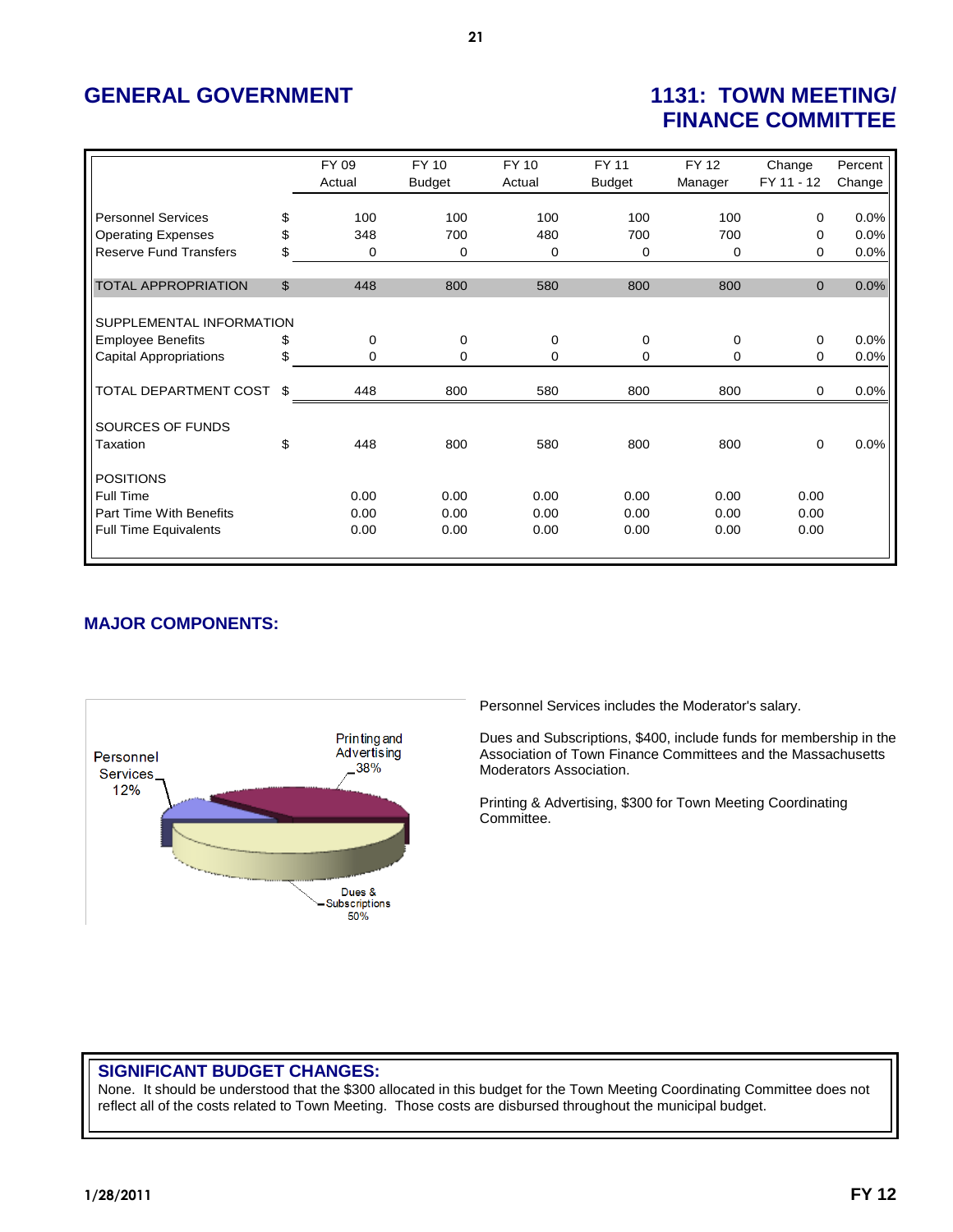# **1133, 1134, 1141 & 1146**

**MISSION STATEMENT**: To assure the continuous, reliable delivery of Town services through effective management of financial resources and courteous, comprehensive service to the public and internal departments.

FINANCE DIRECTOR: To further the mission of the Finance Department through the development and coordination of policies and processes that identify, evaluate, develop and facilitate the efficient allocation of resources.

ACCOUNTING: To further the mission of the Finance Department through maintenance of appropriate records and financial reports and through monitoring of all financial activity for accountability and legal compliance. To ensure that purchasing procedures are in accordance with appropriate legal requirements. To manage the centralized purchasing of services, supplies and equipment, contracts for maintenance of office equipment and general liability insurance in order to maximize savings and efficiencies from such purchasing. To ensure all employees payroll and benefit records are up to date and accurate.

ASSESSING: To further the mission of the Finance Department through the fair and equitable distribution of property taxes and motor vehicle excise taxes. To maintain an open process that makes information available to citizens and professionals in a timely and efficient manner.

COLLECTION: To further the mission of the Finance Department through timely, accurate billing and collection of revenue. To provide courteous, comprehensive service to citizens seeking information or assistance. To provide a central point of services across traditional departmental functions.

TREASURY: To further the mission of the Finance Department through effective investment and management of Town funds and through the effective use of debt financing where appropriate.

## **RECENT ACCOMPLISHMENTS & CURRENT CHALLENGES:**

- Refinanced 1999 bond issue in December 2009 and achieved a budgetary savings of \$125,306.
- Improved Town's bond rating to "AA with a Stable Outlook" (Standard & Poor's) in November 2009. Higher bond rating lowers borrowing costs.
- 10-Year Financial Trend Monitoring Report presented October 2010.
- Led a multi-year effort to stabilize employee health care costs by eliminating the costly indemnity plan, adding HMO's and the option of purchasing lower cost Canadian prescription drugs, increasing employee contributions, and increasing premiums to appropriate levels to pay claims and restore reserve levels in the Health Claims Trust Fund to required levels. Plan design changes have generated estimated savings in excess of \$3 million since 2006.
- Since FY 03, the Finance Department has reduced the number of full-time equivalent staff by 20%, from 16.31 to 13.00. This has been possible only through the Town's investment in new technology and the staff's ability and willingness to embrace technology to deliver better and more efficient service to the public.
- The Assessors increased on-line access to property information.
- All State and Federal reporting requirements are filed in a timely and accurate manner. Annual independent financial audits have been consistently clean with no significant findings.
- Annual tax collections consistently in excess of 98% by fiscal year end.
- Enhanced our ability to share tax delinquency information with license and permit issuing/denying departments.
- Partnered with MUNIS Financial Management software vendor in the Early Adopter Program for upgrades and increasing our support from the vendor and to the public.
- Completed Other Post Employment Benefits (OPEB) actuarial report in accordance with Governmental Accounting Standards Board (GASB) Statement No. 45. The November 2010 Special Town Meeting voted to accept the provisions of M.G.L. c. 32B, §20 that allows the Town to establish an OPEB Liability Trust Fund and a funding schedule for the trust fund.
- Added an online payment option for parking ticket balances from 1996-2006.

**22**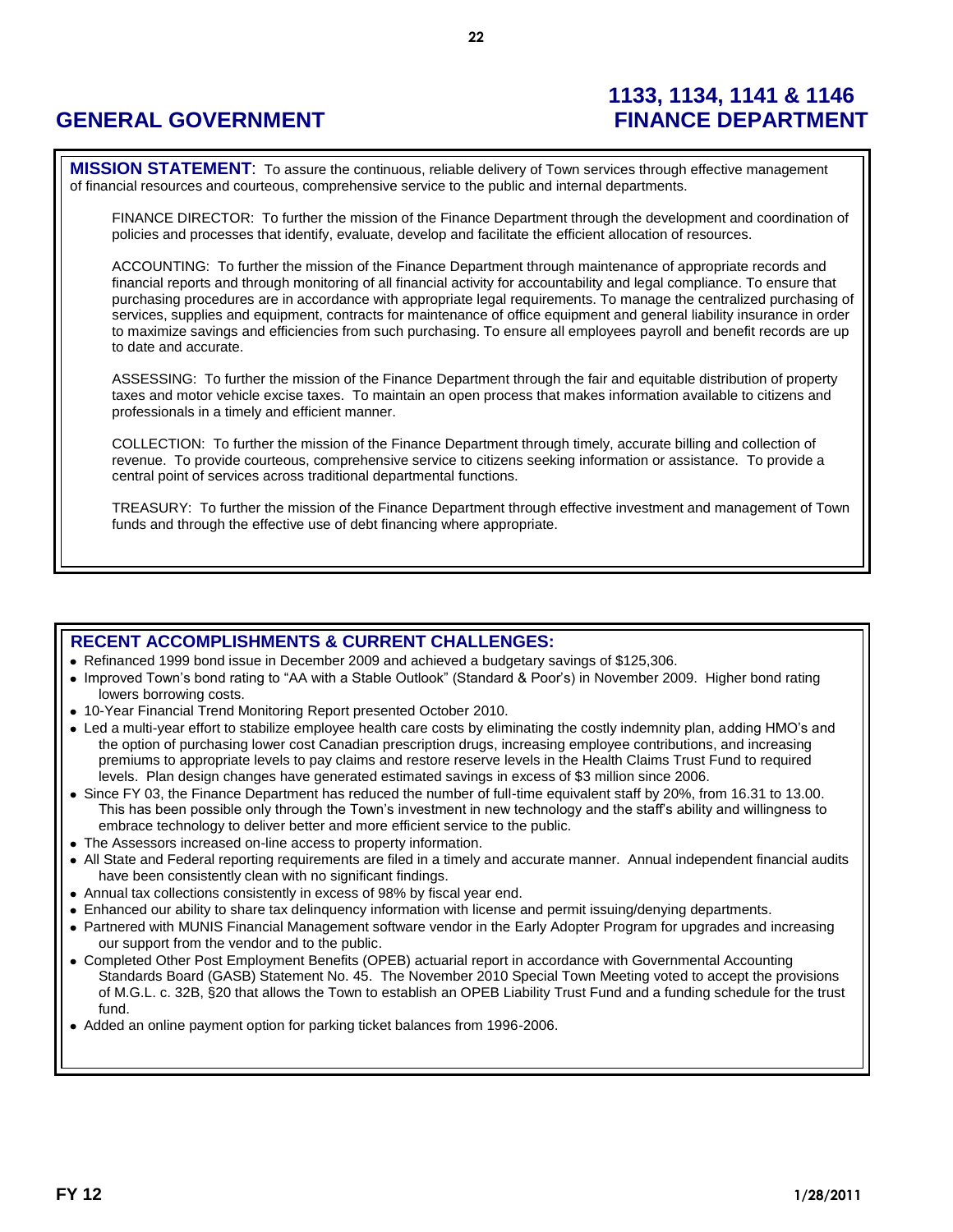# **1133, 1134, 1141 & 1146**

### **LONG RANGE OBJECTIVES:**

To evaluate, and implement where appropriate, new methods for paying taxes, fees, charges as well as vendor payments. To integrate computer based appraisal and geographic information systems.

# **FY 12 OBJECTIVES:**

### **FINANCE DIRECTOR:**

To refine a long range strategic financial plan for the Town in collaboration with citizens and community leaders.

- To expand the Town's comprehensive set of financial management policy guidelines developed in 2008, by creating a policy for appropriate enterprise fund reserve levels.
- To increase community access to budget and financial information via the Town's website and other mediums.

To develop recommendations for an OPEB trust fund funding schedule.

#### **ACCOUNTING:**

- To streamline Human Resources, payroll and benefit functions to better support and assist a reorganized Human Resource department.
- To create additional written policies and procedures to meet requirements under (Statement of Auditing Standard) SAS 112.
- To implement enhancements to MUNIS financial management software for purchase orders, employee self service, personnel action form entry, and paperless electronic record keeping.

#### **ASSESSING**:

- To continue a Measure and List Program to review all residential parcels once in every three year cycle begun in FY 11, with the dual goals of more equitably assessing all parcels and updating property card information.
- To implement, if feasible, an assessing services contract with one or more neighboring communities that improves services to that community and has a direct financial benefit to the Town of Amherst.
- To improve the flow of tax information to new property owners.
- To use laptop computers to enhance field work on real estate.
- To complete a timely revaluation of property by December 2011.

#### **COLLECTION:**

Continue efforts to increase user friendliness, awareness of and utilization of online bill paying services for bill payers. Implement electronic billing with guidance from DOR in accordance with Municipal Relief Act legislation of 2010. Print bills economically using internal process and MUNIS software, which will reduce supplies expense.

#### **TREASURY:**

Explore paperless solutions in accounts payable and payroll functions.

Seek a consolidated credit card partnership to manage town wide merchant to bank flow of funds.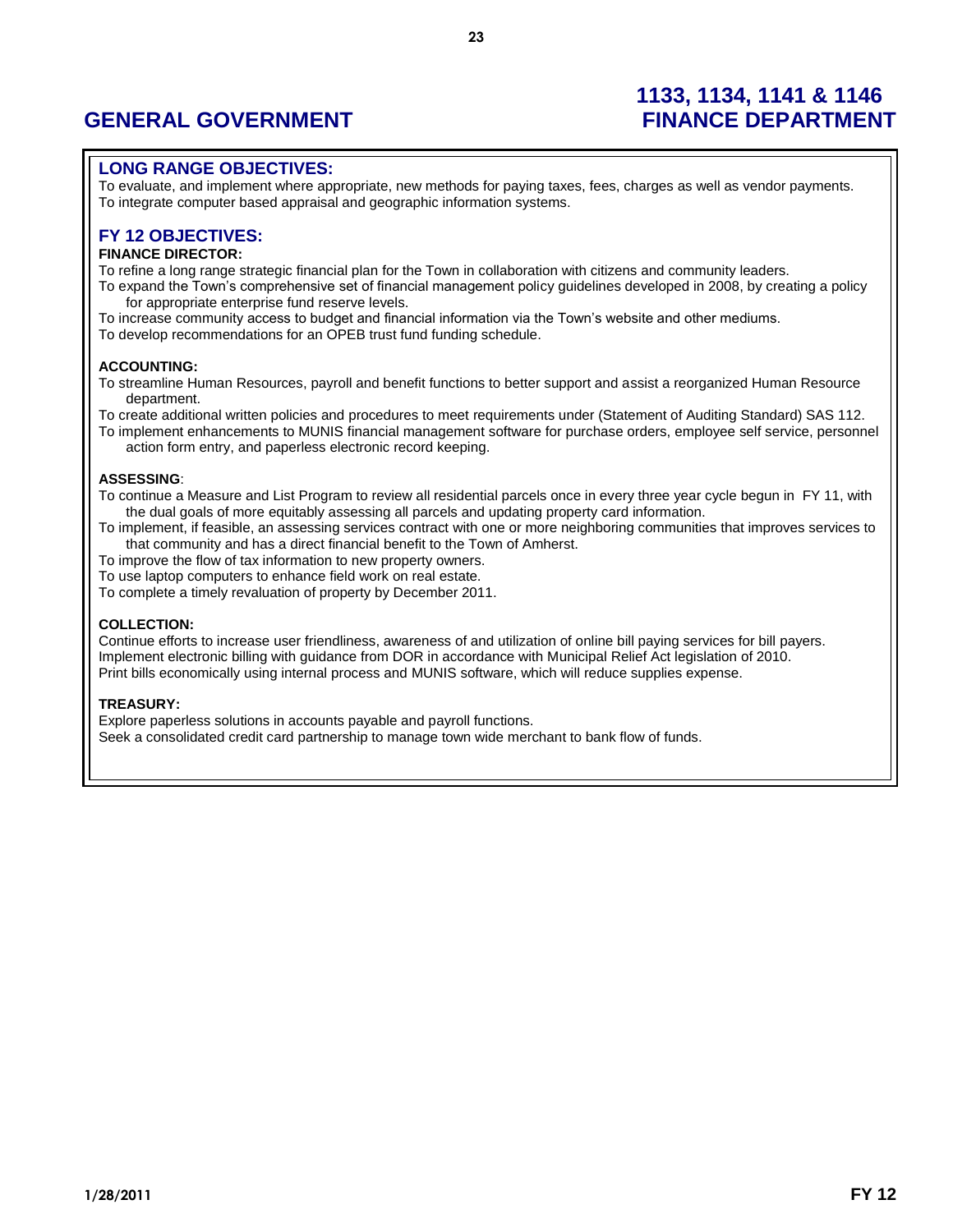| <b>SERVICE LEVELS:</b>                                                                    | <b>FY 06</b>      | <b>FY 07</b>     | <b>FY 08</b>     | FY 09            | <b>FY 10</b>     |
|-------------------------------------------------------------------------------------------|-------------------|------------------|------------------|------------------|------------------|
| <b>FINANCE DIRECTOR:</b>                                                                  | <b>Actual</b>     | <b>Actual</b>    | Actual           | <b>Actual</b>    | <b>Actual</b>    |
| Committees staffed                                                                        | 5                 | 6                | 8                | 8                | 4                |
| <b>Budgets Processed</b>                                                                  | 1                 | 1                | 1                | 1                | 1                |
|                                                                                           |                   |                  |                  |                  |                  |
| <b>ACCOUNTING</b>                                                                         | 61                | 61               | 61               | 61               | 61               |
| Departmental Budgets Maintained/Monitored<br><b>Budget Appropriation Lines Maintained</b> | 1,677             | 1,750            | 1,817            | 1,833            | 1,735            |
| <b>Grants Maintained/Monitored</b>                                                        | 49                | 49               | 36               | 38               | 37               |
| <b>General Journal Entry Lines</b>                                                        | 6,370             | 6,012            | 6,113            | 6,064            | 5,388            |
| <b>Budget Amendments Executed</b>                                                         | 1,238             | 1,351            | 1,443            | 1,274            | 1,402            |
| <b>Balance Sheet Accounts Reconciled</b>                                                  | 4,253             | 4,428            | 5,060            | 5,312            | 5,440            |
| <b>Funds Maintained</b>                                                                   | 334               | 349              | 360              | 380              | 389              |
| <b>Vouchers Checked</b>                                                                   | 20,057            | 20,285           | 19,639           | 19,457           | 18,595           |
| <b>Warrants Processed</b>                                                                 | 149               | 169              | 171              | 157              | 169              |
| <b>Warrant Checks</b>                                                                     | 10,864            | 11,601           | 10464            | 9,949            | 10,314           |
| Purchase Orders Encumbered/Controlled                                                     | 2,252             | 2,286            | 2,278            | 2,282            | 2,219            |
| Payroll Checks                                                                            | 8,197             | 7,263            | 6,345            | 6,038            | 5,219            |
| <b>Direct Payroll Deposits</b>                                                            | 13,505            | 14,333           | 13,838           | 14,373           | 13,919           |
| Personnel Action Forms Processed                                                          | 680               | 666              | 684              | 1,241            | 1,024            |
| Personnel Tax / Benefit Changes Executed                                                  | 793               | 831              | 944              | 998              | 977              |
| <b>Supply Requisitions Filled</b>                                                         | 222               | 242              | 271              | 243              | 222              |
| Insurance Claims Processed (Property/Auto)                                                | 50                | 57               | 80               | 56               | 40               |
| Contracts processed/maintained/monitored                                                  | 141               | 158              | 143              | 121              | 125              |
| Bids and Proposals reviewed, monitored and<br>assembled                                   | 57                | 44               | 35               | 45               | 50               |
|                                                                                           |                   |                  |                  |                  |                  |
| <b>ASSESSING:</b>                                                                         |                   |                  |                  |                  |                  |
| Real Estate Property Assessments                                                          | 7,260             | 7,299            | 7,306            | 7,310            | 7,315            |
| <b>Recertification Review</b>                                                             | 1                 | 0                | 0                | 1                | 0                |
| Deeds Recorded                                                                            | 576               | 528              | 440              | 408              | 431              |
| <b>Site Reviews</b>                                                                       | 625               | 530              | 575              | 630              | 584              |
| <b>Personal Property Assessments</b>                                                      | 755               | 831              | 861              | 283              | 269              |
| <b>Abatement Application Reviews</b>                                                      |                   |                  |                  |                  |                  |
| Real Estate/Personal Property                                                             | 253               | 64               | 87               | 487              | 123              |
| Motor Vehicle Excise                                                                      | 2,073             | 1,873            | 2,141            | 2,103            | 2,788            |
| Appeals Granted Real/PP                                                                   | 187               | 53               | 47               | 318<br>\$178,150 | 96               |
| <b>Tax Dollars Abated</b><br>Tax abated as % of Levy                                      | \$211,396<br>0.7% | \$62,796<br>0.1% | \$31,538<br>.05% | .5%              | \$113,789<br>.3% |
| <b>Tax Exemptions</b>                                                                     | \$110,940         | \$116,625        | \$132,972        | \$122,746        | \$113,346        |
| Exemptions as % of Levy                                                                   | 0.4%              | 0.4%             | 0.5%             | 0.4%             | 0.3%             |
| <b>Abutters Lists Prepared</b>                                                            | 123               | 107              | 79               | 84               | 49               |
| <b>Chapter Land Applications</b>                                                          | 184               | 179              | 179              | 185              | 187              |
| <b>Personal Exemptions Processed</b>                                                      | 144               | 132              | 133              | 119              | 120              |
| Real Estate Exemptions Processed                                                          | 534               | 520              | 520              | 525              | 521              |
| <b>Outgoing Mail Processed</b>                                                            | 167,794           | 176,000          | 135,123          | 146,142          | 143,241          |
| <b>Boards Staffed</b>                                                                     |                   | 1                | 1                | 1.               | 1                |
|                                                                                           |                   |                  |                  |                  |                  |
| Service levels continued on next page.                                                    |                   |                  |                  |                  |                  |
|                                                                                           |                   |                  |                  |                  |                  |
|                                                                                           |                   |                  |                  |                  |                  |
|                                                                                           |                   |                  |                  |                  |                  |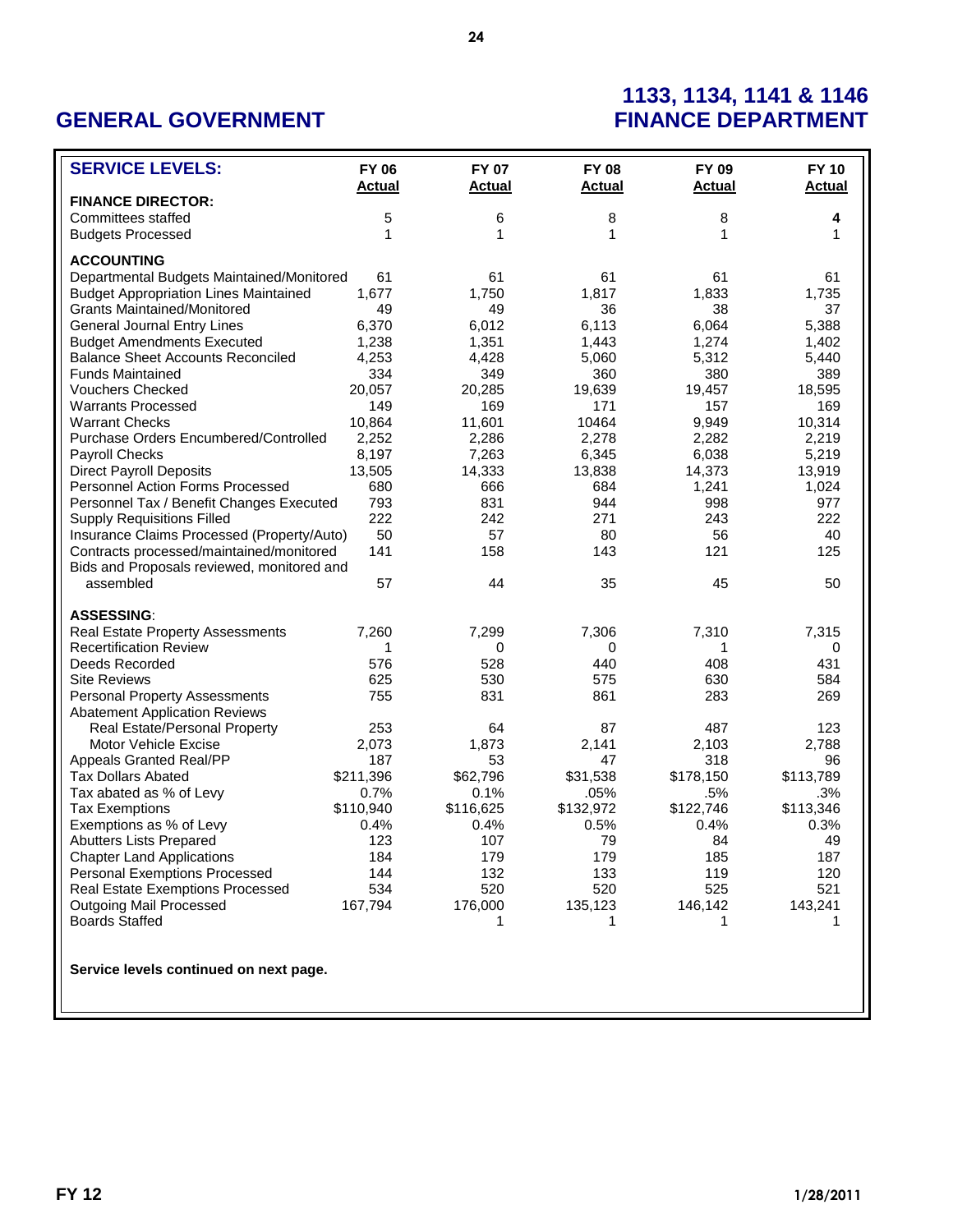| <b>SERVICE LEVELS (continued):</b>                                          | <b>FY 06</b>               | <b>FY 07</b>  | <b>FY 08</b>                   | FY 09         | <b>FY 10</b>               |
|-----------------------------------------------------------------------------|----------------------------|---------------|--------------------------------|---------------|----------------------------|
|                                                                             | <b>Actual</b>              | <b>Actual</b> | <b>Actual</b>                  | <b>Actual</b> | <b>Actual</b>              |
| <b>COLLECTION:</b>                                                          |                            |               |                                |               |                            |
| Motor Vehicle Excise Tax Billings                                           | 18,714                     | 18,242        | 18,466                         | 17,602        | 17,657                     |
| Collection rate through 6/30                                                | 93.8%                      | 92.6%         | 92.5%                          | 95.9%         | 95.0%                      |
| Real Estate / Personal Property                                             |                            |               |                                |               |                            |
| <b>Tax Billings</b>                                                         | 15,902                     | 15.623        | 11,393                         | 15,020        | 15,192                     |
| Collection rate through 6/30                                                | 98.8%                      | 98.3%         | 98.6%                          | 98.5%         | 98.2%                      |
| Municipal Lien Certificates Issued                                          | 638                        | 544           | 515                            | 567           | 489                        |
| <b>Water/Sewer Billings</b>                                                 | 24,589                     | 26,478        | 25,022                         | 25,018        | 25,361                     |
| Collection rate through 6/30                                                | 88.7%                      | 87.9%         | 87.1%                          | 89.0%         | 89.6%                      |
| <b>Central Service Counter Transactions</b>                                 | 37,627                     | 38,688        | 37,719                         | 38,486        | 35,623                     |
| Parking Ticket Appeals/Hearings                                             | 831                        | 948           | 890                            | 1,318         | 1,515                      |
| Parking Permits Issued                                                      | 685                        | 799           | 705                            | 750           | 620                        |
| <b>Tickets issued</b>                                                       | 27,955                     | 26,795        | 22,529                         | 24,335        | 25,130                     |
| Collection rate through 6/30                                                | 82.9%                      | 82.5%         | 88.0%                          | 86.0%         | 74%                        |
| Ambulance Billings                                                          | 3,008                      | 3.047         | 3,160                          | 3,221         | 3,481                      |
| Collection rate through 6/30                                                | 68.0%                      | 73.7%         | 74.9%                          | 67.0%         | 62.4%                      |
| <b>Commercial Sanitary Landfill Billings</b>                                | 605                        | 801           | 831                            | 784           | 735                        |
| <b>Tax Liens</b>                                                            | 22                         | 25            | 25                             | 19            | 14                         |
| Excise Tax & Parking Ticket Releases                                        | 1,638                      | 1.094         | 305                            | 63            | 80                         |
| (progressing into an online process with Registry of Motor Vehicles)        |                            |               |                                |               |                            |
| Water/Sewer Liens added to Taxes                                            | 276                        | 317           | 365                            | 401           | 351                        |
| Water/Sewer Final Billings (Specials)                                       | 265                        | 265           | 189                            | 181           | 187                        |
| Police Outside Detail Billings                                              | 408                        | 437           | 379                            | 418           | 384                        |
| Late Bills (demands) RE/PP/MVE                                              | 4,717                      | 4,600         | 4,240                          | 4,274         | 4,023                      |
| Deferred Tax Liens                                                          | 3                          | 10            | 6                              | 6             | 8                          |
| Payments Processed (other than counter)                                     |                            |               |                                |               |                            |
| Mail                                                                        | 50,678                     | 59.411        | 59,342                         | 58,014        | 56,186                     |
| Online (2006 is a partial year)                                             | 572                        | 1,568         | 2,561                          | 1,975         | 6,620                      |
| Parking violation payments                                                  |                            |               |                                |               |                            |
| (now an archive system)                                                     | 20,668                     | 5,734         | 957                            | 514           | 314                        |
| Payments by file import                                                     |                            |               | 7,006                          | 7,638         | 8,277                      |
| <b>TREASURY:</b>                                                            |                            |               |                                |               |                            |
| <b>Tax Liens Redeemed</b>                                                   | 26                         | 21            | 19                             | 15            | 11                         |
|                                                                             | $\Omega$                   | $\Omega$      | 0                              | $\mathbf{0}$  | $\Omega$                   |
| <b>Taxes in Bankruptcy Redeemed</b><br><b>Direct Debit Payment Accounts</b> | 413                        | 445           | 464                            | 499           |                            |
|                                                                             |                            |               |                                |               | 468                        |
| <b>Bank Account Reconciliations</b>                                         | 936                        | 900           | 765                            | 731           | 720                        |
| <b>Electronic Bank Transmissions</b>                                        | 501                        | 652           | 818                            | 885           | 834                        |
| <b>Check/ACH Reversals</b><br>Tailings (checks not cashed)                  | 113<br>127                 | 107<br>3      | 92<br>207                      | 122<br>92     | 155<br>88                  |
|                                                                             |                            |               |                                |               |                            |
| Debt Issues (Temporary & Permanent)                                         | $\overline{2}$<br>$\Omega$ | 1<br>$\Omega$ | $\overline{c}$<br>$\mathbf{0}$ | 1<br>3        | $\overline{2}$<br>$\Omega$ |
| Deferred Tax Liens Redeemed                                                 |                            |               |                                |               | 99%                        |
| % of Funds Invested                                                         | 99%                        | 99%           | 99%                            | 99%           |                            |
|                                                                             |                            |               |                                |               |                            |
|                                                                             |                            |               |                                |               |                            |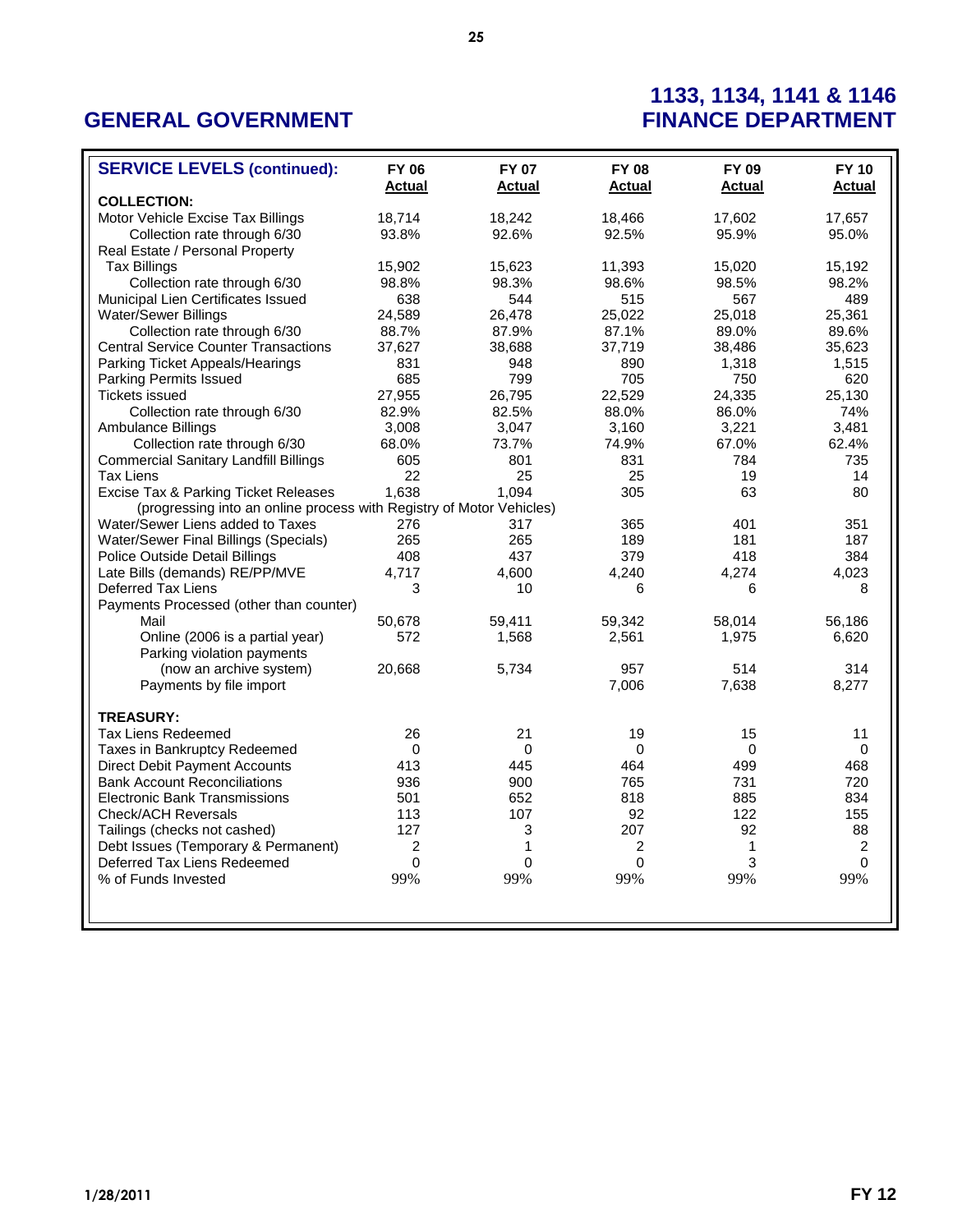# **SIGNIFICANT BUDGET CHANGES:**

While the recommended budget is essentially level funded, the primary change within the past year is the reassignment of treasurer duties from the Finance Director to the combined position of Collector/Treasurer.

# **MAJOR COMPONENTS:**



Personnel Services include salaries for a Finance Director, Comptroller, Principal Assessor, Collector/Treasurer, 8.50 full time financial clerks, and 1 financial clerk shared with another budget.

Supplies, \$7,800, primarily include tax bills and other specialized assessing, billing, collection and accounting forms.

Fees include \$13,615 for banking fees, \$9,180 for dues and subscriptions, bonds, registry fees.

Other expenses include \$1,825 for technical assistance and \$10,340 for training.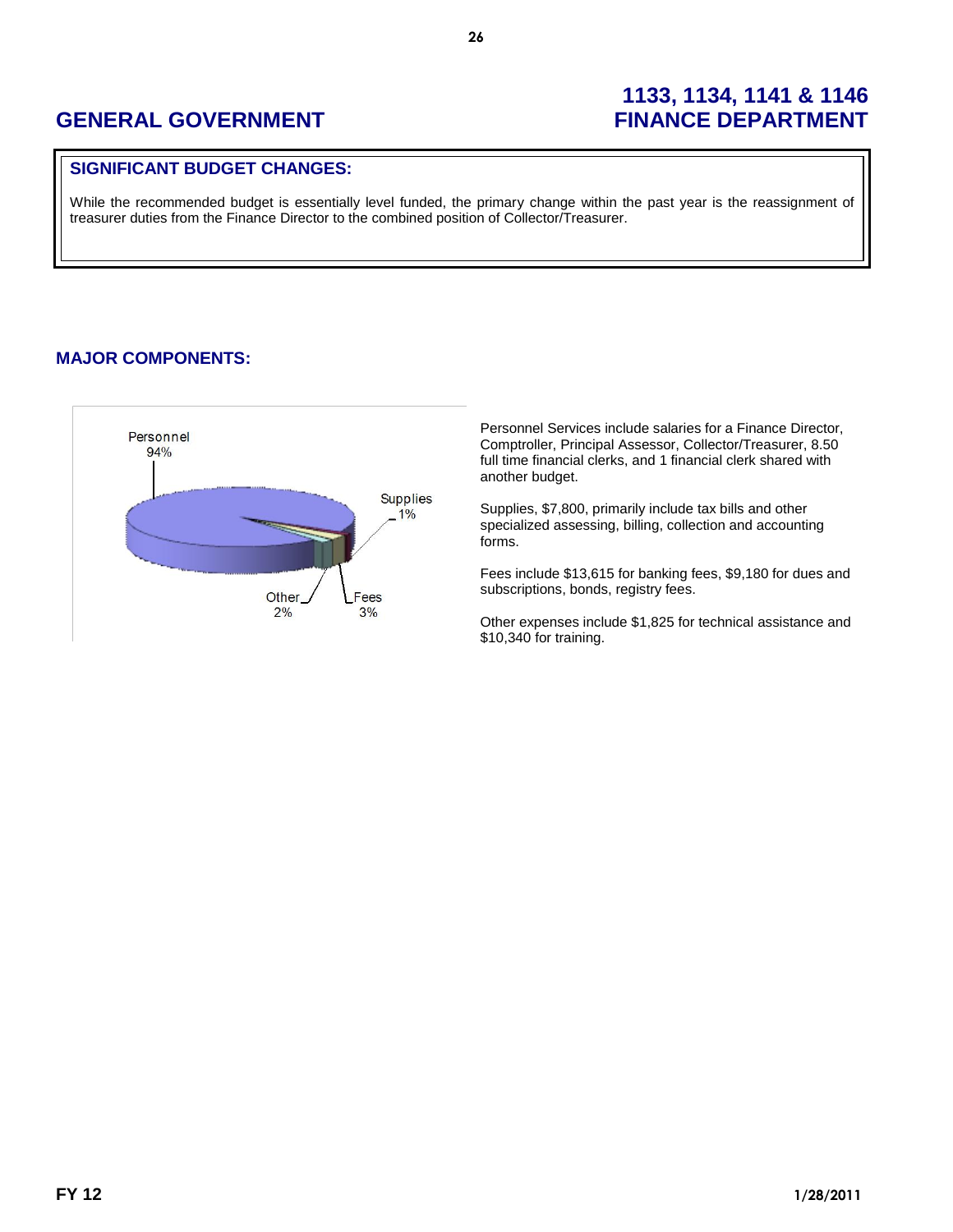|                               | FY 09           | <b>FY 10</b>  | FY 10     | <b>FY 11</b>  | <b>FY 12</b> | Change     | Percent |
|-------------------------------|-----------------|---------------|-----------|---------------|--------------|------------|---------|
|                               | Actual          | <b>Budget</b> | Actual    | <b>Budget</b> | Manager      | FY 11 - 12 | Change  |
|                               |                 |               |           |               |              |            |         |
| <b>Personnel Services</b>     | \$<br>764,144   | 808,126       | 796,106   | 823,664       | 825,050      | 1,386      | 0.2%    |
| <b>Operating Expenses</b>     | \$<br>34,681    | 41,260        | 40,314    | 41,260        | 39,390       | (1,870)    | $-4.5%$ |
| Capital Outlay                | \$<br>167       | 200           | (25)      | 200           | 200          | 0          | 0.0%    |
| <b>TOTAL APPROPRIATION</b>    | \$<br>798,993   | 849,586       | 836,395   | 865,124       | 864,640      | (484)      | $-0.1%$ |
| SUPPLEMENTAL INFORMATION      |                 |               |           |               |              |            |         |
| <b>Employee Benefits</b>      | \$<br>306,082   | 295,428       | 295,428   | 300,092       | 309,655      | 9,563      | 3.2%    |
| <b>Capital Appropriations</b> | \$<br>$\Omega$  | 0             | $\Omega$  | 0             | $\Omega$     | 0          | 0.0%    |
|                               |                 |               |           |               |              |            |         |
| TOTAL DEPARTMENT COST         | \$<br>1,105,075 | 1,145,014     | 1,131,823 | 1,165,216     | 1,174,295    | 9,079      | 0.8%    |
| <b>SOURCES OF FUNDS</b>       |                 |               |           |               |              |            |         |
| <b>Ambulance Receipts</b>     | \$<br>55,788    | 56,625        | 56,625    | 60,735        | 62.834       | 2,099      | 3.5%    |
| Municipal Lien Fee            | \$<br>15,025    | 15,000        | 11,800    | 15,000        | 15,000       | 0          | 0.0%    |
| Sale of Abutters List         | \$<br>1,825     | 3,000         | 53,216    | 3,000         | 3,000        | 0          | 0.0%    |
| <b>Collector's Fees</b>       | \$<br>43,190    | 3,000         | 1,315     | 3,000         | 3,000        | 0          | 0.0%    |
| <b>Interest from Taxes</b>    | \$<br>143,255   | 129,000       | 126,764   | 129,000       | 129,000      | 0          | 0.0%    |
| Investment Income             | \$<br>262,531   | 200,000       | 159,206   | 110,000       | 110,000      | 0          | 0.0%    |
| <b>Water Fund</b>             | \$<br>97,718    | 102,994       | 102,994   | 105,801       | 101,144      | (4,657)    | $-4.4%$ |
| Sewer Fund                    | \$<br>100,136   | 106,064       | 106,064   | 109,891       | 103,851      | (6,040)    | $-5.5%$ |
| <b>Transportation Fund</b>    | \$<br>10,627    | 12,706        | 12,706    | 12,161        | 13,114       | 953        | 7.8%    |
| <b>Other Dept Receipt</b>     | \$<br>17,162    | 15,000        | 27,134    | 15,000        | 15,000       | $\Omega$   | 0.0%    |
| Taxation                      | \$<br>51,736    | 206,197       | 178,571   | 301,536       | 308,697      | 7,161      | 2.4%    |
| <b>POSITIONS</b>              |                 |               |           |               |              |            |         |
| Full Time                     | 13.00           | 13.00         | 13.00     | 13.00         | 13.00        | 0.00       |         |
| Part Time With Benefits       | 0.00            | 0.00          | 0.00      | 0.00          | 0.00         | 0.00       |         |
| <b>Full Time Equivalents</b>  | 13.00           | 13.00         | 13.00     | 13.00         | 13.00        | 0.00       |         |
|                               |                 |               |           |               |              |            |         |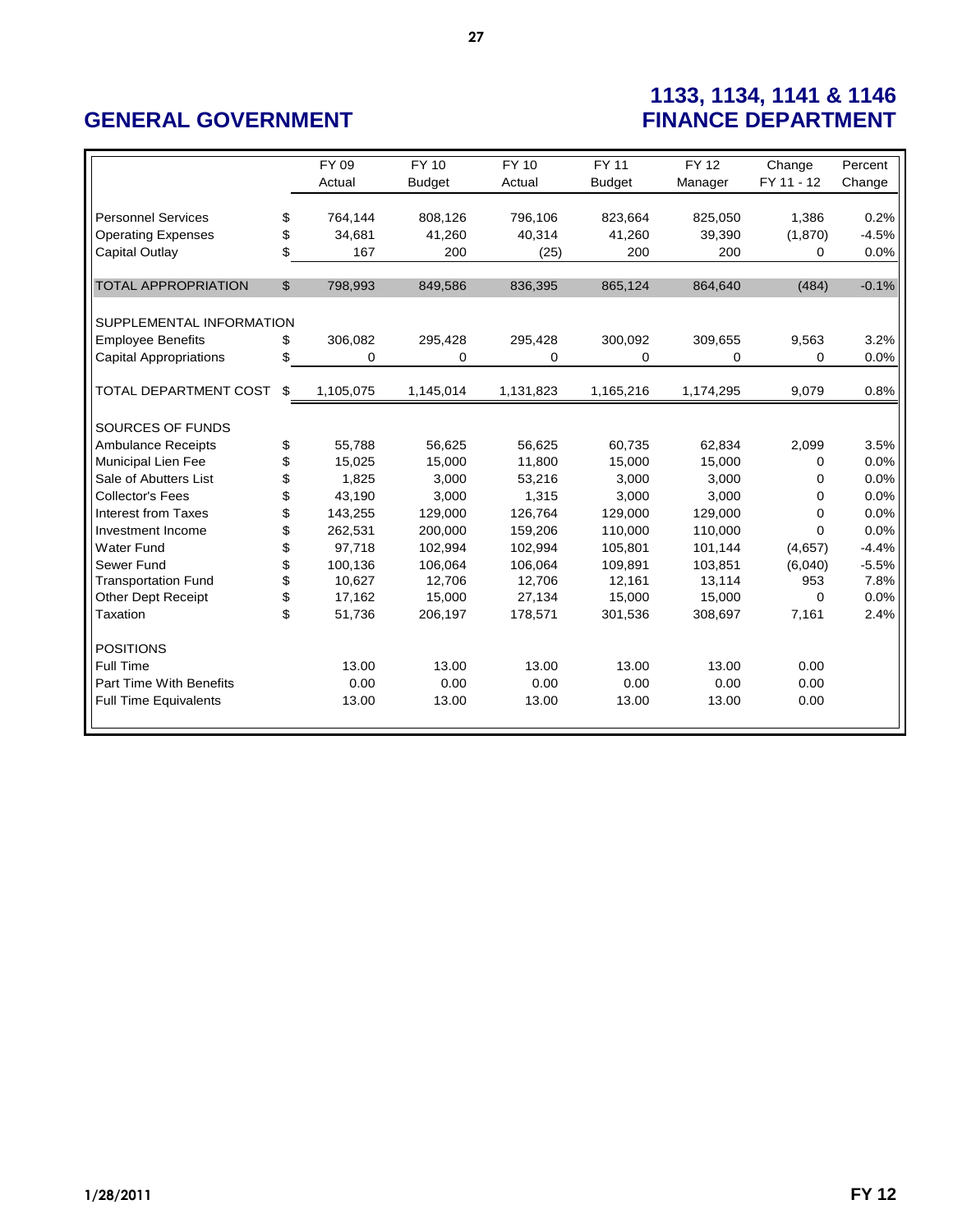**MISSION STATEMENT:** To provide a variety of legal services to the Town Manager and as authorized by the Town Manager that, to the extent possible, a) ensures that the actions of the Town are legally appropriate and b) seeks the efficient resolution of legal disputes in the long-term best interest of the Town.

# **LONG RANGE OBJECTIVES:**

To assist in the revision of Town bylaws and regulations in accordance with current federal and state statutes and regulations. To provide written and electronic legal resources to enable Town officials to find some answers to legal questions without need for advice from Town Counsel.

# **FY 12 OBJECTIVES:**

To develop measures to control the costs of at least some legal issues or categories of issues.

| <b>SERVICE LEVELS:</b>                                                                                                                             | <b>FY 06</b>             | <b>FY 07</b>          | <b>FY 08</b>              | <b>FY 09</b>              | <b>FY 10</b>          |
|----------------------------------------------------------------------------------------------------------------------------------------------------|--------------------------|-----------------------|---------------------------|---------------------------|-----------------------|
|                                                                                                                                                    | <b>Actual</b>            | <b>Actual</b>         | <b>Actual</b>             | <b>Actual</b>             | <b>Actual</b>         |
| <b>Town Counsel Hours</b><br><b>Special Counsel Hours</b><br><b>Total Hours</b><br><b>Total Cases</b><br>Included in Town Counsel Hours<br>$\star$ | N/A<br>N/A<br>N/A<br>N/A | 987<br>0<br>987<br>35 | 1,227<br>0<br>1,227<br>19 | 1,227<br>0<br>1,227<br>15 | 981<br>0<br>981<br>20 |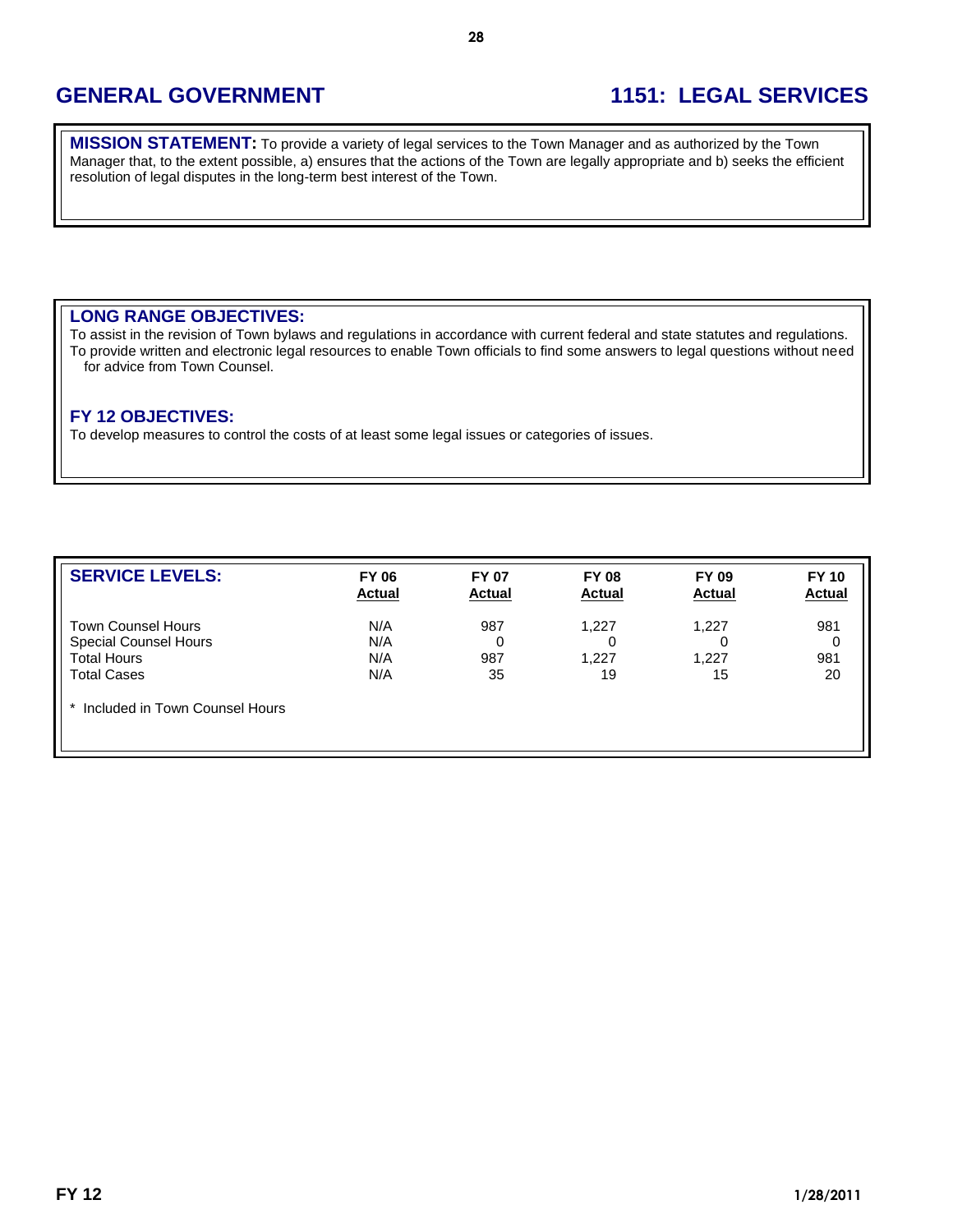# **GENERAL GOVERNMENT 1151: LEGAL SERVICES**

|                               |          | FY 09<br>Actual | FY 10<br><b>Budget</b> | FY 10<br>Actual | <b>FY 11</b><br><b>Budget</b> | <b>FY 12</b><br>Manager | Change<br>FY 11 - 12 | Percent<br>Change |
|-------------------------------|----------|-----------------|------------------------|-----------------|-------------------------------|-------------------------|----------------------|-------------------|
| <b>Personnel Services</b>     |          | 0               | 0                      | $\Omega$        | $\Omega$                      | 0                       | 0                    | 0.0%              |
|                               | \$<br>\$ | 142,307         | 95,000                 | 125,797         | 110,000                       | 110,000                 | 0                    | 0.0%              |
| <b>Operating Expenses</b>     | \$       |                 | 0                      |                 | 0                             |                         | 0                    | 0.0%              |
| Capital Outlay                |          | 0               |                        | 0               |                               | 0                       |                      |                   |
| <b>TOTAL APPROPRIATION</b>    | \$       | 142,307         | 95,000                 | 125,797         | 110,000                       | 110,000                 | $\mathbf{0}$         | 0.0%              |
| SUPPLEMENTAL INFORMATION      |          |                 |                        |                 |                               |                         |                      |                   |
| <b>Employee Benefits</b>      | \$       | $\mathbf 0$     | $\mathbf 0$            | $\mathbf 0$     | 0                             | 0                       | 0                    | 0.0%              |
| <b>Capital Appropriations</b> | \$       | 0               | 0                      | 0               | 0                             | 0                       | $\mathbf{0}$         | 0.0%              |
|                               |          |                 |                        |                 |                               |                         |                      |                   |
| TOTAL DEPARTMENT COST         | \$       | 142,307         | 95,000                 | 125,797         | 110,000                       | 110,000                 | $\mathbf 0$          | 0.0%              |
| SOURCES OF FUNDS              |          |                 |                        |                 |                               |                         |                      |                   |
| Taxation                      | \$       | 142,307         | 95,000                 | 125,797         | 110,000                       | 110,000                 | $\mathbf 0$          | 0.0%              |
|                               |          |                 |                        |                 |                               |                         |                      |                   |
| <b>POSITIONS</b>              |          |                 |                        |                 |                               |                         |                      |                   |
| Full Time                     |          | 0.00            | 0.00                   | 0.00            | 0.00                          | 0.00                    | 0.00                 |                   |
| Part Time With Benefits       |          | 0.00            | 0.00                   | 0.00            | 0.00                          | 0.00                    | 0.00                 |                   |
| <b>Full Time Equivalents</b>  |          | 0.00            | 0.00                   | 0.00            | 0.00                          | 0.00                    | 0.00                 |                   |
|                               |          |                 |                        |                 |                               |                         |                      |                   |

# **MAJOR COMPONENTS:**



Town/Special Counsel provides funding for legal services on a contract basis.

**SIGNIFICANT BUDGET CHANGES:** None.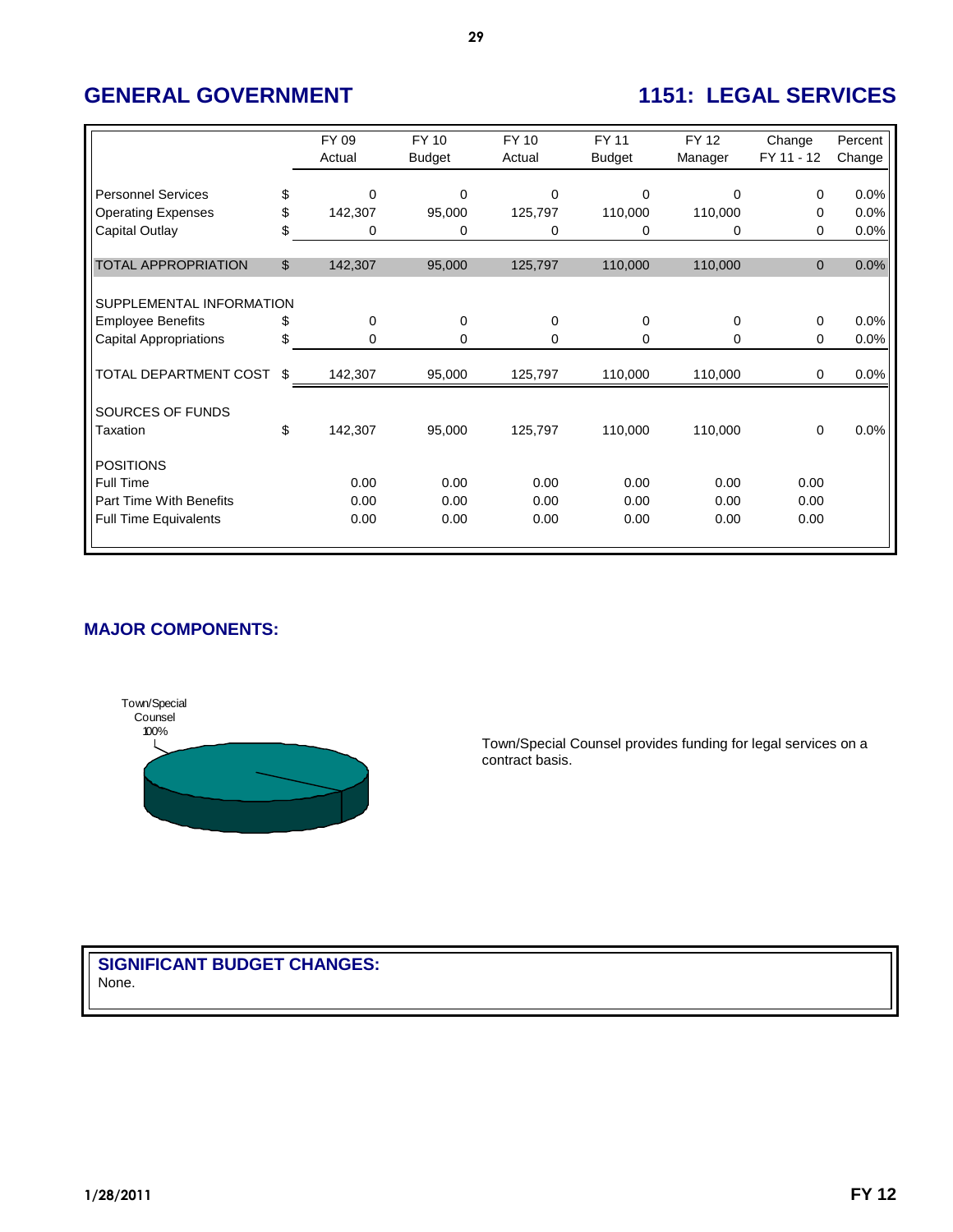**MISSION STATEMENT:** To manage the human resources cycle (from recruitment to retirement) in a manner that assures a competent, diverse work force capable of providing quality services to the community.

To insure that no power goes unchecked, and that all citizens are afforded equal protection under the law. The Human Rights Director, in conjunction with the Human Rights Commission, and all of Town Government, seeks to promote economic and social justice for all citizens through means of education, mediation, and enforcement of local, state, federal and International human rights policies and laws, sexual harassment, and affirmative action. Ultimately, its aim is to move toward compliance with the standards set by the United Universal Declaration of Human Rights, a document increasingly referred to as customary international law, which we must all abide.

## **RECENT ACCOMPLISHMENTS & CURRENT CHALLENGES:**

- Successfully completed the annual re-enrollment for health insurance including a verification of eligibility.
- Coordinated employee meetings with the Town Manager to share information.
- Increased the Life Insurance benefit from \$2,000-\$10,000.
- Changed the Dental Plan to Met Life 100% employee pay, with greater employee benefits, savings, flexibility and service.
- Assisted in several grievance hearings and resolutions.
- Assisting the Personnel Board with the update and revision of the Personnel Procedures Manual to be completed in early 2011.
- Updated the new hire checklist and orientation procedures.
- Reviewing and updating the Affirmative Action Policy to be completed in 2011.
- The Human Rights Commission held its Annual Human Rights Day with a candle light vigil, annual community gathering and awards presentation to school students for acts of kindness and social justice's projects during the school year, presented two elders with awards for life time social justice advocacy.
- Addressed two formal Human Rights complaints.
- Annual Retreat of the Human Rights Commission.
- Successfully assisted in the recruitment and selection of new Fire and Police Chiefs.
- Provide support to the Personnel Board and the Human Rights Commission. Both meet an average of 10 times per year.
- Working toward computerization of forms and other data which will enable better more efficient processing while still maintaining the integrity of the purpose of the form(s).
- Successfully completed the Social justice Project in December 2010, a three year project funded by the Kellogg Foundation. The project included the formation of a Social Justice committee whose mission was to have the Town look at its policies and practices and recognize that an individual's health is largely determined by their social identity (race, ethnicity, class, gender, sexual orientation, language or religion) and it should be the Town practice to create policies and activities for Amherst that increases awareness of these issues, improve access to resources for all people, and eliminate differences in health outcomes so that all are equally served.
- Implemented training workshops for Senior Level Officials, Amherst Community members, Town employees, Amherst residents, Amherst Community Organizations, Town of Amherst Select Board, and Amherst Regional Public Schools Administration and Staff.
- Released time for employees to participate in dialogue process and training.
- Employee Social Justice and Health Equity weekend Intensive Retreat.
- Collaborated with Town Departments and Community.
- Social Justice Award Ceremony- honoring collaborative work with twenty-three entities including Town Departments, organizations, and businesses.
- Town of Amherst EBT Program Collaborated with the Planning Department, Public Health Department and Human Right/Resources Departments, the Chair of the Agricultural Commission and Local Farmers to work on making all Amherst Farmers Markets more accessible and affordable to low income families by establishing an EBT program at the Amherst Winter and Summer Farmers Market.
- Purchased a Wireless EBT/Credit/Debit Machine- for the use of the Town Farmers Markets.
- Collaborated with the Health Department to work with the Planning Department and Developers to create a % of housing units in Olympia Drive housing "Breath Easy Units".
- Collaborated with Community Organizations –for the following: Community Dialogues, Screening of Unnatural Causes at the Amherst Cinema and the "Town of Amherst Family Fun day".
- "Town of Amherst Family Fun Day" LSSE, Fire, Police, Health, Human Rights/Human Resources, worked with Community  $\bullet$ members, restaurants and other community entities to organized and host a successful one day event at Groff Park.
- Presented dialogues that increased moral among employees and training participants.
- Changed perspective The Community looked at the Town in a different light as a result of the Social Justice and Health  $\bullet$ Equity Work.

**30**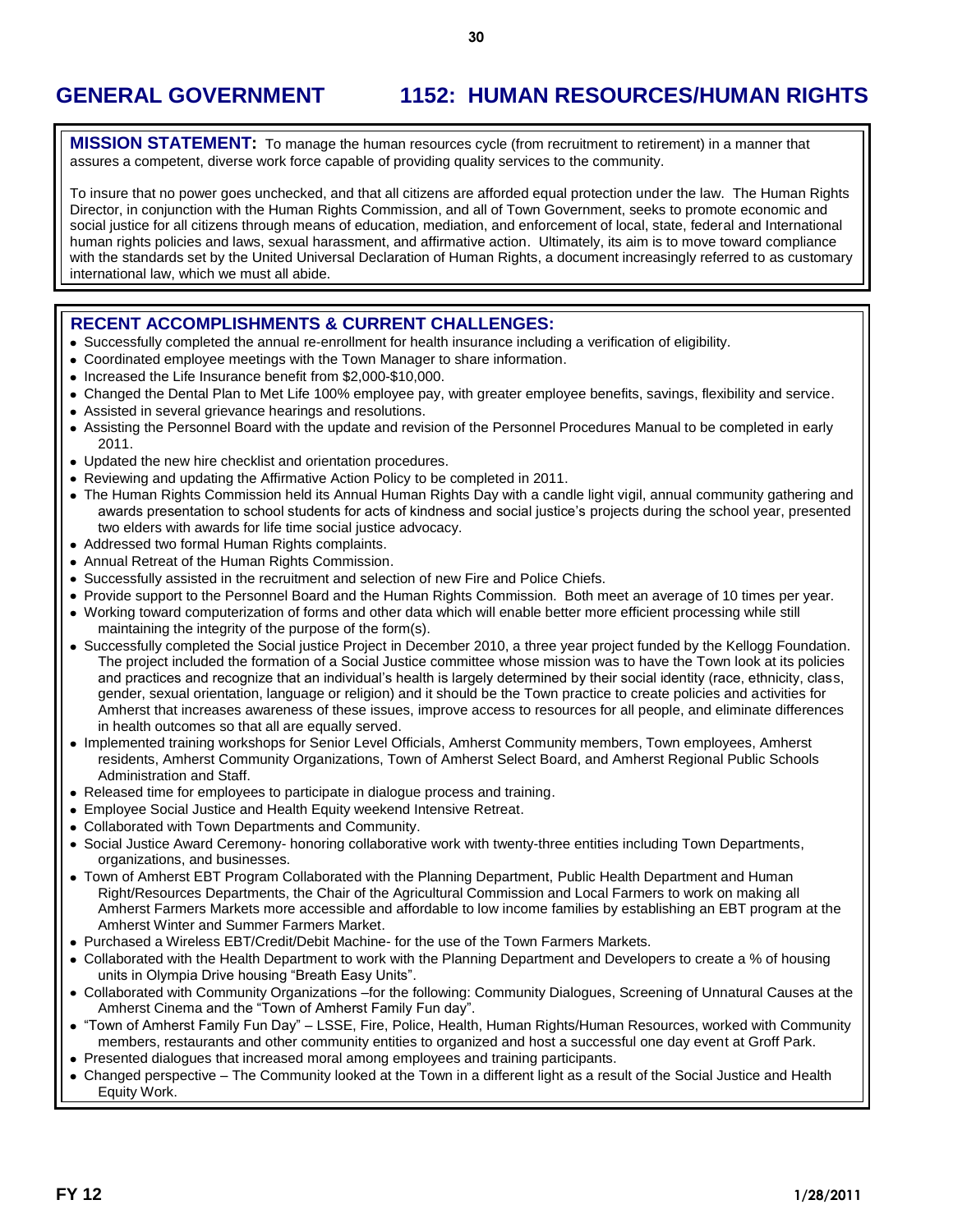### **LONG RANGE OBJECTIVES:**

#### **Human Resources:**

- To recruit and maintain a diverse and inclusive workforce.
- To review and revise employee benefits to respond to changing needs of the workforce.
- To develop appropriate training programs which allow staff to maintain and improve knowledge and skills.
- To review and revise employee evaluation systems.
- To review and revise all Town Policies and Procedures.

#### **Human Rights:**

- To achieve the mission of justice and equal protection for all citizens.
- To achieve a Town workforce that reflects the community.
- To achieve accessibility to all Town services and facilities.
- To create awareness and dialogue about the various Amherst Town Departments. Who is who in the different departments and what is their function?
- To establish a yearly meeting with other Human Rights Programs to evaluate progress in the area of Human Rights in the Town.
- To achieve complete inclusion in all areas of our community.

# **FY 12 OBJECTIVES:**

#### **Human Resources:**

- To continue computerization of human resources management systems through MUNIS (ex. Personnel Action Forms, online benefits enrollment, employee self service, universal direct deposit, paperless paychecks, etc.).
- To review and revise as needed position classifications to ensure fair and equitable compensation for services provided. To assist in negotiating and implementing collective bargaining agreements.
- To work with the Town Manager to implement specific recommendations from the Social Justice Committee's final report issued December 2010.

#### **Human Rights:**

- To effectively pursue Town workforce diversity with focus on recruitment/diversity, employee training, and updated employee recruitment advertising and evaluation systems. Will develop/implement specific strategies to make progress on this objective.
- To develop and increase employee trainings, including, annual sexual harassment trainings, effective supervisory trainings, diversity trainings, management trainings, customer service training, and conflict of interest, utilizing the resources of the EAP program.
- To continue developing and implementing ideas to make the Human Rights Commission more visible.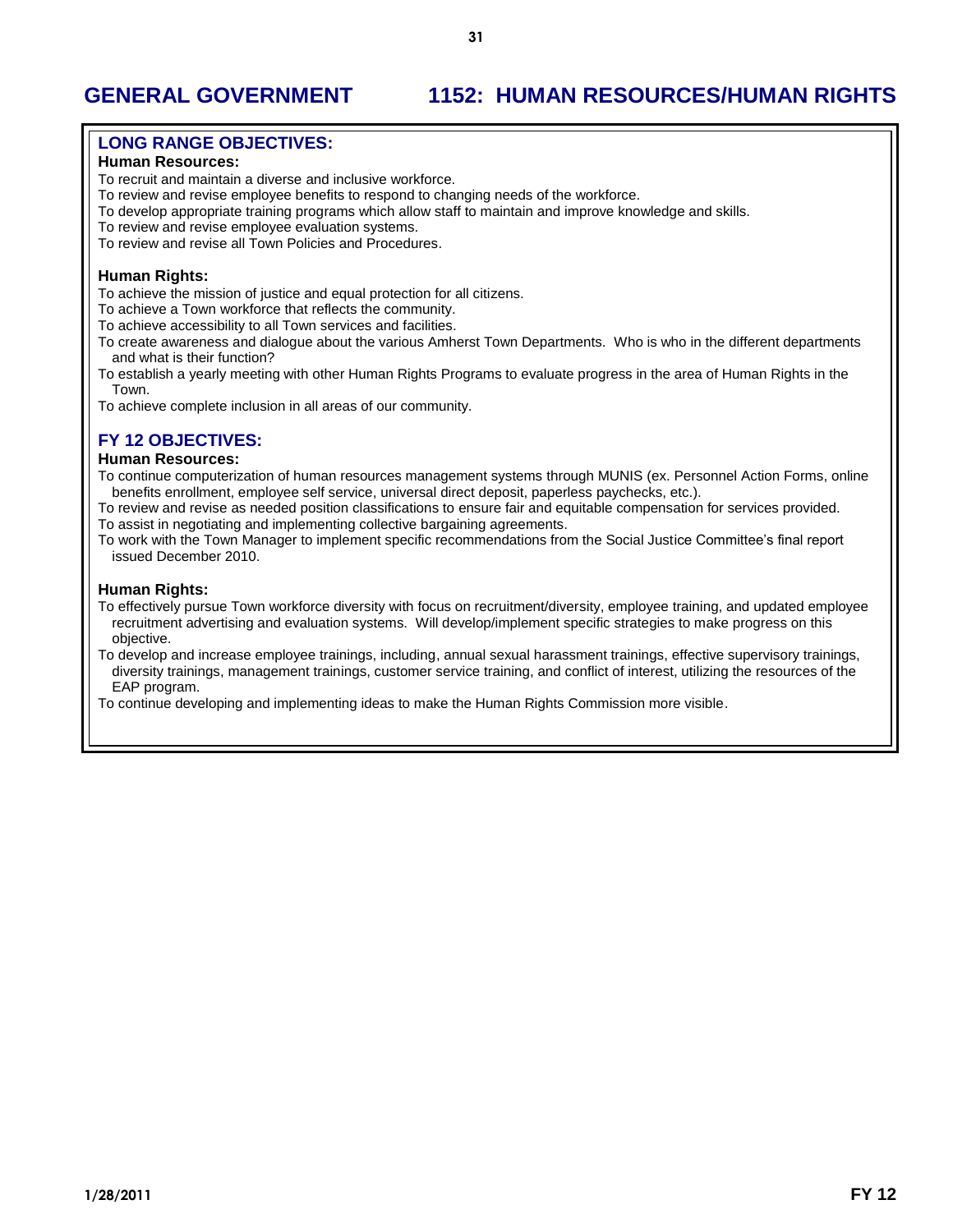| <b>SERVICE LEVELS:</b>                 | <b>FY 06</b><br><b>Actual</b> | <b>FY 07</b><br><b>Actual</b> | <b>FY 08</b><br><b>Actual</b> | FY 09<br><b>Actual</b> | <b>FY 10</b><br><b>Actual</b> |
|----------------------------------------|-------------------------------|-------------------------------|-------------------------------|------------------------|-------------------------------|
| <b>Human Resources:</b>                |                               |                               |                               |                        |                               |
| Grievances                             | 16                            | 11                            | 10                            | 10                     | 2                             |
| Collective Bargaining including        |                               |                               |                               |                        |                               |
| Impact Bargaining                      | 22                            | 11                            | 23                            | 5                      | 8                             |
| <b>Human Rights:</b>                   |                               |                               |                               |                        |                               |
| Complaints                             | 52                            | 25                            | 10                            | 5                      | 2                             |
| <b>Consultations/Training Sessions</b> | 72                            | 32                            | 4                             | 3                      | 1                             |
| Human Rights Commissions Meetings      | 11                            | 11                            | 10                            | 11                     | 11                            |
| Conferences                            | 2                             | 0                             | 0                             |                        | $\Omega$                      |
| <b>Community Outreach</b>              | 855                           | 227                           | 145                           | 215                    | 225                           |
| <b>Disability Access Advisory</b>      |                               |                               |                               |                        |                               |
| <b>Committee Meetings</b>              | 11                            | 10                            | N/A                           | N/A                    | N/A                           |
| Conferences                            |                               | 0                             | N/A                           | N/A                    | N/A                           |
|                                        |                               |                               |                               |                        |                               |

**SIGNIFICANT BUDGET CHANGES:** None.

**32**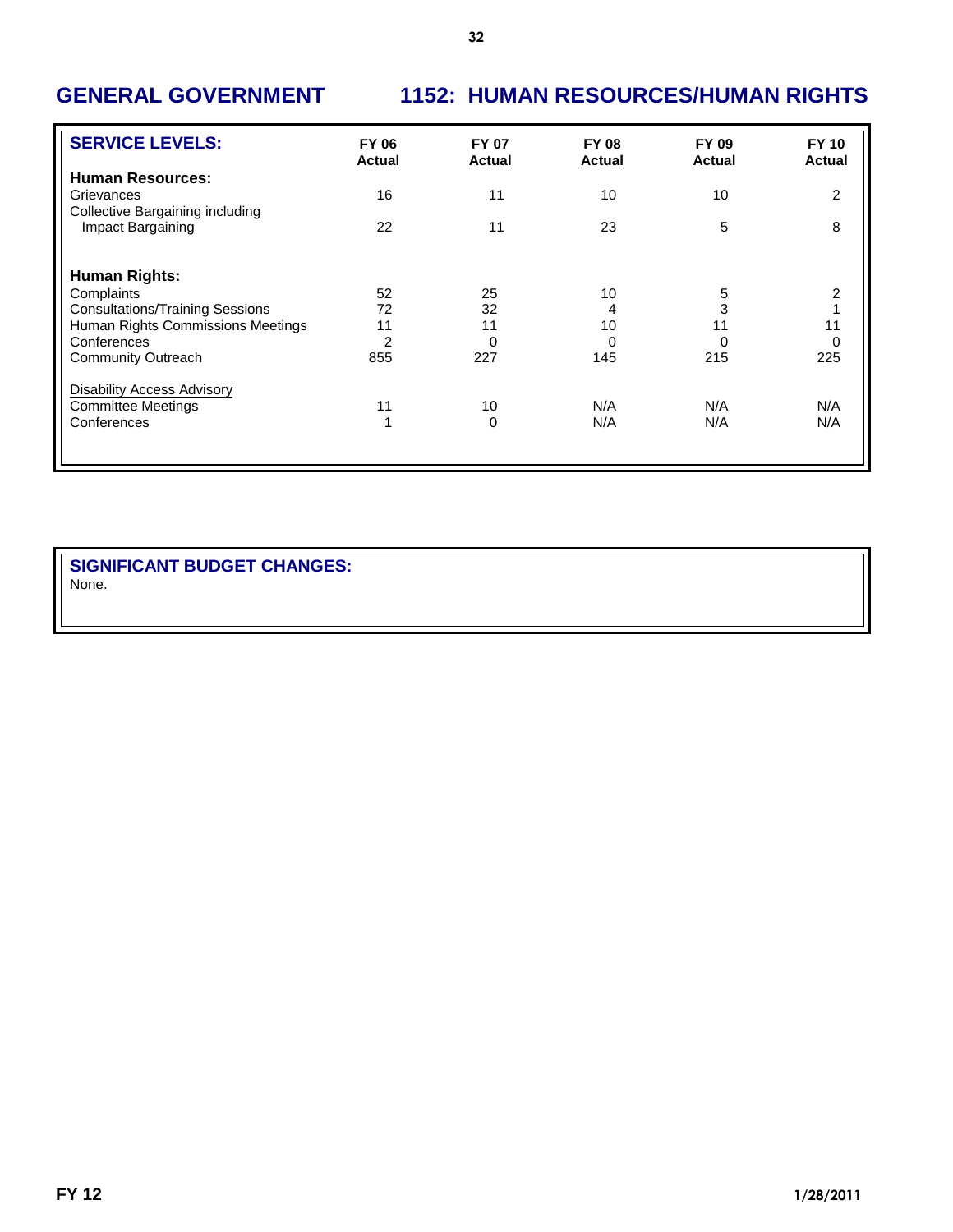|                                | FY 09<br>Actual | FY 10<br><b>Budget</b> | <b>FY 10</b><br>Actual | <b>FY 11</b><br><b>Budget</b> | <b>FY 12</b><br>Manager | Change<br>FY 11 - 12 | Percent<br>Change |
|--------------------------------|-----------------|------------------------|------------------------|-------------------------------|-------------------------|----------------------|-------------------|
|                                |                 |                        |                        |                               |                         |                      |                   |
| <b>Personnel Services</b>      | \$<br>132.025   | 104,676                | 105.018                | 109,267                       | 111,472                 | 2,205                | 2.0%              |
| <b>Operating Expenses</b>      | \$<br>54.526    | 47,950                 | 49,197                 | 47,950                        | 47.950                  | 0                    | 0.0%              |
| Capital Outlay                 | \$<br>0         | 0                      | 949                    | 0                             | 0                       | 0                    | 0.0%              |
|                                |                 |                        |                        |                               |                         |                      |                   |
| <b>TOTAL APPROPRIATION</b>     | \$<br>186,551   | 152,626                | 155,164                | 157,217                       | 159,422                 | 2,205                | 1.4%              |
|                                |                 |                        |                        |                               |                         |                      |                   |
| SUPPLEMENTAL INFORMATION       |                 |                        |                        |                               |                         |                      |                   |
| <b>Employee Benefits</b>       | \$<br>53,954    | 38,240                 | 38,240                 | 38,820                        | 65,754                  | 26,934               | 69.4%             |
| <b>Capital Appropriations</b>  | \$<br>0         | 0                      | 0                      | 0                             | 0                       | $\Omega$             | 0.0%              |
|                                |                 |                        |                        |                               |                         |                      |                   |
| <b>TOTAL DEPARTMENT COST</b>   | \$<br>240,505   | 190,866                | 193,404                | 196,037                       | 225,176                 | 29,139               | 14.9%             |
| SOURCES OF FUNDS               |                 |                        |                        |                               |                         |                      |                   |
| <b>Water Fund</b>              | \$<br>13,295    | 9,582                  | 9,582                  | 10,705                        | 14,534                  | 3,829                | 35.8%             |
| Sewer Fund                     | \$<br>15,389    | 10.978                 | 10.978                 | 12.244                        | 14,682                  | 2.438                | 19.9%             |
| <b>Transportation Fund</b>     | \$<br>2,979     | 2,426                  | 2,426                  | 2.707                         | 2.971                   | 264                  | 9.8%              |
| Taxation                       | \$<br>154,888   | 129,640                | 132,178                | 131,561                       | 127,235                 | (4,326)              | $-3.3%$           |
| <b>POSITIONS</b>               |                 |                        |                        |                               |                         |                      |                   |
| Full Time                      | 2.00            | 1.50                   | 1.50                   | 1.50                          | 1.50                    | 0.00                 |                   |
| <b>Part Time With Benefits</b> | 0.00            | 0.00                   | 0.00                   | 0.00                          | 0.00                    | 0.00                 |                   |
| <b>Full Time Equivalents</b>   | 2.00            | 1.50                   | 1.50                   | 1.50                          | 1.50                    | 0.00                 |                   |
|                                |                 |                        |                        |                               |                         |                      |                   |

# **MAJOR COMPONENTS:**



Personnel Services include salaries for a Human Resources/Human Rights Director and an administrative assistant shared 50/50 with Town Manager/Select Board.

Recruitment, \$17,200, provides the funding for advertisements and exams as needed.

Labor Relations, \$5,000, provides the funding for contract negotiations.

Other includes funds for training and other expenses of the Human Rights Commission.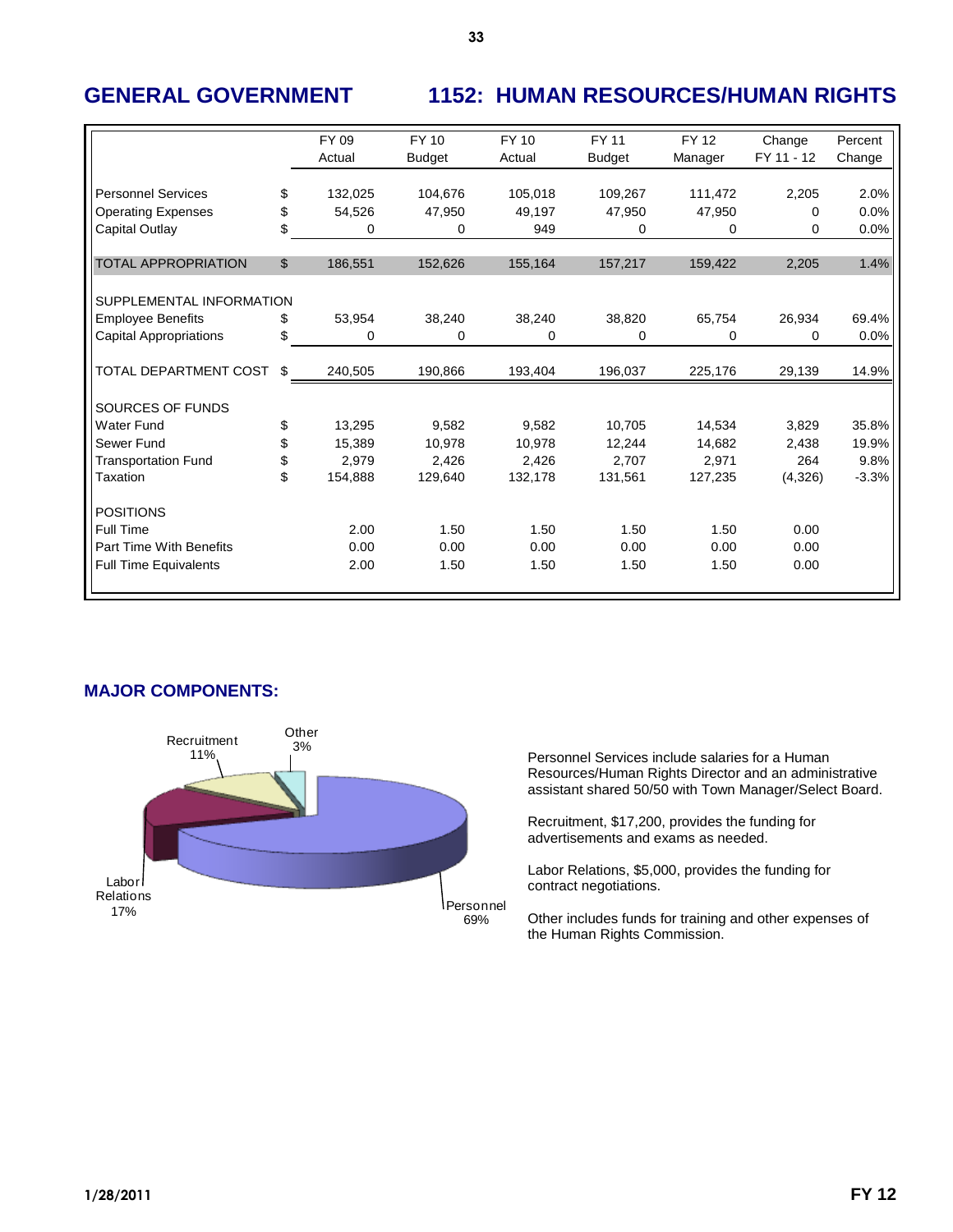# **GENERAL GOVERNMENT 1150: EMPLOYEE BENEFITS**

**MISSION STATEMENT:** To manage a large employee cost in providing quality benefits while seeking ways to reduce the cost of those benefits.

### **RECENT ACCOMPLISHMENTS & CURRENT CHALLENGES:**

- Town has pursued a multi-year effort to stabilize employee health care costs by eliminating the costly indemnity plan, adding HMO's and the option of purchasing lower cost Canadian prescription drugs, increasing employee contributions, and increasing premiums to appropriate levels to pay claims and restore reserve levels in the Health Claims Trust Fund to required levels.
- While progress on cost containment has been made, industry cost trends for health care and Rx are projected to outpace the Town's increases in recurring revenues. Continued investigation and implementation of plan design changes to sustain quality benefits for employees and retirees while restraining the rate of increase in the cost of those benefits are essential to the Town's long-term ability to deliver the scope and quality of community services.

### **LONG RANGE OBJECTIVES:**

Develop cost containment strategies and a long-term funding plan for a new Other Post Employment Benefits (OPEB) Trust Fund authorized by Town Meeting in November 2010.

To provide employees and retirees with a statement of the value of benefits.

### **FY 12 OBJECTIVES:**

To collaborate with employees and retirees, through the Insurance Advisory Committee, to seek ways in which to more effectively manage the health insurance costs while maintaining quality health plans.

To explore ways of obtaining potential discounts for employees on other benefits not paid for by employers.

To implement changes associated with the Federal Health Care Act of 2010.

| <b>SERVICE LEVELS:</b>               | <b>FY 06</b><br><b>Actual</b> | <b>FY 07</b><br><b>Actual</b> | <b>FY 08</b><br><b>Actual</b> | <b>FY 09</b><br>Actual | <b>FY 10</b><br><b>Actual</b> |
|--------------------------------------|-------------------------------|-------------------------------|-------------------------------|------------------------|-------------------------------|
| Health Insurance**                   |                               |                               |                               |                        |                               |
| <b>Family Coverage</b>               | 544                           | 626                           | 436                           | 521                    | 520                           |
| <b>Individual Coverage</b>           | 402                           | 292                           | 232                           | 501                    | 324                           |
| Medicare Supplemental Coverage       | 138                           | 151                           | 102                           | 171                    | 172                           |
| Life Insurance**                     | 967                           | N/A                           | N/A                           | N/A                    | 701                           |
| <b>Unemployment Claims</b>           | $48*$                         | 24                            | 20                            | 19                     | 72                            |
| Recruitment                          | 29                            | 17                            | 16                            | 14                     | 20                            |
| <b>Flexible Benefits</b>             | 50                            | 65                            | 72                            | 67                     | 62                            |
| <b>Employee Assistance Referrals</b> | 27                            | 21                            |                               | 79                     | 64                            |

Department administers health and life insurance plans for all employees of Amherst Pelham Regional Schools, Amherst Elementary Schools, and the towns of Amherst and Pelham.

Includes elementary school claims.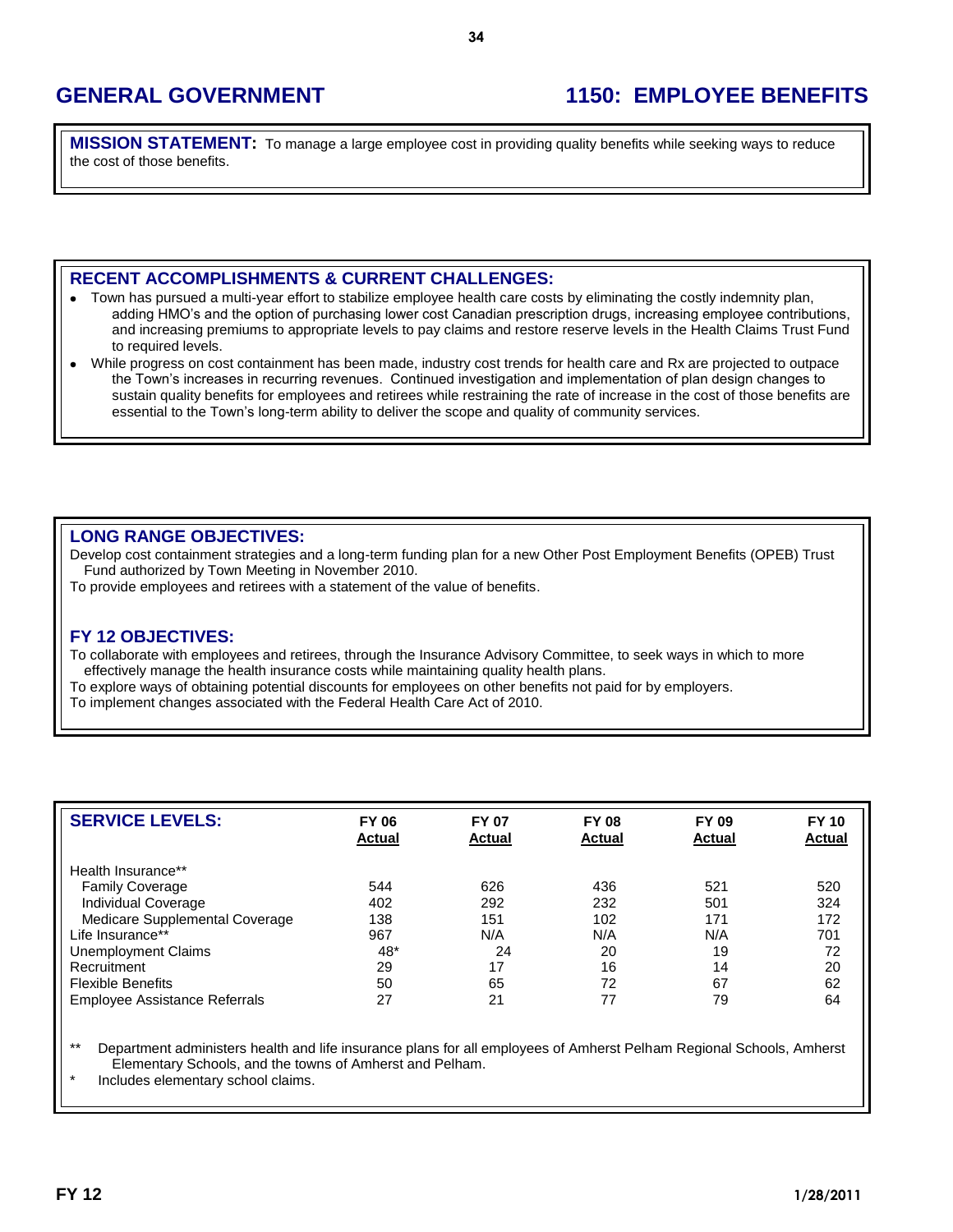# **GENERAL GOVERNMENT 1154: EMPLOYEE BENEFITS**

|                                | FY 09<br>Actual | <b>FY 10</b><br><b>Budget</b> | <b>FY 10</b><br>Actual | <b>FY11</b><br><b>Budget</b> | <b>FY12</b><br>Manager | Change<br>FY 11 - 12 | Percent<br>Change |
|--------------------------------|-----------------|-------------------------------|------------------------|------------------------------|------------------------|----------------------|-------------------|
|                                |                 |                               |                        |                              |                        |                      |                   |
| <b>Personnel Services</b>      | \$<br>2,764,584 | 2,878,794                     | 2,868,547              | 2,950,884                    | 3,137,221              | 186,337              | 6.3%              |
| <b>Operating Expenses</b>      | \$<br>0         | 0                             | 0                      | 0                            | 0                      | 0                    | 0.0%              |
| Capital Outlay                 | \$<br>0         | 0                             | 0                      | 0                            | 0                      | 0                    | 0.0%              |
|                                |                 |                               |                        |                              |                        |                      |                   |
| <b>TOTAL APPROPRIATION</b>     | \$<br>2,764,584 | 2,878,794                     | 2,868,547              | 2,950,884                    | 3,137,221              | 186,337              | 6.3%              |
|                                |                 |                               |                        |                              |                        |                      |                   |
| SUPPLEMENTAL INFORMATION       |                 |                               |                        |                              |                        |                      |                   |
| <b>Employee Benefits</b>       | \$<br>$\Omega$  | $\Omega$                      | $\Omega$               | $\Omega$                     | $\Omega$               | $\mathbf 0$          | 0.0%              |
| <b>Capital Appropriations</b>  | \$<br>0         | 0                             | 0                      | 0                            | 0                      | 0                    | 0.0%              |
|                                |                 |                               |                        |                              |                        |                      |                   |
| TOTAL DEPARTMENT COST          | \$<br>2,764,584 | 2,878,794                     | 2,868,547              | 2,950,884                    | 3,137,221              | 186,337              | 6.3%              |
| SOURCES OF FUNDS               |                 |                               |                        |                              |                        |                      |                   |
| Taxation                       | \$<br>2,764,584 | 2,878,794                     | 2,868,547              | 2,950,884                    | 3,137,221              | 186,337              | 6.3%              |
| <b>POSITIONS</b>               |                 |                               |                        |                              |                        |                      |                   |
| Full Time                      | 0.00            | 0.00                          | 0.00                   | 0.00                         | 0.00                   | 0.00                 |                   |
| <b>Part Time With Benefits</b> | 0.00            | 0.00                          | 0.00                   | 0.00                         | 0.00                   | 0.00                 |                   |
| <b>Full Time Equivalents</b>   | 0.00            | 0.00                          | 0.00                   | 0.00                         | 0.00                   | 0.00                 |                   |

# **MAJOR COMPONENTS:**



Health insurance is \$2,608,149.

Medicare is \$143,000.

Unemployment insurance is \$46,500.

Federal Health Insurance is \$58,000.

Other includes worker's compensation, life insurance, flexible benefits, police/fire workers' compensation, retirement for employees in active military duty, employee pay adjustments, and the employee assistance program.

# **SIGNIFICANT BUDGET CHANGES:**

Current claims projections indicate an ability to keep premiums at current levels in FY 12, in contrast to a nearly +10% industry trend.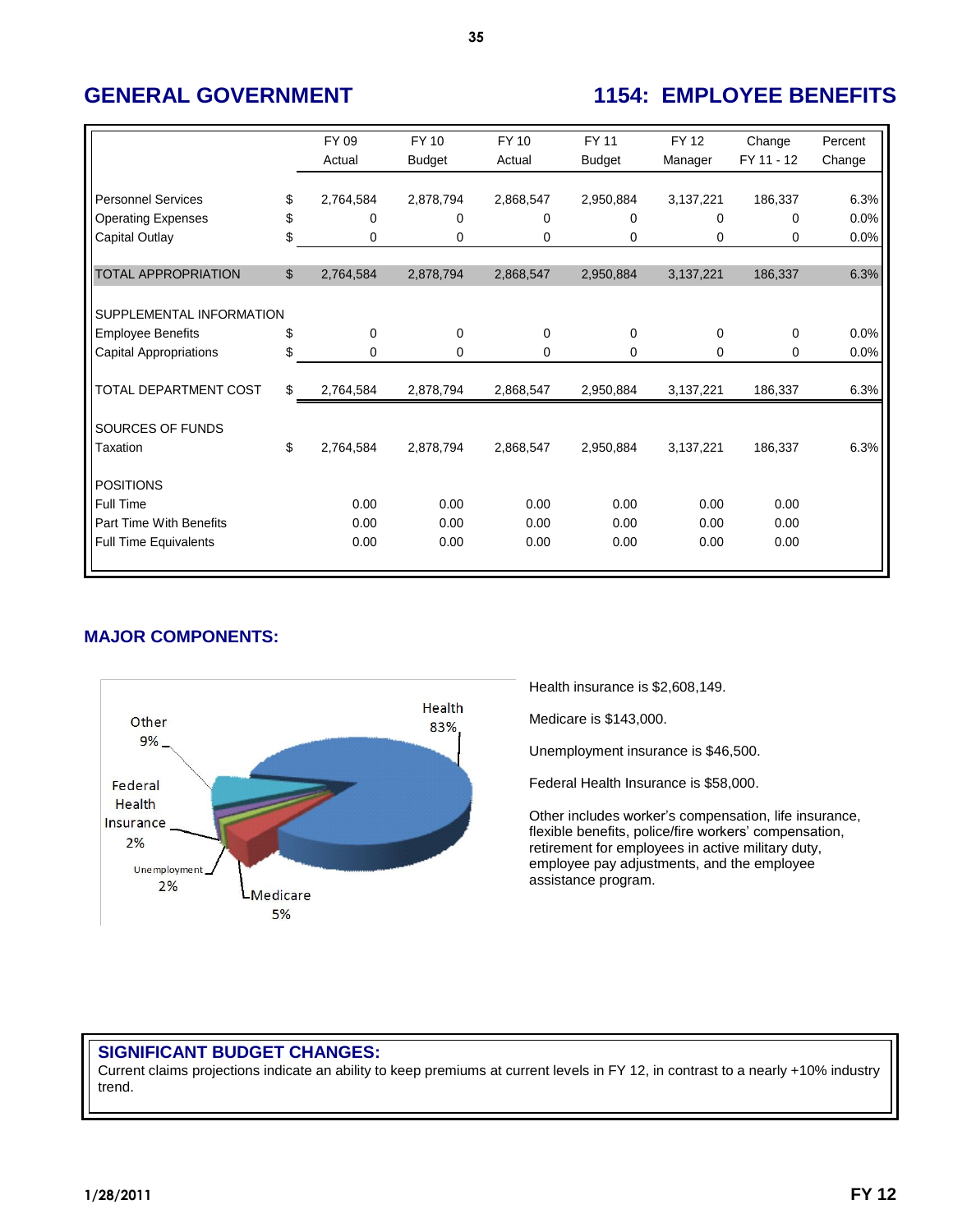# **GENERAL GOVERNMENT 1155: INFORMATION TECHNOLOGY**

**MISSION STATEMENT:** To select, implement, maintain, and support all things technology and eGovernment related to improve efficiency of governmental operations, while providing citizens and professionals superior government services.

### **RECENT ACCOMPLISHMENTS & CURRENT CHALLENGES:**

### **Recent Accomplishments**

- Implemented an automated and web-based way for submission of board/committee postings, minutes and agendas.  $\bullet$
- Implemented a networked and automated indoor digital display system linked to the Town's website database at Town Hall  $\bullet$ and the Bangs Community Center.
- Implemented "Open Government to the Max", a superior web-based way for citizens and professionals to stay more informed, participate in Town government, and complete transactions.
- Implemented a complete virtualized server environment reducing total cost of ownership while creating an energy savings. **Current Challenges**
- Leveraging technologies that increase transparency and foster citizen participation in public decision-making processes.
- Seeking creative and external funding mechanisms for technology projects and initiatives.  $\bullet$
- $\bullet$ Maintaining all Town voice and video systems including the town-wide IP phone system and town-wide camera system.
- Troubleshooting, maintaining and improving all aspects of the Town's technology infrastructure.  $\bullet$
- Monitoring, maintaining, and auditing network security systems ensuring the information privacy of citizens and businesses.  $\bullet$
- Maintaining offsite backups and comprehensive archival systems in compliance with Federal, State and Local law.  $\bullet$
- Maintain, improve and expand the Town's internal and external public and private wireless systems.  $\bullet$
- $\bullet$ Providing daily operational technical support to all departments, boards and committees, and providing emergency 24/7 technical support to Police, Fire, EMS, Public Works, and Dispatch/Communications.
- Providing training and project specific technical assistance and consulting to departments, boards and committees.  $\bullet$
- Maintaining and improving technology policies and procedures.

## **LONG RANGE OBJECTIVES:**

To create efficiencies through automation and technology within and between departments.

- To select and implement technology solutions that contribute to "green" efforts and lesson all possible environmental impacts of Town operations.
- To further develop "Open Government to the Max" making it a single place where citizens and professionals of Amherst can conduct secure self-service transactions and be automatically informed about Town government and utilize many Town services without needing to make a physical trip to a Town facility.

## **FY 12 OBJECTIVES:**

To explore regionalization options for offering MUNIS, IMC, telephony or other services to other towns or non-profit agencies as a potential revenue source.

Using technology, to significantly reduce the amount of paper being used and distributed for normal operations and procedures within departments, between departments, and between departments and citizens.

To add integrated payments, animal licenses and business licenses to the self-service offerings on the website. To scan and index a significant portion of what's left in file cabinets in the Town Hall departments and the Health Department. To continue to expand the Town's MUNIS footprint including further utilization of current modules and systems as well as complete implementation of the Work Orders module, the Business Licenses module and the Animal Licenses module.

| <b>SERVICE LEVELS:</b>                     | <b>FY 06</b>  | <b>FY 07</b>  | <b>FY 08</b>  | <b>FY 09</b>  | <b>FY 10</b>  |
|--------------------------------------------|---------------|---------------|---------------|---------------|---------------|
|                                            | <b>Actual</b> | <b>Actual</b> | <b>Actual</b> | <b>Actual</b> | <b>Actual</b> |
| Buildings connected to the WAN             | 12            | 13            | 14            | 14            | 14            |
| Network user/group accounts                | 714           | 794           | 809           | 875           | 1,209         |
| Desktop/notebook computers                 | 440           | 493           | 491           | 540           | 540           |
| Physical Servers and Network Storage Units | 35            | 31            | 34            | 34            | 10            |
| <b>Virtual Servers</b>                     | 0             | 0             | 22            | 26            | 42            |
| <b>Printers &amp; Multifunctions</b>       | 91            | 86            | 72            | 68            | 68            |
| <b>IP Phones</b>                           | 300           | 305           | 325           | 345           | 350           |
| Network database software packages         | 47            | 48            | 47            | 48            | 48            |
| <b>MUNIS</b> modules                       | 22            | 22            | 24            | 25            | 29            |
| Websites                                   | 5             | 5             | 6             | 6             | 6             |
| Total Visits (www.amherstma.gov only)      | N/A           | 41.000        | 52,000        | 65,000        | 210,000       |
| Total unique visits                        | N/A           | N/A           | N/A           | 9.900         | 33,000        |
| <b>GIS Users</b>                           | 50            | 50            | 50            | 50            | 50            |
| <b>Public GIS Use</b>                      |               |               | 8,991         | 12,567        | 12,567        |
| <b>Work Orders Completed</b>               | 3,149         | 3,392         | 3,392         | 3,561         | 3,991         |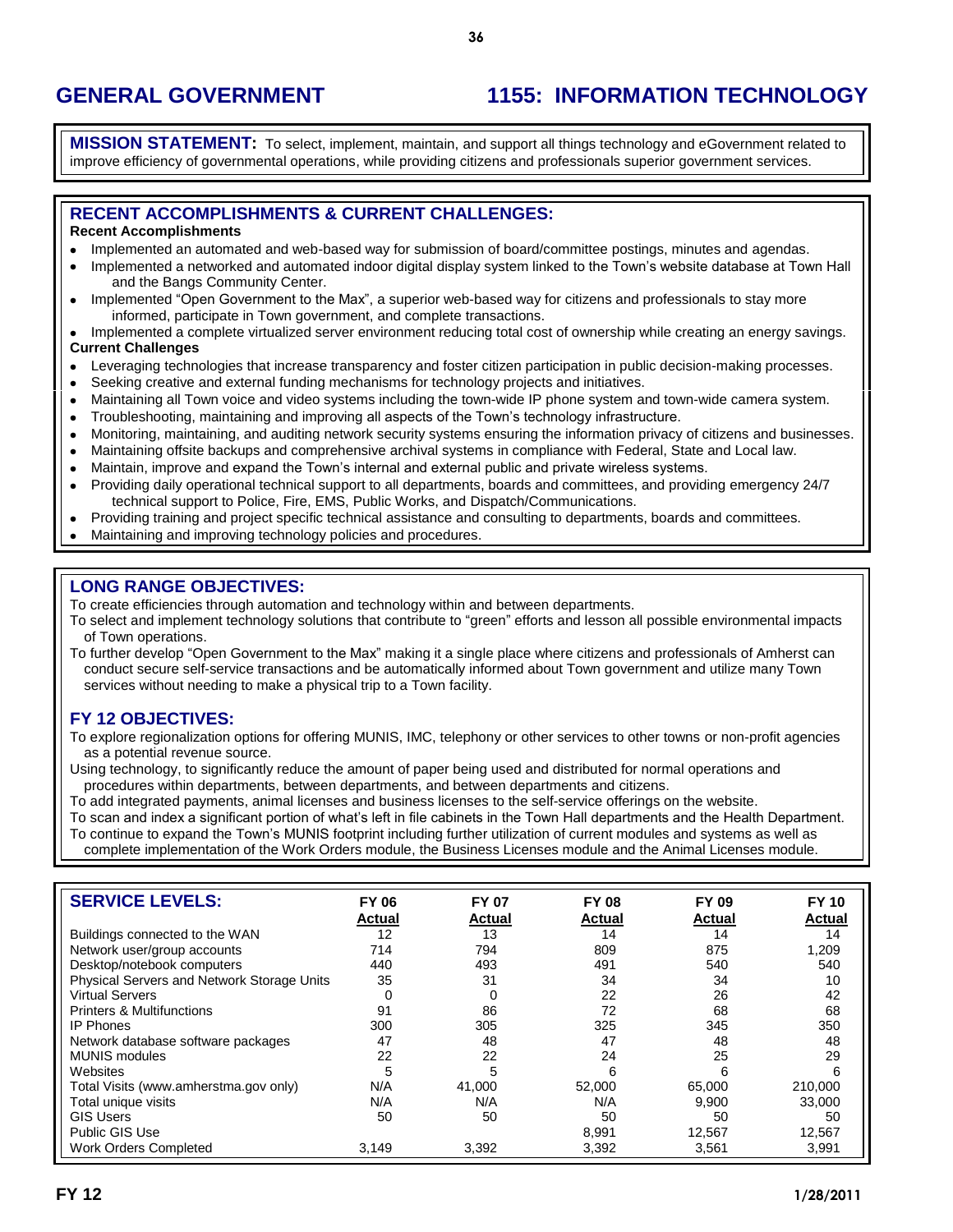# **GENERAL GOVERNMENT 1155: INFORMATION TECHNOLOGY**

|                                | FY 09         | FY 10         | <b>FY 10</b> | FY 11         | FY 12   | Change     | Percent |
|--------------------------------|---------------|---------------|--------------|---------------|---------|------------|---------|
|                                | Actual        | <b>Budget</b> | Actual       | <b>Budget</b> | Manager | FY 11 - 12 | Change  |
|                                |               |               |              |               |         |            |         |
| <b>Personnel Services</b>      | \$<br>324,078 | 299,551       | 291,443      | 297,057       | 298,863 | 1,806      | 0.6%    |
| <b>Operating Expenses</b>      | \$<br>167,498 | 173,448       | 187,277      | 188,209       | 181,406 | (6,803)    | $-3.6%$ |
| Capital Outlay                 | \$<br>0       | 0             | 60           | 0             | 0       | 0          | 0.0%    |
|                                |               |               |              |               |         |            |         |
| <b>TOTAL APPROPRIATION</b>     | \$<br>491,576 | 472,999       | 478,780      | 485,266       | 480,269 | (4,997)    | $-1.0%$ |
|                                |               |               |              |               |         |            |         |
| SUPPLEMENTAL INFORMATION       |               |               |              |               |         |            |         |
| <b>Employee Benefits</b>       | \$<br>110,122 | 111,129       | 111,129      | 102,234       | 100,381 | (1,853)    | $-1.8%$ |
| <b>Capital Appropriations</b>  | \$<br>202,000 | 201,000       | 201,000      | 158,000       | 191,500 | 33,500     | 21.2%   |
|                                |               |               |              |               |         |            |         |
| <b>TOTAL DEPARTMENT COST</b>   | \$<br>803,698 | 785,128       | 790,909      | 745,500       | 772,150 | 26,650     | 3.6%    |
|                                |               |               |              |               |         |            |         |
| SOURCES OF FUNDS               |               |               |              |               |         |            |         |
| Taxation                       | \$<br>382,333 | 353,692       | 359,212      | 338,137       | 336,739 | (1,398)    | $-0.4%$ |
| <b>Water Fund</b>              | \$<br>31,392  | 34,736        | 34,736       | 44,296        | 43,096  | (1,200)    | $-2.7%$ |
| Sewer Fund                     | \$<br>31,392  | 34,736        | 34,736       | 44,296        | 43,096  | (1,200)    | $-2.7%$ |
| <b>Transportation Fund</b>     | \$<br>16,080  | 17,473        | 17,473       | 21,456        | 20,957  | (499)      | $-2.3%$ |
| <b>Ambulance Reciepts</b>      | \$<br>30,000  | 32,362        | 32,362       | 37,081        | 36,381  | (700)      | $-1.9%$ |
| <b>Dept Receipts</b>           | \$<br>379     | 0             | 261          | 0             | 0       | 0          | 0.0%    |
|                                |               |               |              |               |         |            |         |
| <b>POSITIONS</b>               |               |               |              |               |         |            |         |
| Full Time                      | 4.50          | 4.00          | 4.00         | 4.00          | 4.00    | 0.00       |         |
| <b>Part Time With Benefits</b> | 0.00          | 0.00          | 0.00         | 0.00          | 0.00    | 0.00       |         |
| <b>Full Time Equivalents</b>   | 4.50          | 4.00          | 4.00         | 4.00          | 4.00    | 0.00       |         |
|                                |               |               |              |               |         |            |         |

# **MAJOR COMPONENTS:**



Personnel Services includes salaries for the Director, an assistant director, a network administrator shared with the Police Department, a PC technician and a half time software analyst.

Relicensing Agreements, \$146,241, provides for the payment of relicense and maintenance agreements on a variety of software and operating systems.

Communication costs, \$31,920, include leased lines and internet access.

Supplies, \$2,520, include backup tapes, computer and printer parts, etc.

Other expenses include maintenance of equipment, office supplies and dues and subscriptions.

# **SIGNIFICANT BUDGET CHANGES:**

Increases include \$5,837 for software relicensing agreements. Relicensing agreements include MUNIS, ESRI (GIS), Presidio, IMC, Civic Plus annual website support, and several others. Communications is reduced by \$10,640, including a reduction of \$6,000 for internet communications services.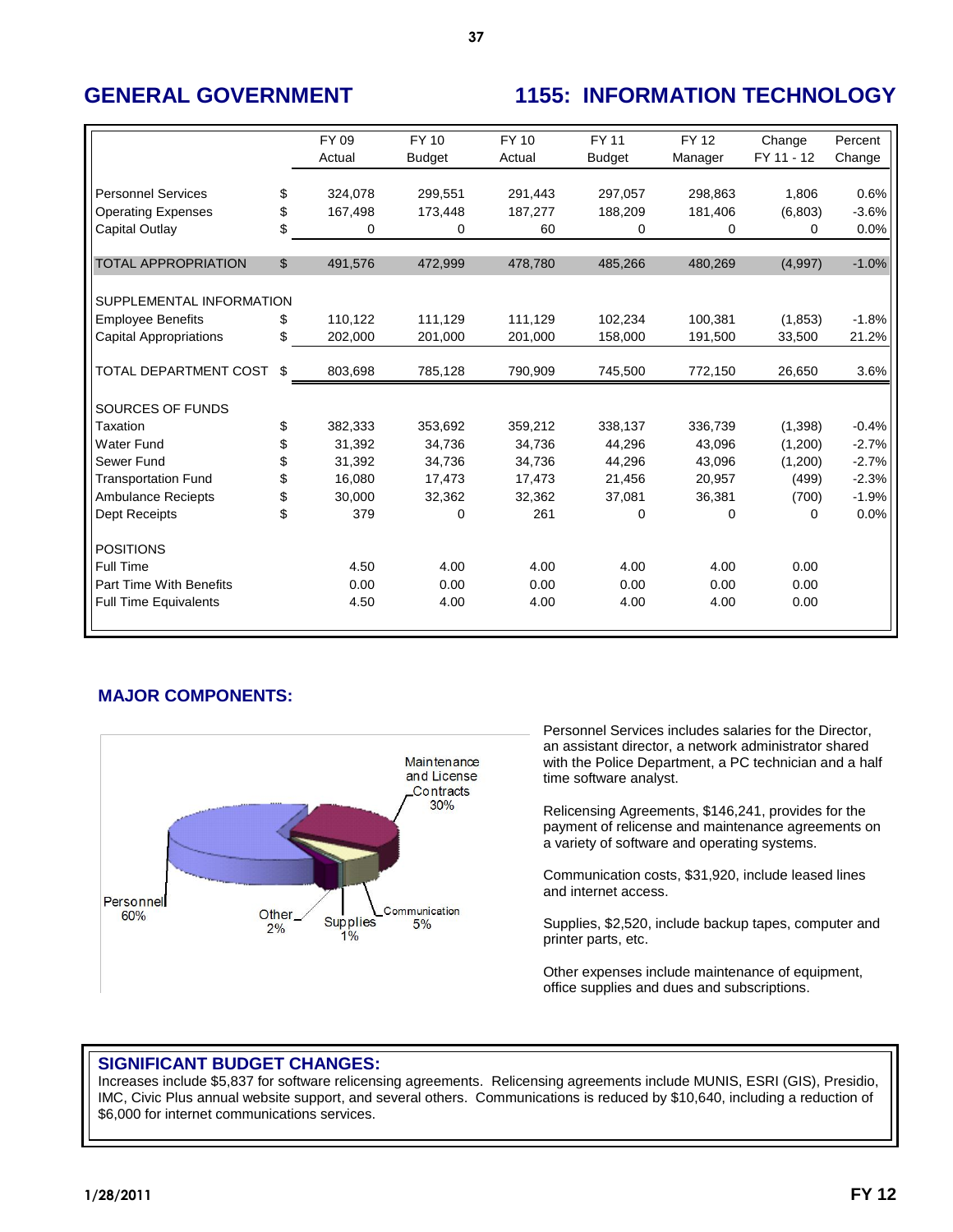# **GENERAL GOVERNMENT 1161: TOWN CLERK'S OFFICE**

**MISSION STATEMENT:** To record and preserve the Town's vital records and official public documents in accordance with state statutes and to provide quality public service and accessibility to public records. To ensure compliance with state mandated licensing and filing.

### **RECENT ACCOMPLISHMENTS & CURRENT CHALLENGES:**

- The 2009 Ethics Reform Bill made changes to laws governing Conflict of Interest, Open Meeting Law and Campaign Finance Law. All municipal employees as defined by the new bill must comply with two new training requirements; annually they must be provided with a Summary of the Conflict of Interest Law and must acknowledge receipt in writing. Every two years every municipal employee must take an online training program and provide a State Ethics Receipt showing compliance with this requirement. Newly appointed and elected officials must certify that that they have received, read, and understand the new Open Meeting Law as well as the consequences for violation. Board and committees received copies of the new Open Meeting Law and instructions on the new posting requirements. The requirement that meeting postings are available to the public 24/7 was met by implementing a new electronic webbased system. Meeting notices are entered into the website calendar and displayed on the new Electronic Bulletin Board located just inside the Main Street entrance to Town Hall.
- Completed the process of overhauling the vitals indexing system from paper to electronic. This project allowed us to  $\bullet$ destroy thousands of index cards and dispose of the file drawers in which they were stored, resulting in the recovery of much needed space. The contents of the vault are now much better organized making documents more accessible to staff and quicker delivery of services to the public.
- The potential for further staff reduction remains the greatest challenge. Approximately 90 95% of the department's work  $\bullet$ is mandated by state law. Further staff reductions would require discontinuation of the few discretionary services offered. There is a very high level of expectation among our citizens that services like these are available. Of greater concern, however, is that further staff reductions would severely impact the department's ability to provide those services that are required by state statute and local by-law.

## **LONG RANGE OBJECTIVES:**

To develop and maintain an electronic records management system to make Town records more accessible to the public and all Town departments, boards and committees.

- To improve current procedures to allow staff, boards, committees and the public more access to public records.
- To develop guidelines for future implementation of state sponsored e-vitals system.

## **FY 12 OBJECTIVES:**

To explore potential strategies to allow the Town to continue to participate in the Passport Acceptance Program after stricter security regulations are implemented by the federal government on May 1, 2011.

- To maintain a database of all municipal employees as broadly defined for the purpose of serving as the Town's liaison to the State Ethics Commission, and to improve methods to ensure compliance with Conflict of Interest training requirements as applicable to each individual on an annual basis.
- To continue to provide helpful information regarding departmental functions, including but not limited to town bylaws, licenses and permits, notarization and passport services, town meeting and voter information, through the Town's website.
- To increase compliance with state and local laws which require licensing of dogs, and to explore the possibility of online dog license renewal as a way of increasing compliance.
- To work with the Historical Commission to procure funds to preserve the historical records of the Town for future generations.
- To obtain Master Municipal Clerk status. The MMC is one of two professional designations granted by the International Institute of Municipal Clerks. Town Clerk currently holds the Certified Municipal Clerk designation. The Town Clerk also holds the Certified Massachusetts Municipal Clerk designation which is granted by the Massachusetts Town Clerks Association.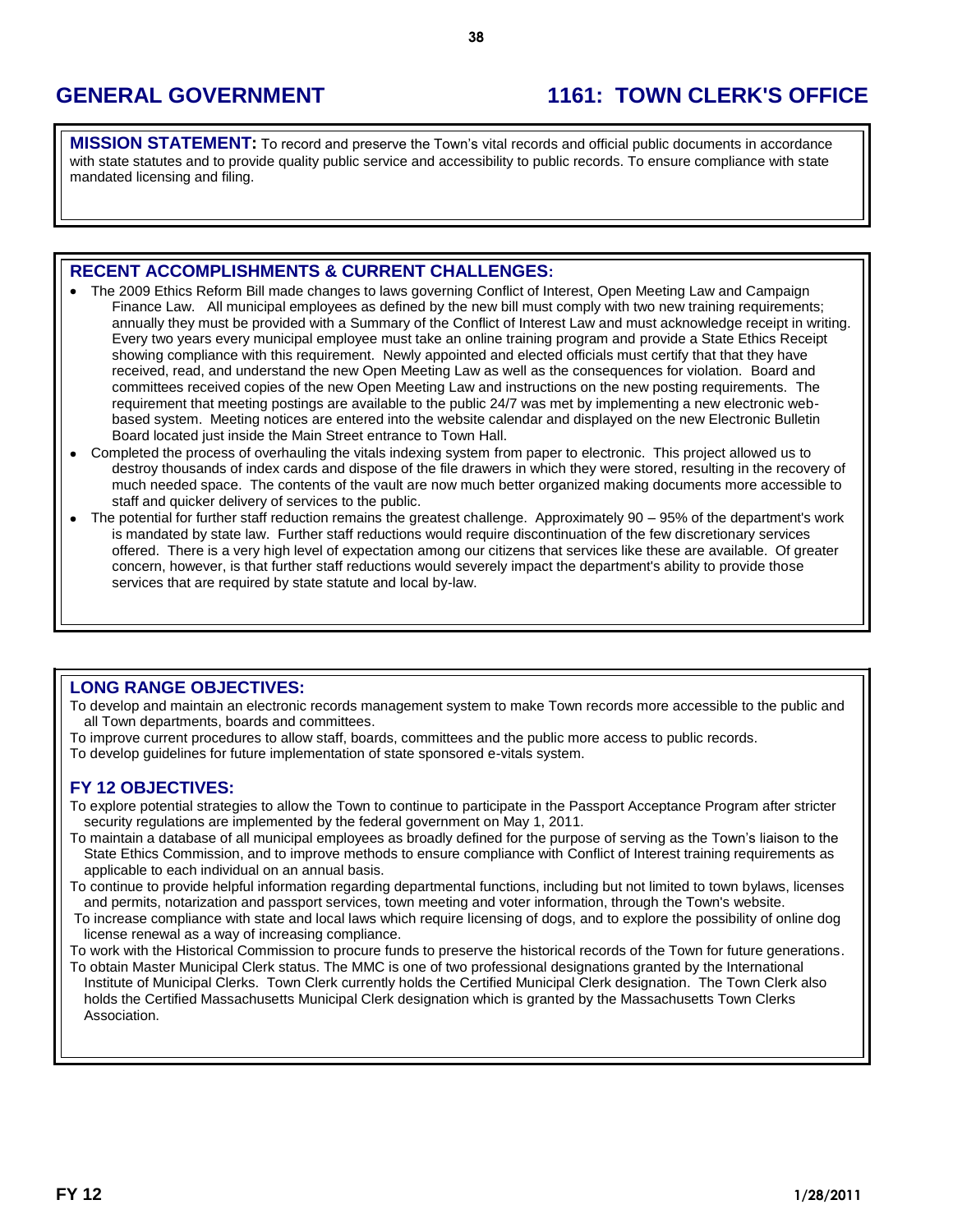# **GENERAL GOVERNMENT 1161: TOWN CLERK'S OFFICE**

|                                |                | FY 09   | <b>FY 10</b>  | <b>FY 10</b> | <b>FY 11</b>  | <b>FY 12</b> | Change     | Percent |
|--------------------------------|----------------|---------|---------------|--------------|---------------|--------------|------------|---------|
|                                |                | Actual  | <b>Budget</b> | Actual       | <b>Budget</b> | Manager      | FY 11 - 12 | Change  |
|                                |                |         |               |              |               |              |            |         |
| <b>Personnel Services</b>      | \$             | 155,181 | 158,759       | 157,778      | 167,041       | 172,815      | 5,774      | 3.5%    |
| <b>Operating Expenses</b>      | \$             | 3,370   | 3,310         | 3,261        | 3,400         | 3,840        | 440        | 12.9%   |
| Capital Outlay                 | \$             | 0       | 0             | 0            | 0             | 0            | 0          | 0.0%    |
|                                |                |         |               |              |               |              |            |         |
| <b>TOTAL APPROPRIATION</b>     | $\mathfrak{S}$ | 158,551 | 162,069       | 161,039      | 170,441       | 176,655      | 6,214      | 3.6%    |
|                                |                |         |               |              |               |              |            |         |
| SUPPLEMENTAL INFORMATION       |                |         |               |              |               |              |            |         |
| <b>Employee Benefits</b>       | \$             | 46,695  | 39,677        | 39,677       | 41,421        | 44,180       | 2,759      | 6.7%    |
| <b>Capital Appropriations</b>  | \$             | 0       | 0             | $\Omega$     | 0             | 0            | $\Omega$   | 0.0%    |
|                                |                |         |               |              |               |              |            |         |
| TOTAL DEPARTMENT COST          | \$             | 205,246 | 201,746       | 200,716      | 211,862       | 220,835      | 8,973      | 4.2%    |
|                                |                |         |               |              |               |              |            |         |
| SOURCES OF FUNDS               |                |         |               |              |               |              |            |         |
| Licenses & Permits             | \$             | 4,770   | 3,500         | 6,150        | 3,500         | 3,500        | $\Omega$   | 0.0%    |
| Dept. Receipts                 | \$             | 49,032  | 47,000        | 50,144       | 45,000        | 45,000       | $\Omega$   | 0.0%    |
| Taxation                       | \$             | 104.749 | 111.569       | 104.745      | 121.941       | 128,155      | 6,214      | 5.1%    |
|                                |                |         |               |              |               |              |            |         |
| <b>POSITIONS</b>               |                |         |               |              |               |              |            |         |
| <b>Full Time</b>               |                | 3.00    | 3.00          | 3.00         | 3.00          | 3.00         | 0.00       |         |
| <b>Part Time With Benefits</b> |                | 0.00    | 0.00          | 0.00         | 0.00          | 0.00         | 0.00       |         |
| <b>Full Time Equivalents</b>   |                | 3.00    | 3.00          | 3.00         | 3.00          | 3.00         | 0.00       |         |
|                                |                |         |               |              |               |              |            |         |

**39**

# **MAJOR COMPONENTS:**



Personnel Services include salaries for the Town Clerk, an Assistant Town Clerk, and a Customer Assistant.

Operating costs include dues and subscriptions, and dog licensing supplies. Line items for microfilming, binding, and office supplies have been cut from the FY12 budget.

#### **SIGNIFICANT BUDGET CHANGES:** None.

In 2003 the Department of State stopped designating City and Town Clerks as passport acceptance facilities. Existing facilities were grandfathered in at that time. The U.S. Department of State has revised their policy on "grandfathered" facilities and will be implementing stricter security regulations effective May 1, 2011. Given the current staffing in the Town Clerk department these new regulations will present a considerable challenge to our ability to continue to participate in the Passport Acceptance Program. Revenue from passport applications has averaged \$14,850 over the past five fiscal years, and passport photos have brought in approximately \$11,000 over the past four years. Passport acceptance is also a highly desired service to our citizens, so we are extremely reluctant to discontinue our participation in the Passport Acceptance Program.

The Town Clerk will explore potential strategies to allow continued participation, but given our limited resources and the responsibility of providing services we are required by statute to provide, any plan which involves this service being provided solely by this department will result in a reduced number of passport applications.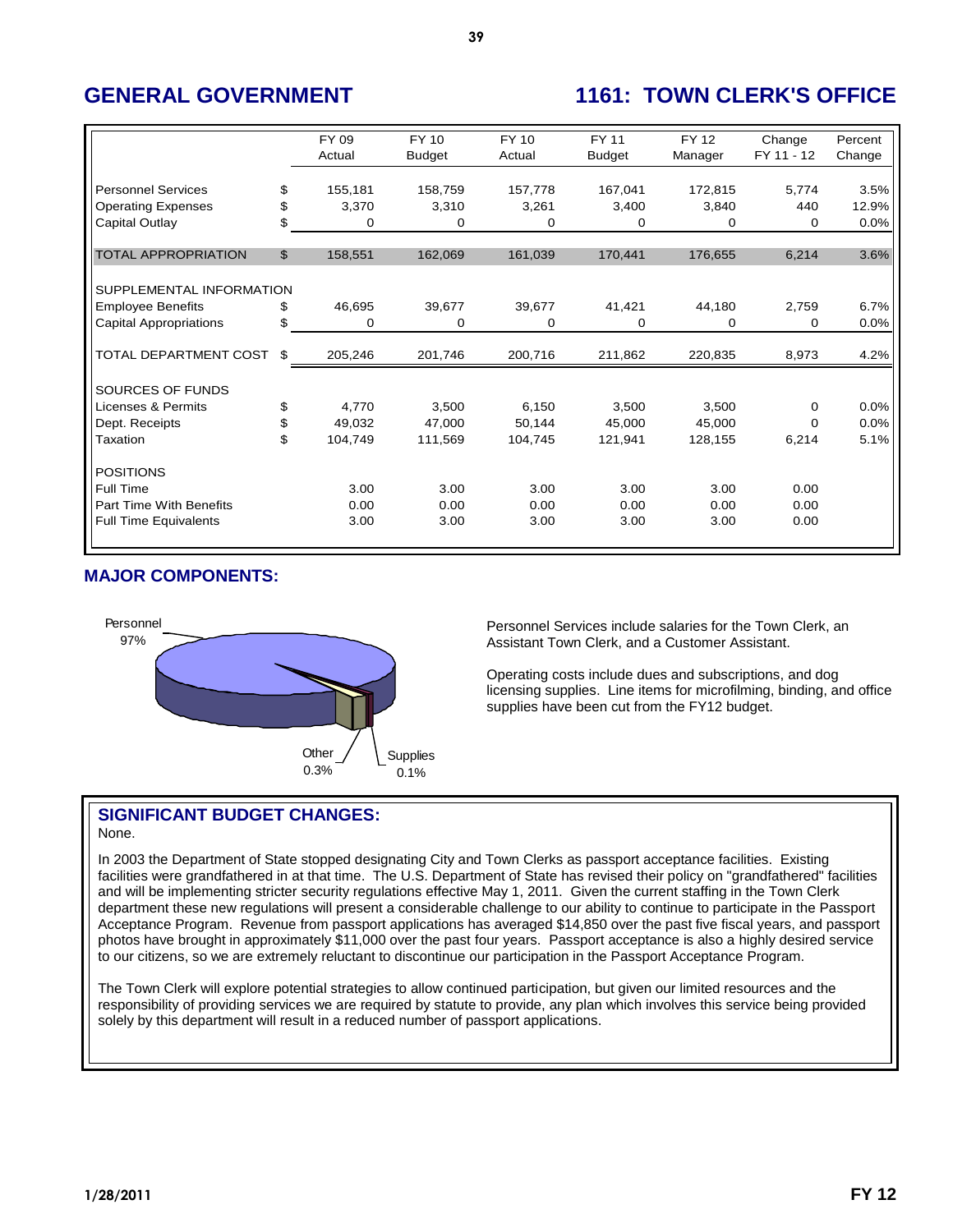# **GENERAL GOVERNMENT 1161: TOWN CLERK'S OFFICE**

| <b>SERVICE LEVELS:</b>                       | <b>FY 06</b><br><b>Actual</b> | <b>FY 07</b><br><b>Actual</b> | <b>FY 08</b><br><b>Actual</b> | FY 09<br><b>Actual</b> | <b>FY 10</b><br><b>Actual</b> |
|----------------------------------------------|-------------------------------|-------------------------------|-------------------------------|------------------------|-------------------------------|
| <b>Certified Copies of Documents</b>         | 1,599                         | 1,838                         | 1,652                         | 1,692                  | 1,684                         |
| Marriage Intentions                          | 167                           | 152                           | 132                           | 128                    | 136                           |
| Marriage Licenses                            | 167                           | 165                           | 109                           | 111                    | 136                           |
| Dog Licenses                                 | 1,188                         | 1,281                         | 1,438                         | 1,430                  | 1,392                         |
| Fish & Game Licenses/Stamps                  | 356                           | 334                           | 236                           | 230                    | 251                           |
| Zoning Board of Appeals                      |                               |                               |                               |                        |                               |
| Applications/ Decisions                      | 50                            | 39                            | 37                            | 42                     | 16                            |
| <b>Street Lists</b>                          | 82                            | 71                            | 83                            | 101                    | 47                            |
| Posting Open Meetings                        | 1,125                         | 1,163                         | 1,049                         | 1,080                  | 1,017                         |
| <b>Planning Board Applications/Decisions</b> | 7                             | 11                            | 7                             | 7                      | 12                            |
| Business Notices (d/b/a)                     | 136                           | 107                           | 146                           | 144                    | 153                           |
| <b>Raffle Permits</b>                        | 16                            | 16                            | 21                            | 18                     | 15                            |
| <b>Underground Storage Registrations</b>     | 31                            | 29                            | 28                            | 28                     | 28                            |
| <b>Cemetery Deeds</b>                        | 6                             | 7                             | 9                             | 4                      | 5                             |
| <b>Notarizations</b>                         | 484                           | 457                           | 549                           | 608                    | 675                           |
| <b>Passport Applications</b>                 | 462                           | 648                           | 646                           | 533                    | 541                           |
| <b>Burial Permits</b>                        | 78                            | 103                           | 114                           | 103                    | 105                           |
| Request for Voter Information                | 40                            | 30                            | 17                            | 24                     | 35                            |
| Performance Oath                             | 199                           | 275                           | 277                           | 380                    | 233                           |
| Non-certified Copies of documents            | 454                           | 405                           | 433                           | 382                    | 216                           |
| Vital Records Recorded                       | 479                           | 474                           | 474                           | 462                    | 465                           |
| <b>Pole Location Petitions</b>               | 7                             | 3                             | 3                             | 9                      | 0                             |
| Vital Records: Filing/Amendments             |                               | 5                             | 3                             | 10                     | 11                            |
| Passport Photos                              |                               | 303                           | 439                           | 380                    | 309                           |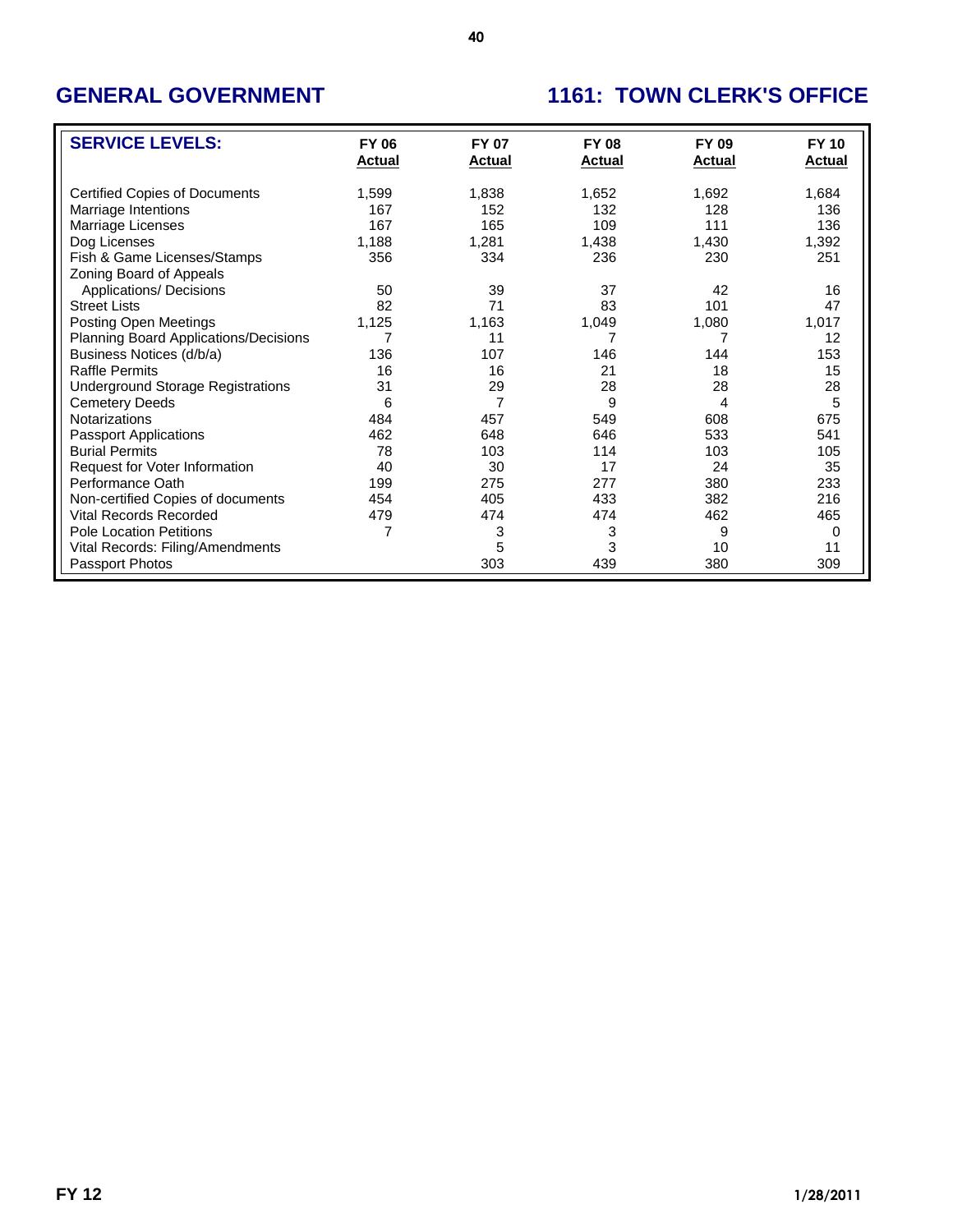**This Page is Left Intentionally Blank**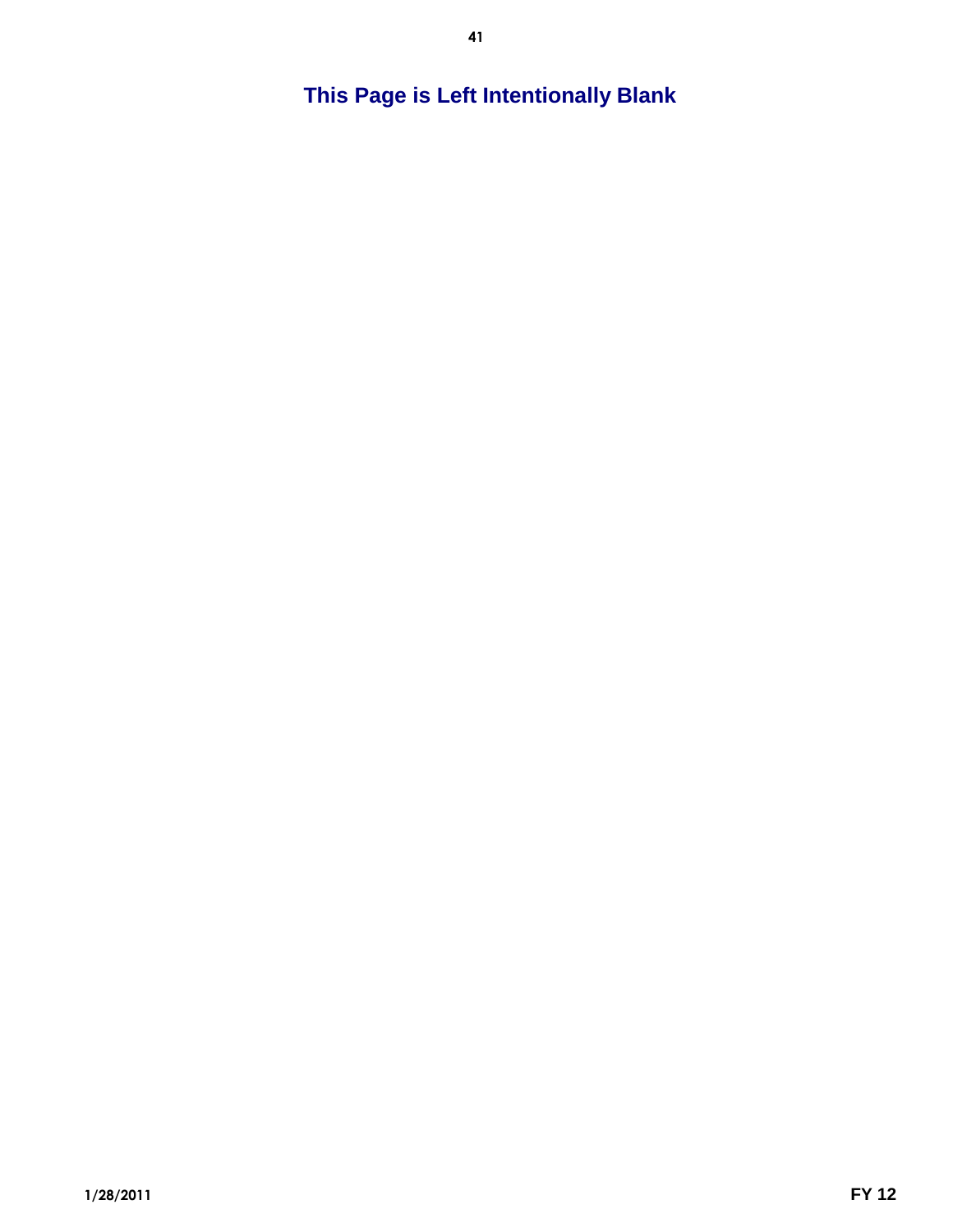# **GENERAL GOVERNMENT 1163: REGISTRATION**

# **1162: ELECTIONS**

**MISSION STATEMENT:** To register voters and to conduct and preserve the integrity of elections effectively, while complying with all applicable state and federal laws.

**42**

### **RECENT ACCOMPLISHMENTS & CURRENT CHALLENGES**:

- Refined training methods for election workers. The business of preparing for and conducting elections becomes increasingly more complex.
- Successfully prepared for and conducted the 2010 State Primary and State Election. There was a 45% voter turnout for the State Election with 547 voting by absentee ballot.
- Implemented new state and federal regulations regarding absentee ballots. The Uniformed and Overseas Citizens Absentee Voting Act (UOCAVA), and the Military and Overseas Voter Empowerment Act (MOVE), required changes in the methods used in the delivery of absentee ballots to and back from military and overseas voters.
- 1,395 new voters registered for the 2010 State Election.

### **LONG RANGE OBJECTIVES:**

To find a permanent solution to storing election equipment in a location which is secure, accessible, and functional for testing and maintenance needs.

### **FY 12 OBJECTIVES:**

To continue discussions with the Board of Registrars in studying and developing recommendations for the number and location of future polling places needed to adequately facilitate voting needs.

To conduct training workshops for election workers to ensure their understanding of constantly changing election procedures. To continue to train Election Workers to perform functions of Clerk and Warden positions to allow more flexibility for staffing. To conduct the Presidential Primary and the Annual Town Election.

To prepare for any possible challenge to the 2010 Federal Census.

To prepare for redistricting based on final Census 2010 population count to be effective with 2012 elections, including but not limited to pursuing a Special Act should final numbers of residents living on the UMass campus require the creation of another precinct.

| <b>SERVICE LEVELS:</b>                   | <b>FY 06</b><br>Actual | <b>FY 07</b><br>Actual | <b>FY 08</b><br>Actual | FY 09<br>Actual | <b>FY 10</b><br><b>Actual</b> |
|------------------------------------------|------------------------|------------------------|------------------------|-----------------|-------------------------------|
| <b>Elections</b>                         |                        |                        |                        |                 | 3                             |
| Town Meeting Sessions                    |                        | 19                     | 16                     |                 |                               |
| <b>Election Worker Training Sessions</b> | 6                      |                        |                        |                 |                               |
| <b>Special Precinct Elections</b>        | 8                      |                        | 5                      | 6               | 5                             |
| Posted Meetings, Board of Registrars     |                        |                        | 3                      | 3               | 3                             |
| <b>Voter/Residency Certificates</b>      |                        |                        | 3                      | 3               | 8                             |
| <b>Voter Registration Sessions</b>       |                        |                        |                        |                 | 3                             |
| Voter Registrations, changes, deletions  | 2,248                  | 4,258                  | 7,883                  | 11,012          | 9,085                         |
| Voter Registration (peak)                | 16,165                 | 16,984                 | 16,329                 | 18,909          | 16,669                        |
| Voter % Turnout                          |                        |                        |                        |                 |                               |
| <b>Town Elections</b>                    | 15.8                   | 26.28                  | 22.65                  | 12.73           | 32.22                         |
| <b>Presidential Primary</b>              | n/a                    | n/a                    | 42.36                  | n/a             | n/a                           |
| <b>State Primaries</b>                   | n/a                    | 23.31                  | n/a                    | 13.67           | 19.72                         |
| State Elections (* incl. Presidential    |                        |                        |                        |                 |                               |
| and Special)                             | n/a                    | 48.45                  | n/a                    | $*67.8$         | 46.81                         |
| Petition/Nomination Signatures Verified  | 15,565                 | 2,637                  | 7,887                  | 1,309           | 7,815                         |
| <b>Petition/Nomination Papers</b>        | 632                    | 66                     | 881                    | 122             | 506                           |
| Town Meeting Petition Articles           | 16                     | 16                     | 21                     | 3               | 5                             |
| <b>Annual Street Listing Forms</b>       | 9,870                  | 12,391                 | 9.464                  | 10,677          | 10,231                        |
| <b>Confirmation Cards</b>                | 3,430                  | 2,804                  | 2,477                  | 3,777           | 3,355                         |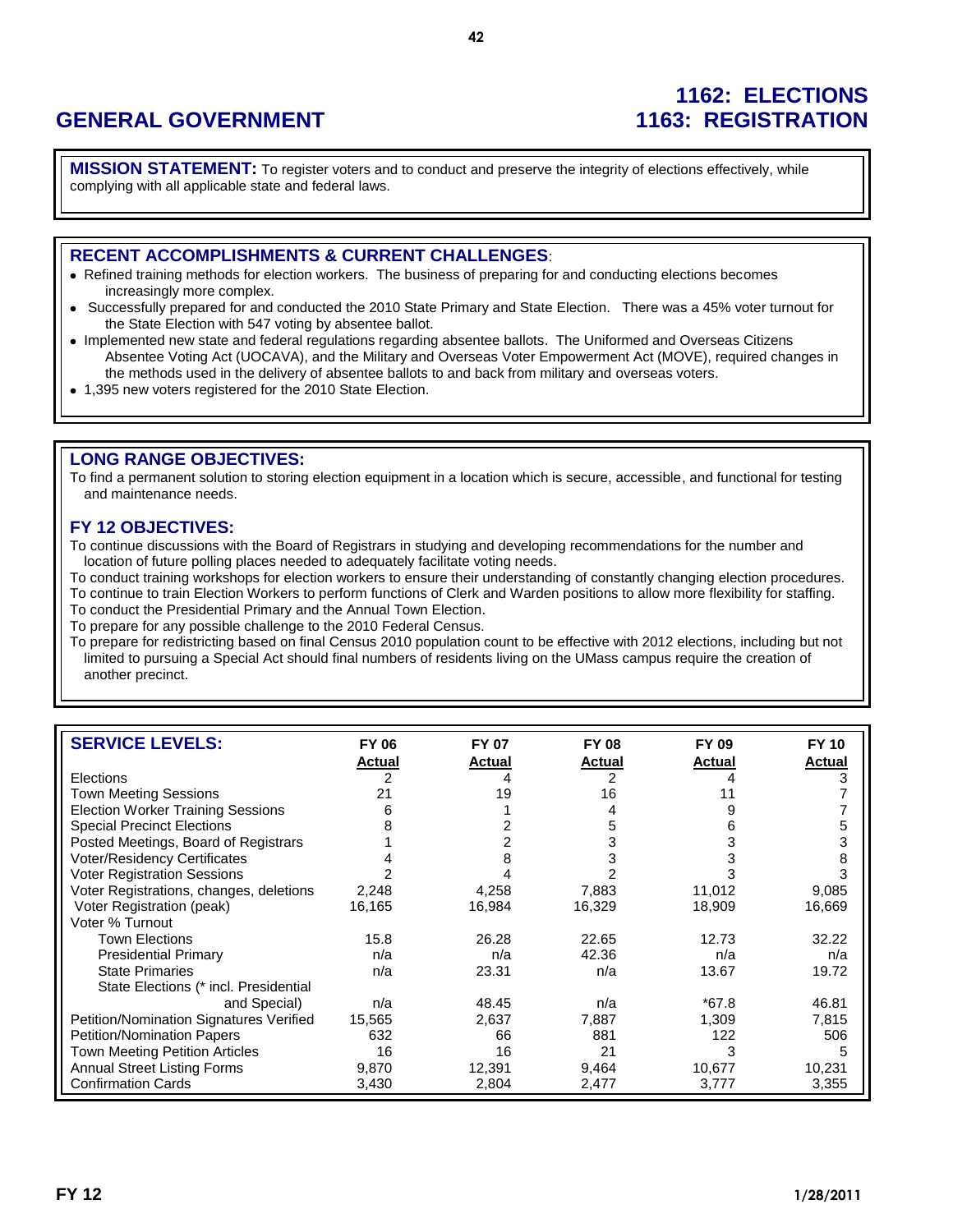# **GENERAL GOVERNMENT**

# **1162: ELECTIONS**<br>**1163: REGISTRATION**

|                                           | FY 09<br>Actual | FY 10<br><b>Budget</b> | FY 10<br>Actual | FY 11<br><b>Budget</b> | <b>FY 12</b><br>Manager | Change<br>FY 11 - 12 | Percent<br>Change |
|-------------------------------------------|-----------------|------------------------|-----------------|------------------------|-------------------------|----------------------|-------------------|
| <b>Personnel Services</b>                 | \$<br>44,537    | 15,974                 | 20,322          | 34,340                 | 22,700                  | (11, 640)            | $-33.9%$          |
| <b>Operating Expenses</b>                 | \$<br>26,973    | 12,550                 | 8,935           | 18,100                 | 20,300                  | 2,200                | 12.2%             |
| Capital Outlay                            | \$<br>0         | 0                      | 0               | 0                      | 0                       | 0                    | 0.0%              |
| <b>TOTAL APPROPRIATION</b>                | \$<br>71,510    | 28,524                 | 29,257          | 52,440                 | 43,000                  | (9, 440)             | $-18.0%$          |
|                                           |                 |                        |                 |                        |                         |                      |                   |
| SUPPLEMENTAL INFORMATION                  |                 |                        |                 |                        |                         |                      |                   |
| <b>Employee Benefits</b>                  | \$<br>490       | 268                    | 268             | 571                    | 370                     | (201)                | $-35.2%$          |
| <b>Capital Appropriations</b>             | \$<br>0         | 0                      | 0               | 0                      | 0                       | 0                    | 0.0%              |
| TOTAL DEPARTMENT COST                     | \$<br>72,000    | 28,792                 | 29,525          | 53,011                 | 43,370                  | (9,641)              | $-18.2%$          |
|                                           |                 |                        |                 |                        |                         |                      |                   |
| SOURCES OF FUNDS                          |                 |                        |                 |                        |                         |                      |                   |
| State Aid-Election<br>Hours Reimbursement | \$<br>7,848     | 0                      | 7,848           | $\Omega$               | 0                       | $\Omega$             | 0.0%              |
| Taxation                                  | \$<br>63,662    | 28,524                 | 21,409          | 52,440                 | 43,000                  | (9,440)              | $-18.0%$          |
| <b>POSITIONS</b>                          |                 |                        |                 |                        |                         |                      |                   |
| Full Time                                 | 0.05            | 0.00                   | 0.00            | 0.00                   | 0.00                    | 0.00                 |                   |
| <b>Part Time With Benefits</b>            | 0.00            | 0.00                   | 0.00            | 0.00                   | 0.00                    | 0.00                 |                   |
| <b>Full Time Equivalents</b>              | 0.05            | 0.00                   | 0.00            | 0.00                   | 0.00                    | 0.00                 |                   |

# **MAJOR COMPONENTS:**



Personnel Services include funds for part time nonbenefited registrars, poll workers and wardens.

Voting Machine Maintenance includes programming and annual maintenance of voting equipment.

Printing costs include absentee ballots, voting machine ballots, tally vote cards, census mailers.

# **SIGNIFICANT BUDGET CHANGES:**

Decrease in Elections budget is due to having two scheduled elections in FY 12, one less than in FY 11.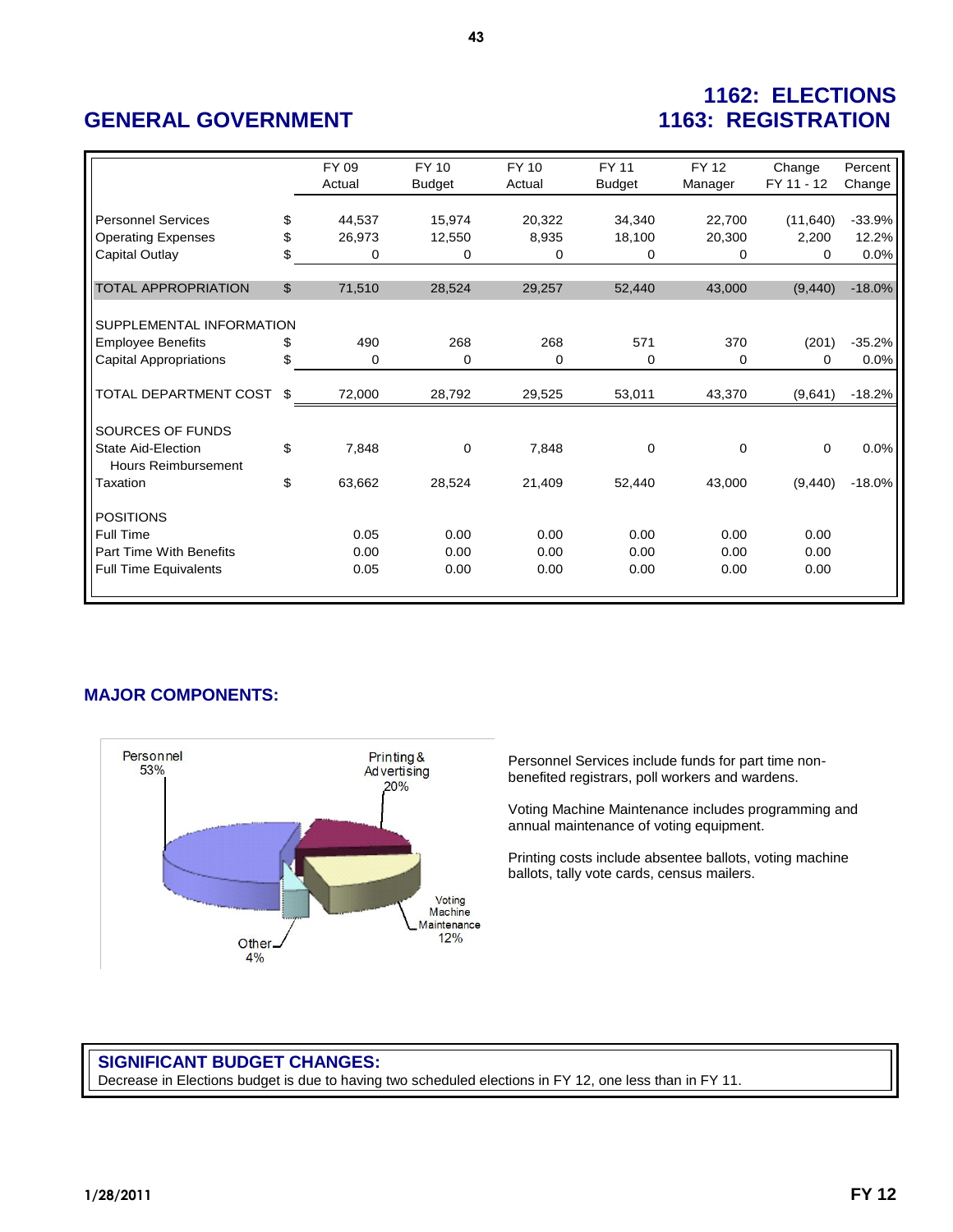# **1190, 1191, 1192, 1194 &1196: GENERAL GOVERNMENT FACILITIES MAINTENANCE**

**MISSION STATEMENT:** To maintain a safe, healthy, clean and efficient environment for conducting Town business and other public activities through comprehensive building operations and preventative maintenance programs which also serve to preserve and extend the life of the Town's physical assets.

**44**

### **RECENT ACCOMPLISHMENTS & CURRENT CHALLENGES:**

- Town Hall third floor office re-layout and construction and move complete.
- Bangs Community Center HVAC roof units complete.  $\bullet$
- Bangs interior / exterior painting has been ongoing all year. Door ways, walls, steps etc.  $\bullet$
- Bangs front entrance permitting in process to repair heaving.  $\bullet$
- $\bullet$ Bangs offices remodeled on the first floor relocated Health services from the third floor.
- $\bullet$ Bangs relocated big brothers and big sisters. In the process of building out the third floor for Center for New Americans. (CNA)
- Bangs boiler leaking section repaired.  $\bullet$
- Bangs Electronic media installed. (coordinated effort with IT)  $\bullet$
- Several energy initiatives have been implements using the Energy Grant. Town Sewer Pumps, Drives, School Pumps.  $\bullet$ Fort River boilers will be done in the summer.
- Munson replaced copper gutters on the back of the building.  $\bullet$
- Munson rebuilt retaining wall and improved handicap ramp.
- Munson Library painting interior & exterior.  $\bullet$
- Parking Garage constantly battling graffiti.  $\bullet$
- Town Hall exterior windows painted, adding some storm windows.  $\bullet$
- Town Hall slate roof repairs.  $\bullet$
- All buildings HVAC preventative maintenance plan was implemented.  $\bullet$
- $\bullet$ All buildings clean out of obsolete / end of useful life items. Big effort to open space.
- Several small pieces of equipment repaired.  $\bullet$
- Challenges are the continued increase of building use does not allow for effective building maintenance. Maintenance had been deferred for so many year that it is taking a lot of effort to get the buildings back to a normal operating range. Over the past five years we have done a great job but there is still a ways to go. Recent leases have been better crafted to protect the town's assets by shifting more responsibility on the tenants.
- $\bullet$ Energy will always be a challenge with increased building use.
- Security of buildings.

## **LONG RANGE OBJECTIVES:**

To manage building operations while maximizing service while staying within yearly operating budget and capital plan funds for repairs and improvements.

To computerize all facility systems, maximizing energy conservation.

- To achieve water tight roofs on all buildings with a plan for replacement. (On track going well)
- To protect the Town's assets through preventative maintenance and ongoing capital improvements.

To manage the space needs within the building not to adversely effect the building environment.

### **FY 12 OBJECTIVES:**

To complete capital programs already authorized for the Town Hall, Bangs Center, Munson Building, North Amherst School and Amherst Community Childcare Center.

- To secure new Capital for Town buildings
- To seek the maximum possible energy conservation measures to identify cost savings.
- To apply adequate resources to the daily operations and long-term maintenance of highly used facilities.
- To cross train staff between facilities while building the bench strength.
- To create building profiles for each building.
- To repair mechanicals within the buildings to a minimal baseline.
- To free up and prepare space in building for revenue generating sources.
- To trend out facilities square foot operating cost by building for diagnostic purposes.
- To detail building utility usage year over year.
- To investigate contracting out services for one building.
- To plan for FY 13 objectives.
- To pull together a utility bid package for deregulated utilities.

To transition the East Street School back under the financial structure of the Town from the regional school district. The operating expense of this building is \$34,200. These are historical costs provided by the RSD.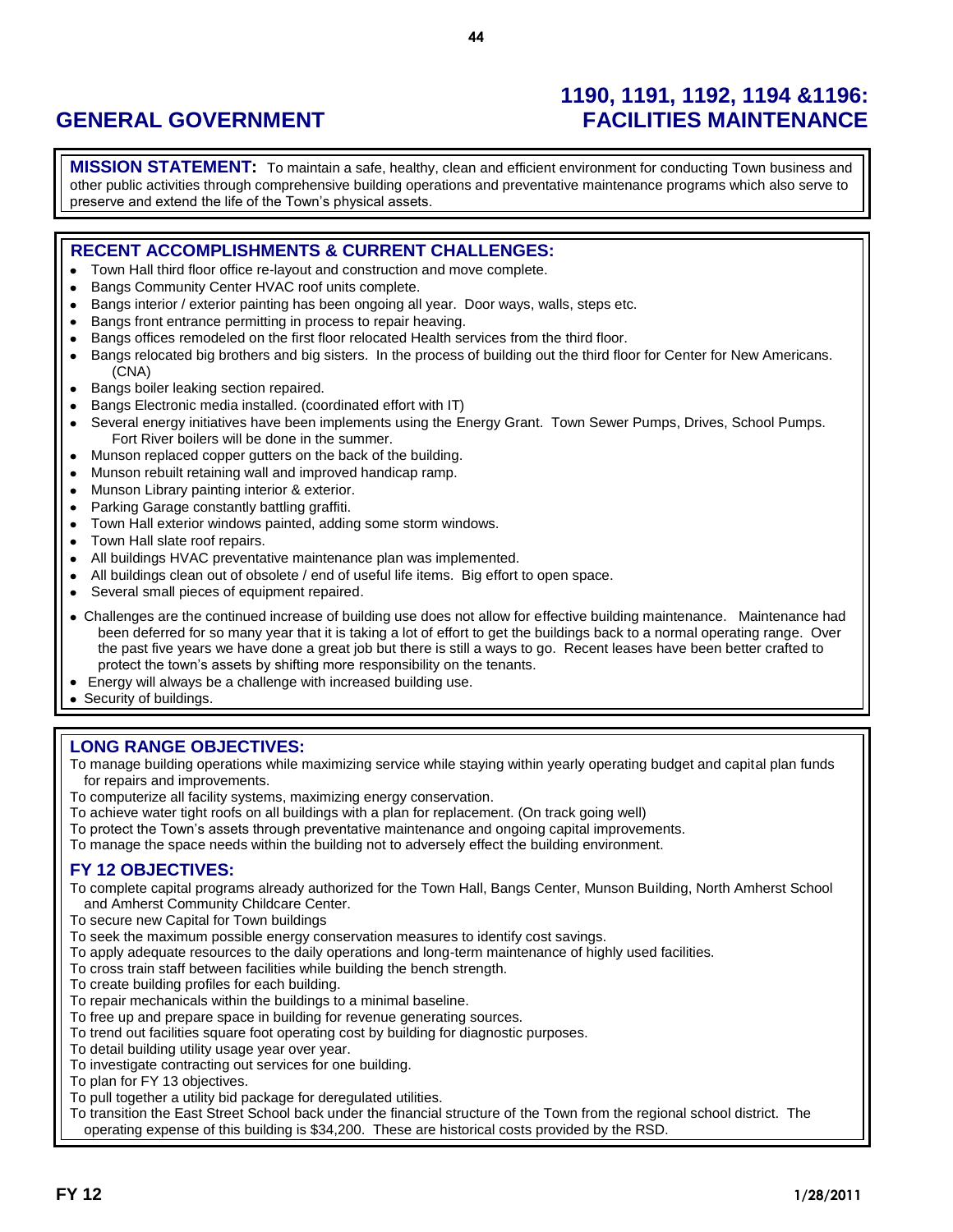# **1190, 1191, 1192, 1194 &1196: GENERAL GOVERNMENT FACILITIES MAINTENANCE**

|                               | FY 09<br>Actual | FY 10<br><b>Budget</b> | FY 10<br>Actual | <b>FY 11</b><br><b>Budget</b> | FY 12<br>Manager | Change<br>FY 11 - 12 | Percent<br>Change |
|-------------------------------|-----------------|------------------------|-----------------|-------------------------------|------------------|----------------------|-------------------|
|                               |                 |                        |                 |                               |                  |                      |                   |
| <b>Personnel Services</b>     | \$<br>273,202   | 222,390                | 226,371         | 229,974                       | 234,042          | 4,068                | 1.8%              |
| <b>Operating Expenses</b>     | \$<br>200,952   | 236,206                | 209,932         | 202,375                       | 199,975          | (2,400)              | $-1.2%$           |
| Capital Outlay                | \$<br>0         | 0                      | 3,799           | 0                             | 0                | 0                    | 0.0%              |
|                               |                 |                        |                 |                               |                  |                      |                   |
| <b>TOTAL APPROPRIATION</b>    | \$<br>474,154   | 458,596                | 440,102         | 432,349                       | 434,017          | 1,668                | 0.4%              |
| SUPPLEMENTAL INFORMATION      |                 |                        |                 |                               |                  |                      |                   |
| <b>Employee Benefits</b>      | \$<br>104,448   | 116,830                | 116,830         | 107,382                       | 105,069          | (2,313)              | $-2.2%$           |
| <b>Capital Appropriations</b> | \$<br>433.500   | 47,500                 | 47.500          | 67,500                        |                  | (67, 500)            | $-100.0%$         |
| TOTAL DEPARTMENT COST         | \$<br>1,012,102 | 622,926                | 604,432         | 607,231                       | 539,086          | (68, 145)            | $-11.2%$          |
| SOURCES OF FUNDS              |                 |                        |                 |                               |                  |                      |                   |
| Dept. Receipts                | \$<br>58,025    | 54,000                 | 56,667          | 54,000                        | 78,000           | 24,000               | 44.4%             |
| Taxation                      | \$<br>416,129   | 404.596                | 383.435         | 378,349                       | 356,017          | (22, 332)            | $-5.9%$           |
| <b>POSITIONS</b>              |                 |                        |                 |                               |                  |                      |                   |
| Full Time                     | 5.20            | 4.25                   | 4.25            | 4.25                          | 4.25             | 0.00                 |                   |
| Part Time With Benefits       | 1.00            | 1.00                   | 1.00            | 1.00                          | 1.00             | 0.00                 |                   |
| <b>Full Time Equivalents</b>  | 5.83            | 4.88                   | 4.88            | 4.88                          | 4.88             | 0.00                 |                   |
|                               |                 |                        |                 |                               |                  |                      |                   |

**SERVICE LEVELS** on Page 46**:**

# **MAJOR COMPONENTS:**



Personnel Services include salaries for one fourth of a Facilities Director (shared with schools), a Facilities Coordinator, 3 full time custodians, and a part time custodian.

Utilities, \$137,575, are for Town Hall, the Bangs Center and the Munson Building. Fuel, electricity, water, sewer and refuse collection are included.

Building, Equipment and Grounds Maintenance, \$34,375, are for maintenance and repairs of buildings occupied by Town departments and those leased to other providers.

Maintenance Contracts, \$13,200, are to provide routine cleaning and maintenance of building systems including elevators, HVAC and sprinklers.

Supplies, \$12,325, include cleaning and electrical supplies as well as small tools.

# **SIGNIFICANT BUDGET CHANGES:**

The budget will have another declining year in energy usage due to aggressive efforts at conservation. New HVAC equipment and more efficient and IT virtual servers are a contributing factor. We are going out for another fuel heating contract this year. This could be favorable. The base budget does not include the estimated \$34,200 annual cost to the Town of reassuming operations and maintenance costs of the East Street School building vacated by the regional school district in 2010. The Town will explore reuse and possibly lease options as part of a broader review of Town-owned buildings.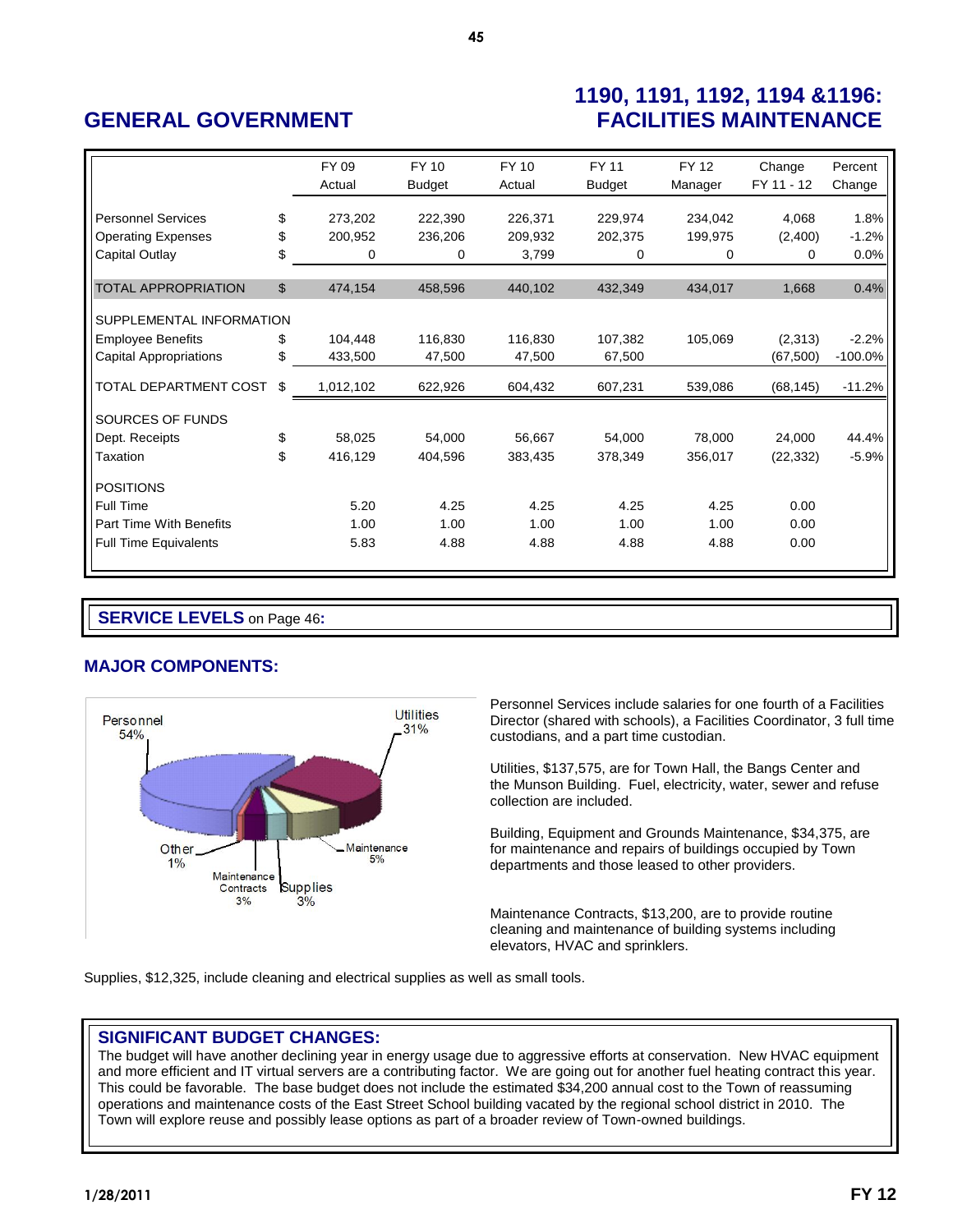# **GENERAL GOVERNMENT 1198 & 1199: GENERAL SERVICES**

**MISSION STATEMENT:** To manage the centralized purchasing of services, supplies and equipment, contracts for maintenance of office equipment and general liability insurance in order to maximize savings and efficiencies from such purchasing.

# **RECENT ACCOMPLISHMENTS & CURRENT CHALLENGES:**

- Finance and IT worked together to completely upgrade the Towns' telephone system with increased functionality at less  $\bullet$ cost using VOIP technology. This was accomplished by entering into a 5 year lease program that was able to be paid for within the existing telephone budget, no increases in operating budget or capital funds were required to accomplish this. The lease was complete in FY 10 with annual budgetary savings of \$24,000 beginning in FY 11.
- Finding staff time and resources to assess policies and procedures becomes more and more difficult as budgets get tighter  $\bullet$ and reduced staff takes on more work. New technology has been essential in this process and will continue to be necessary in order for us to continue.

### **LONG RANGE OBJECTIVES:**

To develop computerized programs for inventory control. To develop and implement a uniform system of tracking vehicle maintenance.

### **FY 12 OBJECTIVES:**

To evaluate and implement a forms printing and mailing process to reduce postage and supplies costs.

| <b>SERVICE LEVELS:</b>                     | <b>FY 06</b><br><b>Actual</b> | <b>FY 07</b><br><b>Actual</b> | <b>FY 08</b><br><b>Actual</b> | <b>FY 09</b><br><b>Actual</b> | <b>FY 10</b><br><b>Actual</b> |
|--------------------------------------------|-------------------------------|-------------------------------|-------------------------------|-------------------------------|-------------------------------|
| Number of Town Reports Printed             | 50                            | 50                            | 50                            |                               |                               |
| Photocopies (per month average)            | 116,000                       | 142,000                       | 120,213                       | 90,312                        | 83,122                        |
| Town Vehicles Insured                      | 197                           | 197                           | 206                           | 209                           | 205                           |
| <b>Buildings Insured</b>                   | 64                            | 66                            | 64                            | 64                            | 64                            |
| <b>Audits Performed</b>                    |                               |                               |                               |                               |                               |
| <b>Bulk and Presort Mailings</b>           | 31                            | 35                            | 26                            | 29                            | 13                            |
| <b>Telephone Lines Maintained</b>          | 300                           | 350                           | 363                           | 363                           | 363                           |
| <b>Supply Requisitions Filled</b>          | 222                           | 242                           | 271                           | 243                           | 222                           |
| Insurance Claims Processed (Property/Auto) | 50                            | 57                            | 80                            | 56                            | 40                            |
|                                            |                               |                               |                               |                               |                               |
|                                            |                               |                               |                               |                               |                               |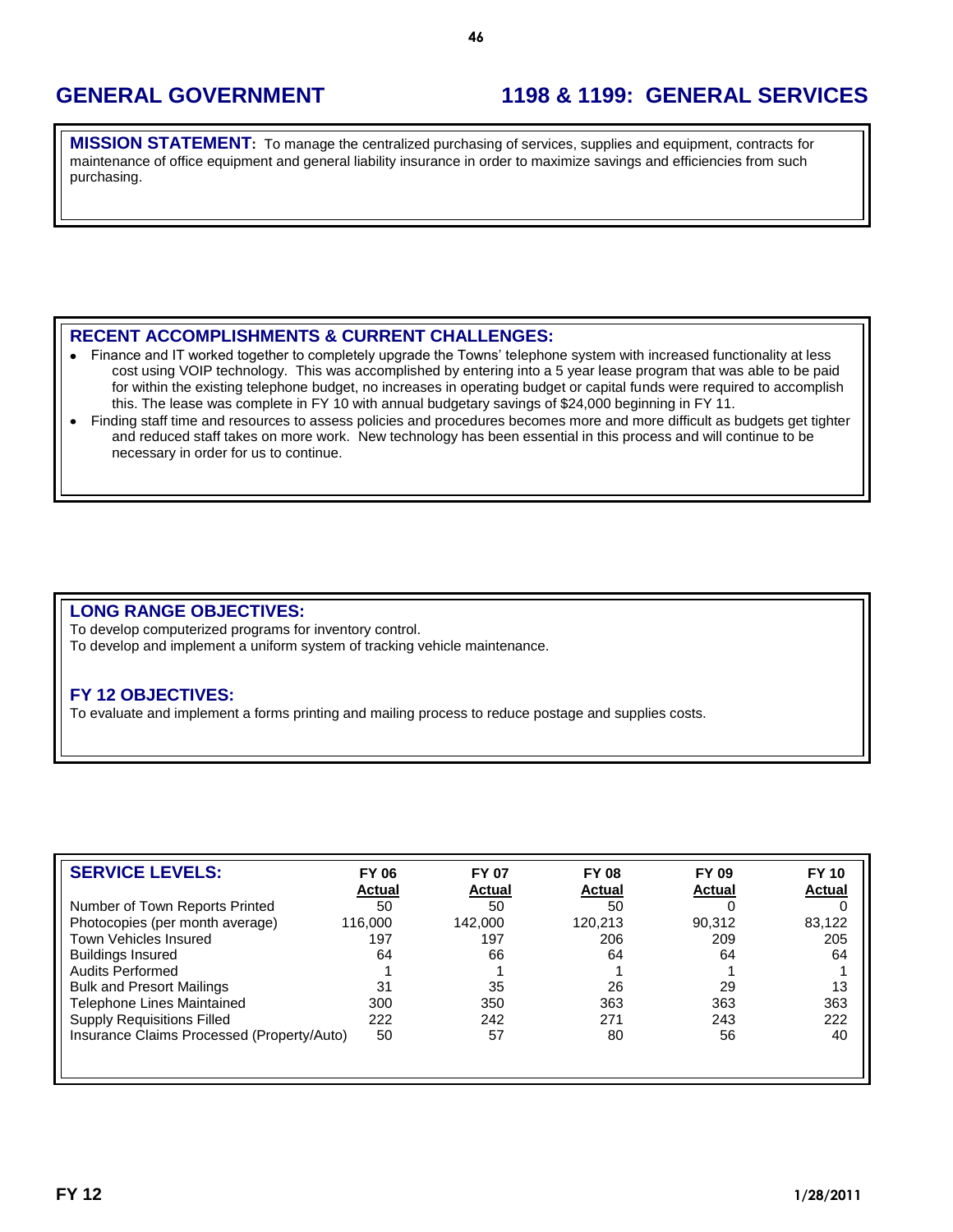# **GENERAL GOVERNMENT 1198 & 1199: GENERAL SERVICES**

|                               |                | FY 09<br>Actual | FY 10<br><b>Budget</b> | <b>FY 10</b><br>Actual | <b>FY 11</b><br><b>Budget</b> | FY 12<br>Manager | Change<br>FY 11 - 12 | Percent<br>Change |
|-------------------------------|----------------|-----------------|------------------------|------------------------|-------------------------------|------------------|----------------------|-------------------|
| <b>Personnel Services</b>     | \$             | 7,798           | 7,938                  | 7,637                  | 7,938                         | 7,938            | 0                    | 0.0%              |
| <b>Operating Expenses</b>     | \$             | 364,734         | 402,383                | 369,340                | 371,783                       | 357,783          | (14,000)             | $-3.8%$           |
| Capital Outlay                | \$             | 1,936           | 0                      | 1,844                  | 0                             | 0                | 0                    | 0.0%              |
|                               |                |                 |                        |                        |                               |                  |                      |                   |
| <b>TOTAL APPROPRIATION</b>    | $\mathfrak{S}$ | 374,468         | 410,321                | 378,822                | 379,721                       | 365,721          | (14,000)             | $-3.7%$           |
|                               |                |                 |                        |                        |                               |                  |                      |                   |
| SUPPLEMENTAL INFORMATION      |                |                 |                        |                        |                               |                  |                      |                   |
| <b>Employee Benefits</b>      | \$             | 126             | 142                    | 142                    | 135                           | 129              | (6)                  | $-4.4%$           |
| <b>Capital Appropriations</b> | \$             | 0               | 0                      | 0                      | 0                             | 0                | 0                    | 0.0%              |
| <b>TOTAL DEPARTMENT COST</b>  | \$             | 374,594         | 410,463                | 378,964                | 379,856                       | 365,850          | (14,006)             | $-3.7%$           |
|                               |                |                 |                        |                        |                               |                  |                      |                   |
| SOURCES OF FUNDS              |                |                 |                        |                        |                               |                  |                      |                   |
| Taxation                      | \$             | 374,468         | 410,321                | 378,822                | 379,721                       | 365,721          | (14,000)             | $-3.7%$           |
| <b>POSITIONS</b>              |                |                 |                        |                        |                               |                  |                      |                   |
| Full Time                     |                | 0.00            | 0.00                   | 0.00                   | 0.00                          | 0.00             | 0.00                 |                   |
| Part Time With Benefits       |                | 0.00            | 0.00                   | 0.00                   | 0.00                          | 0.00             | 0.00                 |                   |
| <b>Full Time Equivalents</b>  |                | 0.00            | 0.00                   | 0.00                   | 0.00                          | 0.00             | 0.00                 |                   |
|                               |                |                 |                        |                        |                               |                  |                      |                   |

# **MAJOR COMPONENTS:**



Insurance, \$163,623, includes general liability, auto, public official and professional liability, and boiler insurance.

Supplies, \$33,000, include office, copier and computer paper, and miscellaneous supplies.

Equipment maintenance, \$19,860, covers contracts, where economical, on photocopiers, computers, printers, fax machines, telephones, etc.

Telephones, \$33,000

Postage, \$55,000.

Audit, \$51,000.

## **SIGNIFICANT BUDGET CHANGES:**

Postage costs of \$15,000 related to water and sewer billing are eliminated from this budget and are appropriately transferred to the Water and Sewer Enterprise Fund budgets beginning in FY 12.